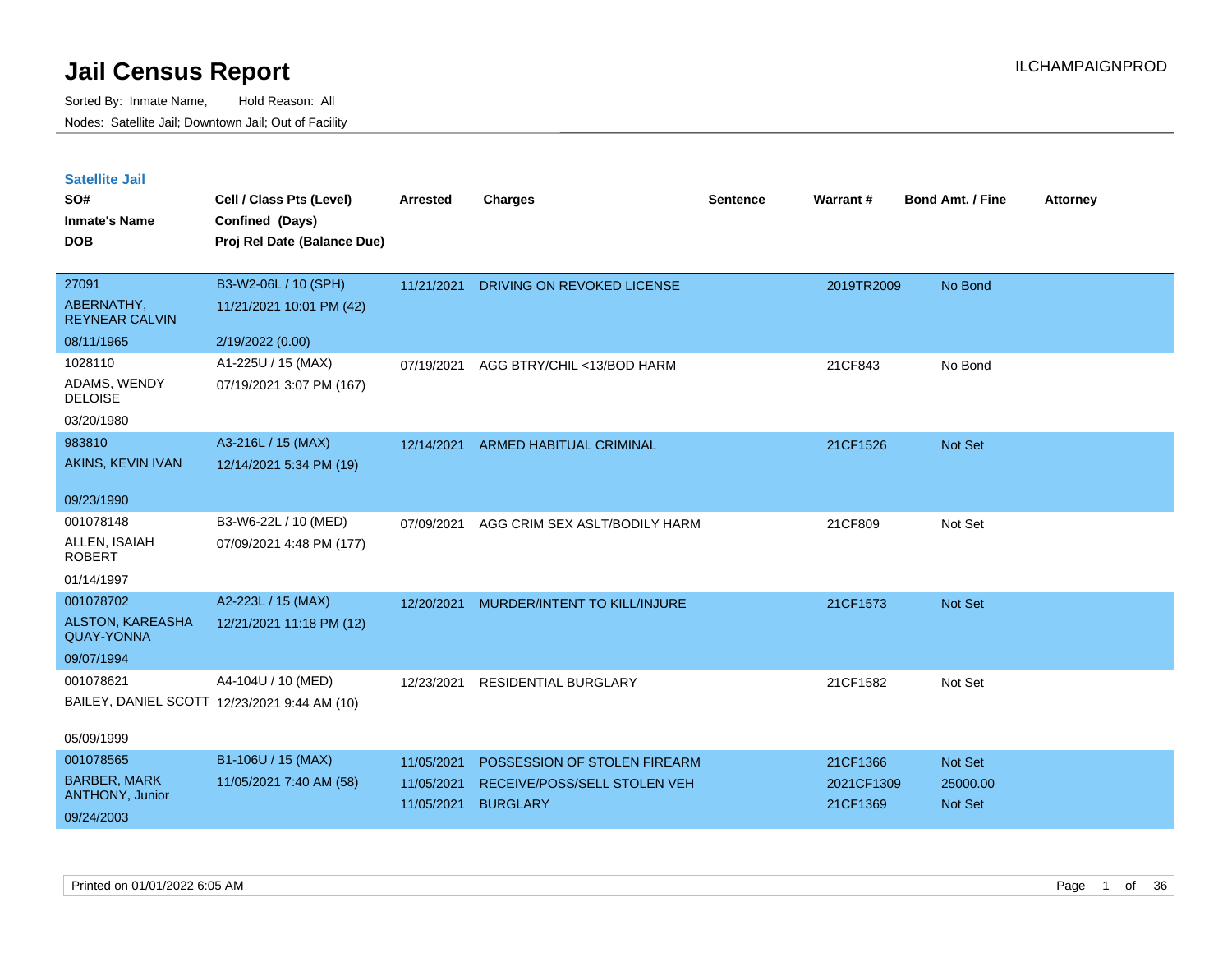| ivouss. Saleline Jali, Downtown Jali, Out of Facility |                             |                 |                                     |                 |             |                         |                 |
|-------------------------------------------------------|-----------------------------|-----------------|-------------------------------------|-----------------|-------------|-------------------------|-----------------|
| SO#                                                   | Cell / Class Pts (Level)    | <b>Arrested</b> | <b>Charges</b>                      | <b>Sentence</b> | Warrant#    | <b>Bond Amt. / Fine</b> | <b>Attorney</b> |
| <b>Inmate's Name</b>                                  | Confined (Days)             |                 |                                     |                 |             |                         |                 |
| DOB                                                   | Proj Rel Date (Balance Due) |                 |                                     |                 |             |                         |                 |
|                                                       |                             |                 |                                     |                 |             |                         |                 |
| 1073281                                               | A2-221L / 5 (ADS)           | 11/15/2021      | DOM BTRY/CONTACT/1-2 PRECONV        |                 | 2021CF206   | 5000.00                 |                 |
| <b>BASLER, MONET</b><br><b>MARISA</b>                 | 11/15/2021 11:08 PM (48)    |                 |                                     |                 |             |                         |                 |
| 08/17/1994                                            |                             |                 |                                     |                 |             |                         |                 |
| 001078535                                             | B2-T2-07U / 15 (SPH)        | 10/26/2021      | CRIM SEX ASSAULT/FORCE              |                 | 21CF1305    | Not Set                 |                 |
| BERRY, DAVID ISAAC                                    | 10/26/2021 10:52 AM (68)    |                 |                                     |                 |             |                         |                 |
| 09/23/2000                                            |                             |                 |                                     |                 |             |                         |                 |
| 1057334                                               | B4-221U / 15 (MAX)          | 10/27/2021      | MURDER/INTENT TO KILL/INJURE        |                 |             | No Bond                 |                 |
| BEVERLY, DAVID<br><b>BENJAMIN</b>                     | 10/27/2021 1:42 PM (67)     |                 |                                     |                 |             |                         |                 |
| 03/31/1987                                            |                             |                 |                                     |                 |             |                         |                 |
| 29626                                                 | B1-105U / 10 (MED)          | 11/09/2021      | MFG/DEL 15<100 GR COCA/ANALOG       |                 | 21CF1387    | Not Set                 |                 |
| <b>BISHOP, DARRELL</b><br>EDWARD                      | 11/09/2021 4:46 PM (54)     |                 |                                     |                 |             |                         |                 |
| 07/18/1968                                            |                             |                 |                                     |                 |             |                         |                 |
| 963337                                                | B2-T3-09U / 10 (MED)        | 12/14/2021      | CRIMINAL DAMAGE <\$500/SCHOOL       |                 | 21CF262     | Not Set                 |                 |
| <b>BONE, DALLAS</b><br><b>LOWELL</b>                  | 12/14/2021 11:37 AM (19)    |                 |                                     |                 |             |                         |                 |
| 06/12/1984                                            |                             |                 |                                     |                 |             |                         |                 |
| 001078726                                             | BOOKH-4                     | 12/31/2021      | DOMESTIC BATTERY                    |                 | 2021CMAWOW  | Not Set                 |                 |
| BORBASH, ERICK<br><b>ANTHONY</b>                      | 12/31/2021 3:12 PM (2)      |                 |                                     |                 |             |                         |                 |
| 09/23/1991                                            |                             |                 |                                     |                 |             |                         |                 |
| 001078029                                             | BOOKH-7                     |                 | 12/31/2021 VIOLATE ORDER PROTECTION |                 | 2021-CM-237 | 2500.00                 |                 |
| <b>BROCK, VERNELL</b><br><b>CHRISTOPHER</b>           | 12/31/2021 11:08 PM (2)     |                 |                                     |                 |             |                         |                 |
| 03/11/1993                                            |                             |                 |                                     |                 |             |                         |                 |
| 1027929                                               | A4-204L / 15 (MAX)          | 12/18/2021      | HOME INVASION/CAUSE INJURY          |                 | 21CF1560    | No Bond                 |                 |
| <b>BROUGHTON, MARK</b><br>ANTHONY, Junior             | 12/18/2021 2:55 AM (15)     |                 |                                     |                 |             |                         |                 |
| 02/15/1990                                            |                             |                 |                                     |                 |             |                         |                 |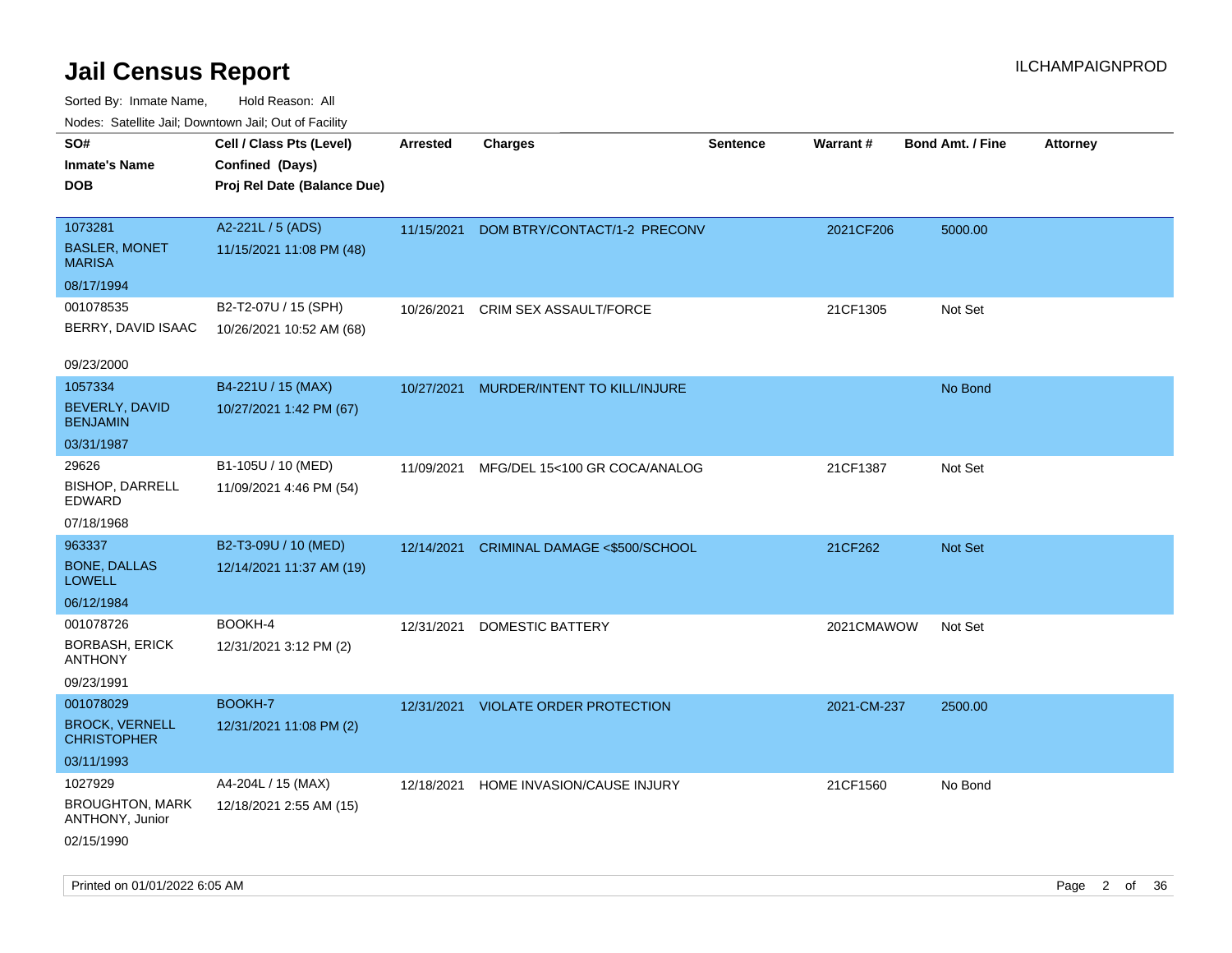| rouco. Calcinic Jan, Downtown Jan, Out of Facility |                                            |                 |                                      |                 |            |                         |                 |
|----------------------------------------------------|--------------------------------------------|-----------------|--------------------------------------|-----------------|------------|-------------------------|-----------------|
| SO#                                                | Cell / Class Pts (Level)                   | <b>Arrested</b> | <b>Charges</b>                       | <b>Sentence</b> | Warrant#   | <b>Bond Amt. / Fine</b> | <b>Attorney</b> |
| Inmate's Name                                      | Confined (Days)                            |                 |                                      |                 |            |                         |                 |
| <b>DOB</b>                                         | Proj Rel Date (Balance Due)                |                 |                                      |                 |            |                         |                 |
|                                                    |                                            |                 |                                      |                 |            |                         |                 |
| 51247                                              | B1-202U / 10 (MED)                         | 04/15/2021      | <b>FELON POSS/USE WEAPON/FIREARM</b> |                 | 21CF411    | Not Set                 |                 |
| <b>BROWN, DANTE</b><br>MAURICE                     | 04/15/2021 6:24 PM (262)                   |                 |                                      |                 |            |                         |                 |
| 04/19/1979                                         |                                            |                 |                                      |                 |            |                         |                 |
| 995432                                             | A3-113L / 10 (MED)                         | 12/20/2021      | FAIL TO RPT WKLY/NO FIXED ADDR       |                 | 21CF1559   | Not Set                 |                 |
| BROWN, JAVON<br>SHANTEZ                            | 12/20/2021 2:06 AM (13)                    |                 |                                      |                 |            |                         |                 |
| 10/14/1991                                         |                                            |                 |                                      |                 |            |                         |                 |
| 29957                                              | B4-222L / 15 (MAX)                         | 11/13/2021      | FELON POSS/USE WEAPON/FIREARM        |                 | 21CF1390   | <b>Not Set</b>          |                 |
| <b>BROWN, RODNEY</b><br>Louis                      | 11/13/2021 8:57 PM (50)                    | 11/13/2021      | AGG CRIM SX AB/>5 YR OLDER VIC       |                 | 2019CF0718 | 250000.00               |                 |
| 01/07/1968                                         |                                            |                 |                                      |                 |            |                         |                 |
| 001077945                                          | A1-124L / 10 (MED)                         | 11/13/2021      | AGG ASLT PEACE OFF/FIRE/ER WRK       |                 | 2021CF637  | 1000.00                 |                 |
| <b>BROWN, SIDREA</b><br>RENEIA                     | 11/13/2021 10:49 AM (50)                   | 11/13/2021      | <b>BURGLARY</b>                      |                 | 2021CF543  | 50000.00                |                 |
| 07/23/1992                                         |                                            | 11/17/2021      | <b>BURGLARY</b>                      |                 | 21CF1264   | 1000.00                 |                 |
| 1068812                                            | A3-214L / 10 (ADS)                         | 12/21/2021      | <b>FELON POSS/USE FIREARM PRIOR</b>  |                 | 21CF1568   | <b>Not Set</b>          |                 |
| <b>BRYANT, DANNY</b>                               | 12/21/2021 1:50 PM (12)                    | 12/21/2021      | AGG DISCHARGE FIREARM/OCC VEH        |                 | 21CF741    | Not Set                 |                 |
| <b>EUGENE</b>                                      |                                            |                 |                                      |                 |            |                         |                 |
| 11/22/1989                                         |                                            |                 |                                      |                 |            |                         |                 |
| 988541                                             | B3-W5-20L / 5 (MIN)                        | 12/06/2021      | POSSESSING A CONTROLLED SUBSTAND     |                 | 2020CF1195 | No Bond                 |                 |
| BURDETTE, SHANE<br>DILLON                          | 12/06/2021 2:57 PM (27)                    |                 |                                      |                 |            |                         |                 |
| 11/29/1991                                         | 1/3/2022 (0.00)                            |                 |                                      |                 |            |                         |                 |
| 995894                                             | A4-202L / 10 (ADS)                         | 12/28/2021      | FELON POSSESS WEAPON/2ND+            | 5y(DOC)         | 2020CF709  | No Bond                 |                 |
|                                                    | BUTLER, JAMES LYNN 12/28/2021 11:05 AM (5) |                 |                                      |                 |            |                         |                 |
| 12/04/1991                                         |                                            |                 |                                      |                 |            |                         |                 |
| 56936                                              | B2-T1-01U / 15 (SPH)                       | 11/01/2021      | PUBLIC INDECENCY/EXPOSURE/3+         | 3y/0m/0d (DO    |            | Not Set                 |                 |
| CALDWELL, STEVEN<br>ANDRE                          | 11/01/2021 1:09 PM (62)                    |                 |                                      |                 |            |                         |                 |
| 04/19/1982                                         |                                            |                 |                                      |                 |            |                         |                 |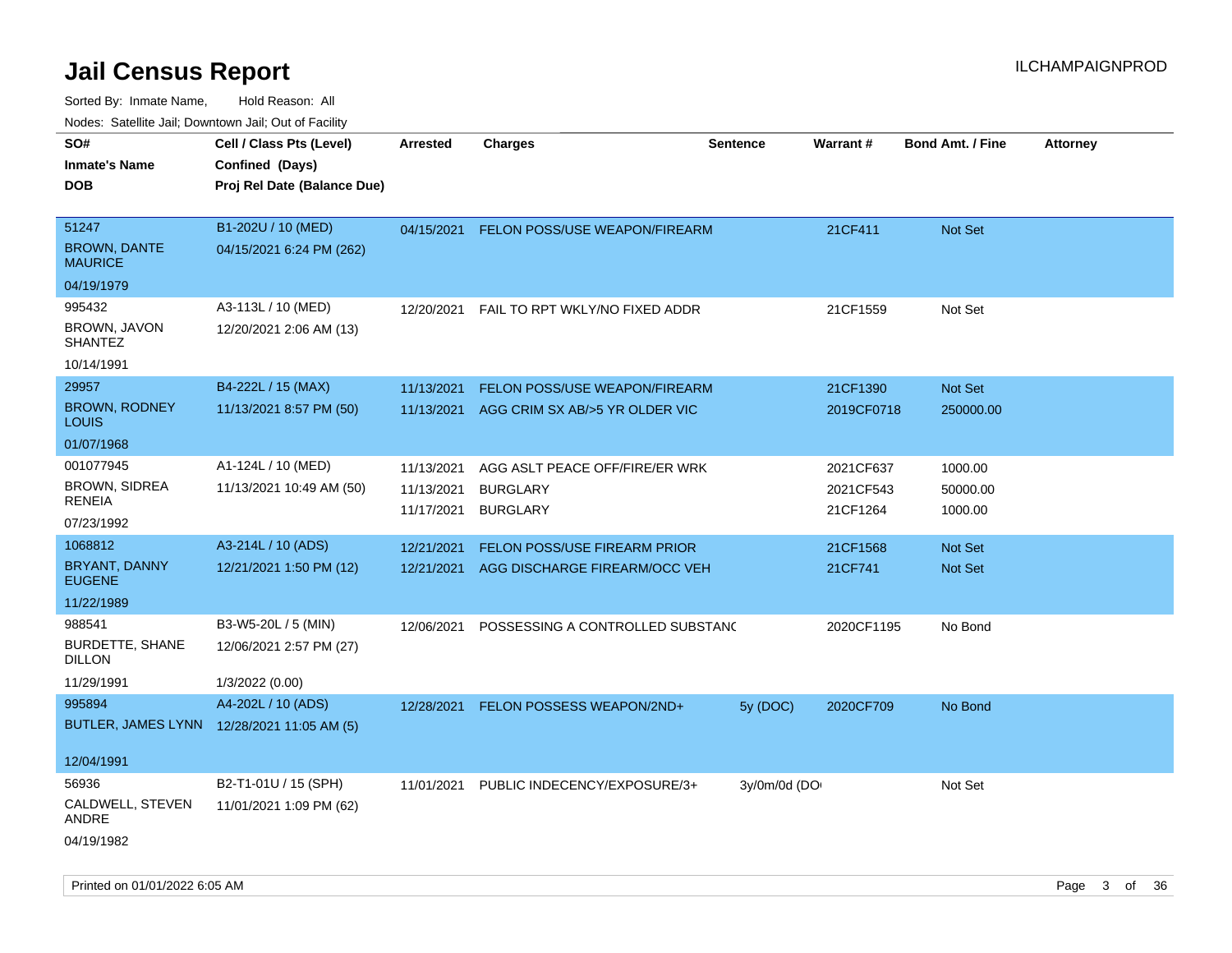Sorted By: Inmate Name, Hold Reason: All Nodes: Satellite Jail; Downtown Jail; Out of Facility

| Noues. Sateme Jan, Downtown Jan, Out or Facility |                                           |                 |                               |                 |            |                         |                 |
|--------------------------------------------------|-------------------------------------------|-----------------|-------------------------------|-----------------|------------|-------------------------|-----------------|
| SO#                                              | Cell / Class Pts (Level)                  | <b>Arrested</b> | <b>Charges</b>                | <b>Sentence</b> | Warrant#   | <b>Bond Amt. / Fine</b> | <b>Attorney</b> |
| <b>Inmate's Name</b>                             | Confined (Days)                           |                 |                               |                 |            |                         |                 |
| DOB                                              | Proj Rel Date (Balance Due)               |                 |                               |                 |            |                         |                 |
|                                                  |                                           |                 |                               |                 |            |                         |                 |
| 001077954                                        | A3-214U / 10 (ADS)                        | 12/21/2021      | <b>RESIDENTIAL BURGLARY</b>   |                 | 21CF1570   | Not Set                 |                 |
| CALKINS, STEVEN RAY 12/21/2021 6:35 AM (12)      |                                           |                 |                               |                 |            |                         |                 |
| 01/01/1992                                       |                                           |                 |                               |                 |            |                         |                 |
| 39474                                            | B1-101U / 10 (ADS)                        | 07/06/2021      | MFG/DEL 15<100 GR HEROIN/ANLG |                 | 21CF792    | Not Set                 |                 |
| CAMPBELL, AARON<br>JACOB                         | 07/06/2021 11:56 PM (180)                 |                 |                               |                 |            |                         |                 |
| 07/18/1974                                       |                                           |                 |                               |                 |            |                         |                 |
| 1029088                                          | A3-213U / 15 (ADS)                        | 12/21/2021      | FELON POSS/USE FIREARM PRIOR  |                 | 21CF1338   | 250000.00               |                 |
| CHAPPLE, MALIK<br><b>BIANCO</b>                  | 12/22/2021 10:02 AM (11)                  |                 |                               |                 |            |                         |                 |
| 10/25/1994                                       |                                           |                 |                               |                 |            |                         |                 |
| 001078092                                        | A4-102L / 10 (ADS)                        | 12/27/2021      | AGG BATTERY/PUBLIC PLACE      |                 | 2021CF1042 | 5000.00                 |                 |
| WILLIAM                                          | CHOUNARD, STANLEY 12/27/2021 10:47 PM (6) |                 |                               |                 |            |                         |                 |
| 06/25/1986                                       |                                           |                 |                               |                 |            |                         |                 |
| 001077485                                        | A2-222L / 15 (MAX)                        | 12/21/2021      | MURDER/INTENT TO KILL/INJURE  |                 | 2021CF1282 | 1000000.00              |                 |
| <b>COLBERT, ARIEANA</b><br><b>FELICIA</b>        | 12/21/2021 2:08 PM (12)                   |                 |                               |                 |            |                         |                 |
| 12/13/2000                                       |                                           |                 |                               |                 |            |                         |                 |
| 1048488                                          | BOOKH-7                                   | 12/30/2021      | ARMED VIOLENCE/CATEGORY I     |                 | 2021CFAWOW | Not Set                 |                 |
| COLSON, WAYNE<br>ARTHUR, Third                   | 12/30/2021 8:27 AM (3)                    | 12/30/2021      | MFG/DEL 1<15 GR COCAINE/ANLG  |                 | 2021CFAWOW | Not Set                 |                 |
| 10/14/1995                                       |                                           |                 |                               |                 |            |                         |                 |
| 1076276                                          | A3-217L / 10 (ADS)                        | 12/20/2021      | THEFT/CONTROL <\$500/PRIOR    | 2y/6m (DOC)     | 21CF1565   | <b>Not Set</b>          |                 |
| <b>COX, SEAN MICHAEL</b>                         | 12/20/2021 12:45 PM (13)                  | 12/20/2021      | <b>WARRANT OUT OF COUNTY</b>  |                 | 21CM99     | 3000.00                 |                 |
| 02/06/1985                                       |                                           |                 |                               |                 |            |                         |                 |
| 1074319                                          | B2-T1-04L / 15 (SPH)                      |                 |                               |                 |            |                         |                 |
| CRAIG, DAVUCCI                                   | 10/12/2021 11:36 AM (82)                  | 10/12/2021      | AGGRAVATED CRUELTY TO ANIMALS |                 | 21CF1238   | Not Set                 |                 |
| DAVION                                           |                                           | 10/14/2021      | <b>MURDER</b>                 |                 | 21CF1239   | Not Set                 |                 |
|                                                  |                                           |                 |                               |                 |            |                         |                 |

08/02/2001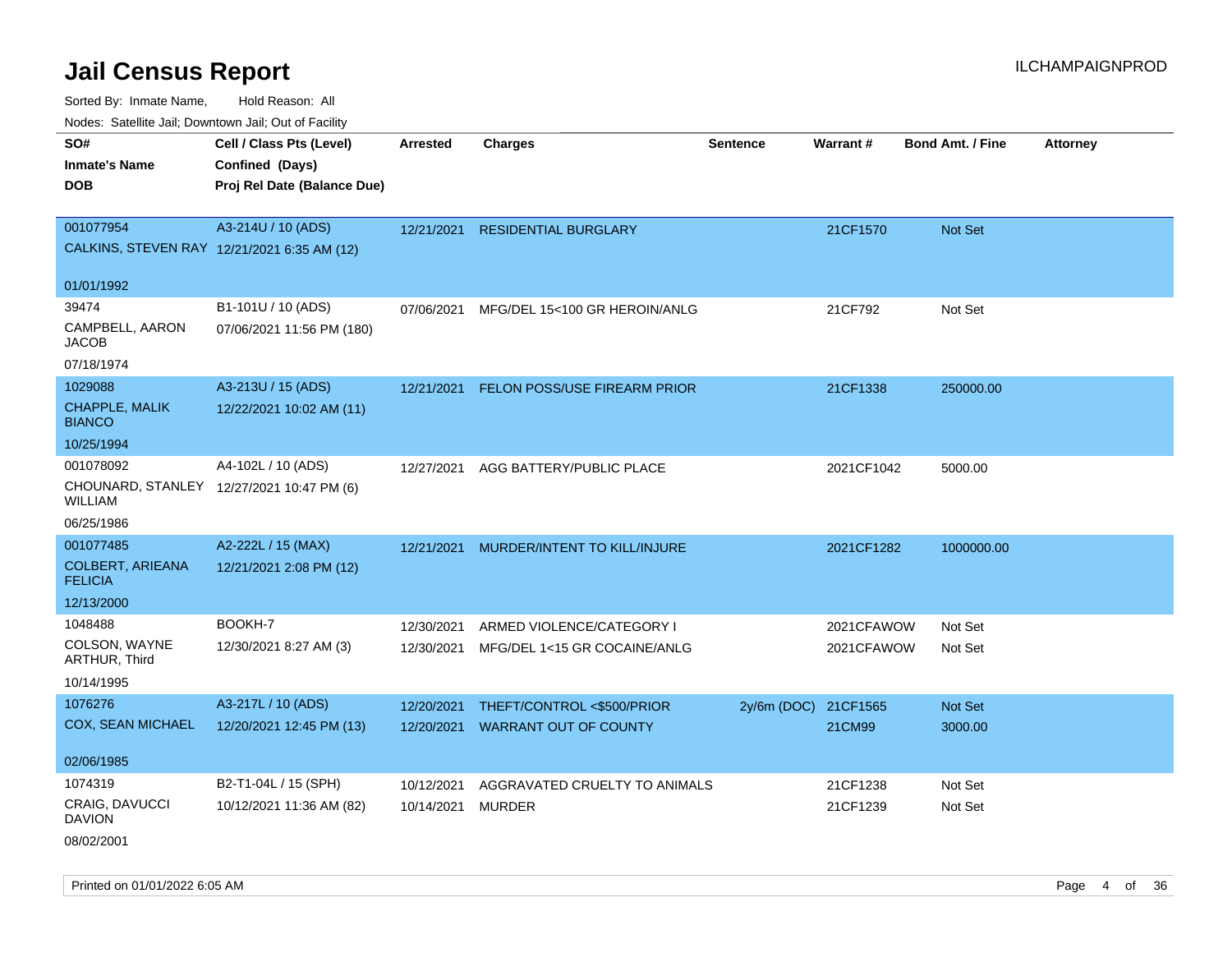Sorted By: Inmate Name, Hold Reason: All Nodes: Satellite Jail; Downtown Jail; Out of Facility

| Todos. Catolino can, Downtown can, Out of Fability |                             |            |                                         |                 |            |                         |                 |
|----------------------------------------------------|-----------------------------|------------|-----------------------------------------|-----------------|------------|-------------------------|-----------------|
| SO#                                                | Cell / Class Pts (Level)    | Arrested   | <b>Charges</b>                          | <b>Sentence</b> | Warrant#   | <b>Bond Amt. / Fine</b> | <b>Attorney</b> |
| <b>Inmate's Name</b>                               | Confined (Days)             |            |                                         |                 |            |                         |                 |
| <b>DOB</b>                                         | Proj Rel Date (Balance Due) |            |                                         |                 |            |                         |                 |
|                                                    |                             |            |                                         |                 |            |                         |                 |
| 001077549                                          | B2-T3-10L / 10 (SPH)        | 12/22/2020 | <b>PRED CRIM SEX ASLT/VICTIM &lt;13</b> |                 | 2020CF1469 | <b>Not Set</b>          |                 |
| CRISTOBAL-MATEO,<br><b>CRISTOBAL</b>               | 12/22/2020 1:17 PM (376)    |            |                                         |                 |            |                         |                 |
| 12/02/1988                                         |                             |            |                                         |                 |            |                         |                 |
| 988538                                             | A4-207L / 10 (MED)          | 12/21/2021 | AGGRAVATED DOMESTIC BATTERY             |                 | 21CF1564   | Not Set                 |                 |
| DAVIDSON, HARLEY<br><b>KYLE SCOTT</b>              | 12/21/2021 5:45 AM (12)     |            |                                         |                 |            |                         |                 |
| 08/05/1990                                         |                             |            |                                         |                 |            |                         |                 |
| 1023587                                            | B1-203U / 15 (MAX)          | 09/24/2021 | MFG/DEL CANNABIS/2.5-10 GRAMS           |                 | 21CF1155   | Not Set                 |                 |
| <b>DAVIS, MARTIN</b><br><b>DENNIS</b>              | 09/24/2021 9:38 PM (100)    | 09/24/2021 | ARMED HABITUAL CRIMINAL                 |                 | 2021-CF681 | 500000.00               |                 |
| 12/02/1994                                         |                             |            |                                         |                 |            |                         |                 |
| 001077214                                          | A3-212L / 15 (MAX)          | 12/20/2021 | <b>MURDER</b>                           |                 | 21CF1572   | Not Set                 |                 |
| DAVIS-MURDOCK,<br><b>ERION VASSHAD</b>             | 12/21/2021 10:13 AM (12)    | 12/22/2021 | PAROLE REVOCATION                       |                 | CH2107977  | Not Set                 |                 |
| 06/22/1998                                         |                             |            |                                         |                 |            |                         |                 |
| 001078538                                          | B1-205L / 10 (MED)          | 10/26/2021 | <b>CRIM SEX ASSAULT/FORCE</b>           |                 | 21CF1301   | <b>Not Set</b>          |                 |
| DAWKINS, LEN                                       | 10/26/2021 8:18 PM (68)     |            |                                         |                 |            |                         |                 |
| 03/23/1987                                         |                             |            |                                         |                 |            |                         |                 |
| 56972                                              | B3-W8-32L / 10 (MED)        | 08/30/2021 | POSS STOLEN VEHICLE > \$25,000          |                 | 21CF1044   | Not Set                 |                 |
| DAY, DANIEL JOSEPH                                 | 08/30/2021 3:07 PM (125)    | 09/04/2021 | <b>BURGLARY</b>                         |                 | 21CF1054   | Not Set                 |                 |
|                                                    |                             |            |                                         |                 |            |                         |                 |
| 10/16/1982                                         |                             |            |                                         |                 |            |                         |                 |
| 25659                                              | B4-125L / 15 (MAX)          | 06/15/2021 | <b>RESIDENTIAL BURGLARY</b>             |                 | 2020CF1218 | 50000.00                |                 |
| DORRIS, LORENZO                                    | 06/15/2021 6:17 AM (201)    | 06/15/2021 | <b>BURGLARY</b>                         |                 | 21CF689    | <b>Not Set</b>          |                 |
| 07/19/1966                                         |                             |            |                                         |                 |            |                         |                 |
| 1024895                                            | B1-104L / 10 (MED)          | 12/15/2021 | MFG/DEL 100<400 GR COCA/ANLG            |                 | 21CF1535   | Not Set                 |                 |
| EDWARDS, GEORGE<br><b>CORTEZ</b>                   | 12/15/2021 12:26 PM (18)    | 12/15/2021 | <b>AGGRAVATED BATTERY</b>               |                 | 21CF1536   | Not Set                 |                 |

06/19/1994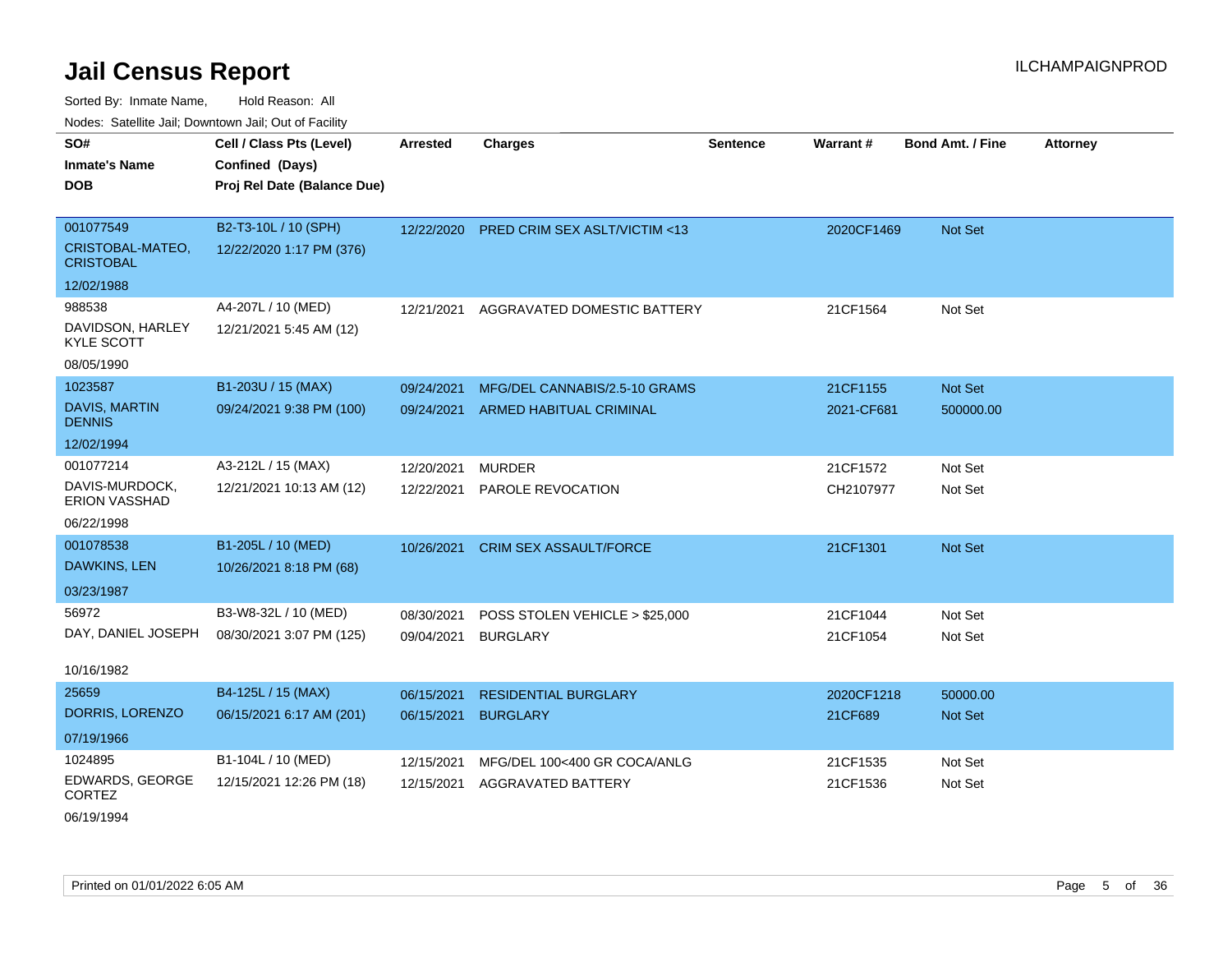| roaco. Odichile Jan, Downtown Jan, Out of Facility |                                             |                   |                                |                 |             |                         |                 |
|----------------------------------------------------|---------------------------------------------|-------------------|--------------------------------|-----------------|-------------|-------------------------|-----------------|
| SO#<br><b>Inmate's Name</b>                        | Cell / Class Pts (Level)<br>Confined (Days) | <b>Arrested</b>   | <b>Charges</b>                 | <b>Sentence</b> | Warrant#    | <b>Bond Amt. / Fine</b> | <b>Attorney</b> |
| <b>DOB</b>                                         | Proj Rel Date (Balance Due)                 |                   |                                |                 |             |                         |                 |
| 43977                                              | A3-117U / 5 (MIN)                           | 12/20/2021        | AGG FLEEING POLICE/21 MPH OVER |                 | 21CF1566    | Not Set                 |                 |
| <b>EMKES, DOUGLAS</b><br><b>ALAN</b>               | 12/20/2021 9:59 AM (13)                     | 12/20/2021        | <b>PAROLE REVOCATION</b>       |                 |             | No Bond                 |                 |
| 06/08/1959                                         |                                             |                   |                                |                 |             |                         |                 |
| 987328                                             | A2-122L / 10 (MED)                          | 12/11/2021        | AGG ASLT PEACE OFF/FIRE/ER WRK |                 | 21CF1515    | Not Set                 |                 |
| ERVIN, DEIDRA ANN<br><b>RUTH</b>                   | 12/11/2021 8:48 PM (22)                     |                   |                                |                 |             |                         |                 |
| 04/15/1991                                         |                                             |                   |                                |                 |             |                         |                 |
| 45194                                              | B3-W7-28L / 10 (MED)                        | 10/20/2021        | DOMESTIC BATTERY/OTHER PRIOR   |                 | 21CF1265    | Not Set                 |                 |
| <b>FALLS, ANDREW</b>                               | 10/20/2021 12:59 AM (74)                    |                   |                                |                 |             |                         |                 |
| 08/15/1976                                         |                                             |                   |                                |                 |             |                         |                 |
| 527081                                             | B3-W6-24L / 10 (MED)                        | 09/06/2021        | ARSON/REAL/PERSONAL PROP>\$150 |                 | 2021 CF 797 | 25000.00                |                 |
| FERGUSON,<br><b>CHRISTOPHER</b>                    | 09/06/2021 1:18 PM (118)                    |                   |                                |                 |             |                         |                 |
| 12/21/1981                                         |                                             |                   |                                |                 |             |                         |                 |
| 1039744                                            | B4-224U / 15 (MAX)                          | 12/06/2021 MURDER |                                |                 | 20CF959     | 1000000.00              |                 |
| <b>FONVILLE, TREVOY</b><br><b>JERMAINE</b>         | 12/06/2021 10:52 AM (27)                    |                   |                                |                 |             |                         |                 |
| 01/13/1996                                         |                                             |                   |                                |                 |             |                         |                 |
| 518395                                             | B2-T3-12L / 15 (SPH)                        | 07/07/2020        | CRIMINAL SEXUAL ASSAULT        |                 | 2020-CF735  | 250000.00               |                 |
|                                                    | FRANDLE, MARK RYAN 07/07/2020 3:42 PM (544) |                   |                                |                 |             |                         |                 |
| 09/10/1985                                         |                                             |                   |                                |                 |             |                         |                 |
| 001077934                                          | A1-224L / 10 (MED)                          | 08/22/2021        | AGG DUI/ACCIDENT/DEATH         |                 | 21CF1024    | Not Set                 |                 |
| FREED, LOGAN<br><b>SUZANNE</b>                     | 08/22/2021 11:45 PM (133)                   | 08/22/2021        | <b>DOMESTIC BATTERY</b>        |                 | 21 CM 172   | 10000.00                |                 |
| 08/18/1996                                         |                                             |                   |                                |                 |             |                         |                 |
| 001078290                                          | A1-125U / 10 (ADS)                          | 08/19/2021        | MACHINE GUN/AUTO WEAPON/VEH    |                 | 21CF1012    | Not Set                 |                 |
| FREEMAN, ANGEL<br><b>JANILA KAY</b>                | 08/19/2021 1:26 AM (136)                    |                   |                                |                 |             |                         |                 |
| 12/25/1995                                         |                                             |                   |                                |                 |             |                         |                 |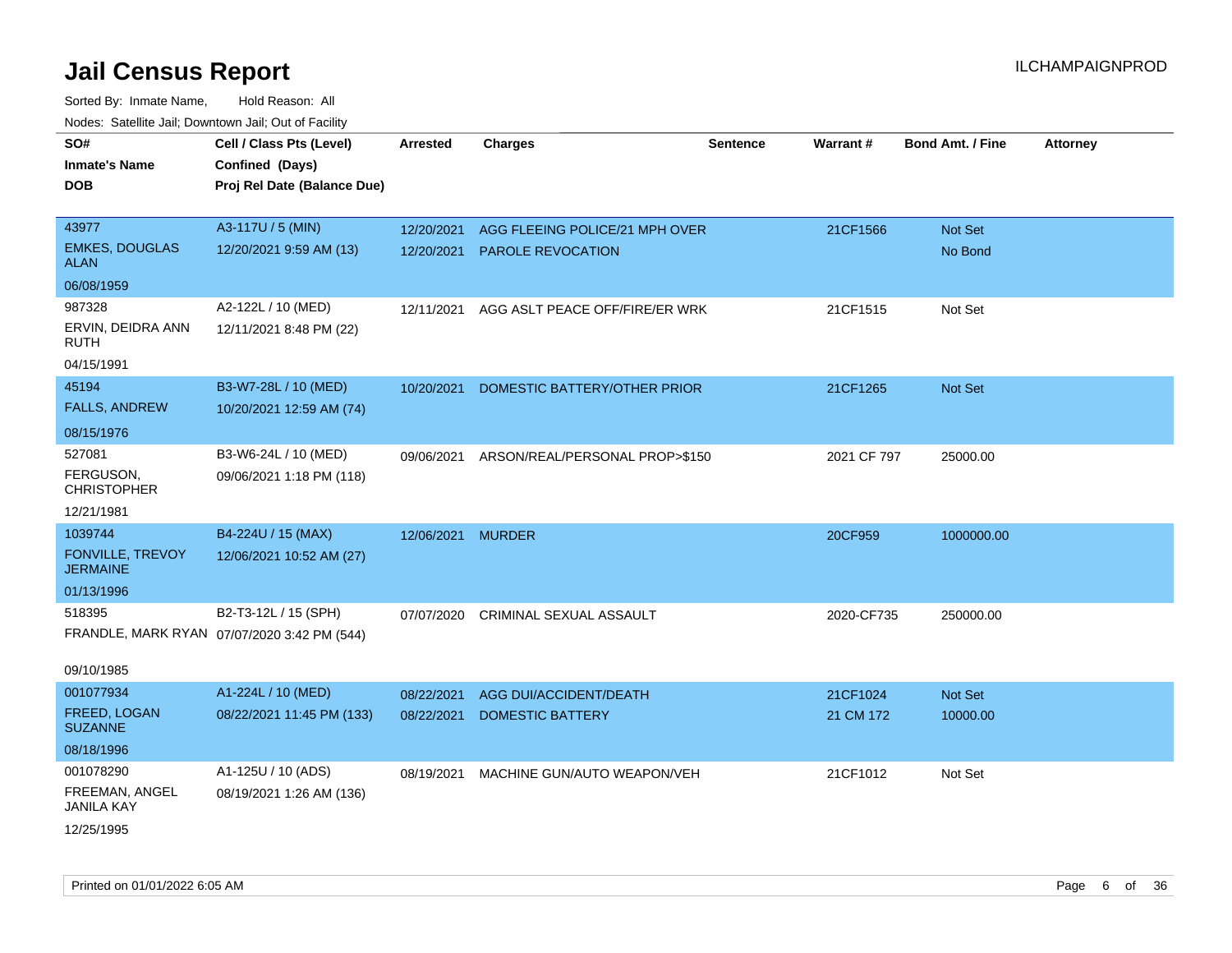Sorted By: Inmate Name, Hold Reason: All Nodes: Satellite Jail; Downtown Jail; Out of Facility

| SO#                                | Cell / Class Pts (Level)                   | <b>Arrested</b> | <b>Charges</b>                           | <b>Sentence</b> | Warrant#   | <b>Bond Amt. / Fine</b> | <b>Attorney</b> |
|------------------------------------|--------------------------------------------|-----------------|------------------------------------------|-----------------|------------|-------------------------|-----------------|
| <b>Inmate's Name</b>               | Confined (Days)                            |                 |                                          |                 |            |                         |                 |
| <b>DOB</b>                         | Proj Rel Date (Balance Due)                |                 |                                          |                 |            |                         |                 |
|                                    |                                            |                 |                                          |                 |            |                         |                 |
| 001078633                          | B2-T4-13U / 15 (MAX)                       | 12/01/2021      | <b>PRED CRIM SEX ASLT/VICTIM &lt;13</b>  |                 | 21CF1416   | 250000.00               |                 |
| GONZALEZ-GUILLEN.<br><b>EDWARD</b> | 12/01/2021 12:08 PM (32)                   |                 |                                          |                 |            |                         |                 |
| 08/25/2002                         |                                            |                 |                                          |                 |            |                         |                 |
| 001078607                          | B4-221L / 15 (MAX)                         | 11/22/2021      | FELON POSS/USE FIREARM/PAROLE            |                 | 21CF1437   | Not Set                 |                 |
| GRAY, WILLIAM<br>DA'VON            | 11/22/2021 2:57 PM (41)                    |                 | 11/22/2021 ATTEMPT (FIRST DEGREE MURDER) |                 | 21CF1435   | Not Set                 |                 |
| 04/18/1984                         |                                            |                 |                                          |                 |            |                         |                 |
| 56342                              | B1-206L / 10 (MED)                         | 10/21/2021      | THEFT CONTROL INTENT <\$500              |                 | 17CF1451   | 10000.00                |                 |
| <b>GRIFFIN, NATHAN</b>             | 10/21/2021 4:20 PM (73)                    | 10/21/2021      | DRIVING ON REVOKED LICENSE               |                 | 20TR1979   | 3000.00                 |                 |
| <b>EUGENE</b>                      |                                            | 10/21/2021      | <b>ARMED HABITUAL CRIMINAL</b>           |                 | 21CF1279   | <b>Not Set</b>          |                 |
| 02/24/1969                         |                                            |                 |                                          |                 |            |                         |                 |
| 1049103                            | A4-203L / 5 (ADS)                          | 12/27/2021      | <b>DOMESTIC BATTERY</b>                  |                 | 2021CM595  | Not Set                 |                 |
| HAGGARD, RYAN<br>PHILIP            | 12/27/2021 9:15 PM (6)                     |                 |                                          |                 |            |                         |                 |
| 06/01/1983                         |                                            |                 |                                          |                 |            |                         |                 |
| 1041176                            | <b>BOOKH-1 / 15 (MAX)</b>                  | 10/05/2021      | <b>PAROLE REVOCATION</b>                 |                 |            | Not Set                 |                 |
| HART, DAVEON<br>LATTEEF            | 10/05/2021 10:35 AM (89)                   | 10/06/2021      | AGGRAVATED DOMESTIC BATTERY              |                 |            | Not Set                 |                 |
| 03/15/1996                         |                                            |                 |                                          |                 |            |                         |                 |
| 001078705                          | A3-211U / 5 (ADS)                          | 12/21/2021      | OBSTRUCT JUST/DESTROY EVIDENCE           |                 | 2021CF1283 | 100000.00               |                 |
| HAYES, QUINCY<br>AARON             | 12/21/2021 2:31 PM (12)                    |                 |                                          |                 |            |                         |                 |
| 01/14/1994                         |                                            |                 |                                          |                 |            |                         |                 |
| 1038973                            | B4-122U / 10 (MED)                         | 11/05/2021      | AGG DOMESTIC BATTERY/STRANGLE            |                 | 21CF1365   | <b>Not Set</b>          |                 |
|                                    | HAYS, DAMIEN CLYDE 11/05/2021 8:59 PM (58) |                 |                                          |                 |            |                         |                 |
|                                    |                                            |                 |                                          |                 |            |                         |                 |
| 03/19/1994                         |                                            |                 |                                          |                 |            |                         |                 |
| 965829                             | B2-T2-08L / 10 (SPH)                       | 09/09/2021      | HRSMT/NO CONVERSATION/KILL               |                 | 2021CF1072 | 25000.00                |                 |
| HEINZ, ANDREW<br><b>MICHAEL</b>    | 09/09/2021 5:21 PM (115)                   | 09/13/2021      | PROBATION VIOLATION                      |                 | 21CF7      | Not Set                 |                 |
| 07/01/1987                         |                                            |                 |                                          |                 |            |                         |                 |

Printed on 01/01/2022 6:05 AM Page 7 of 36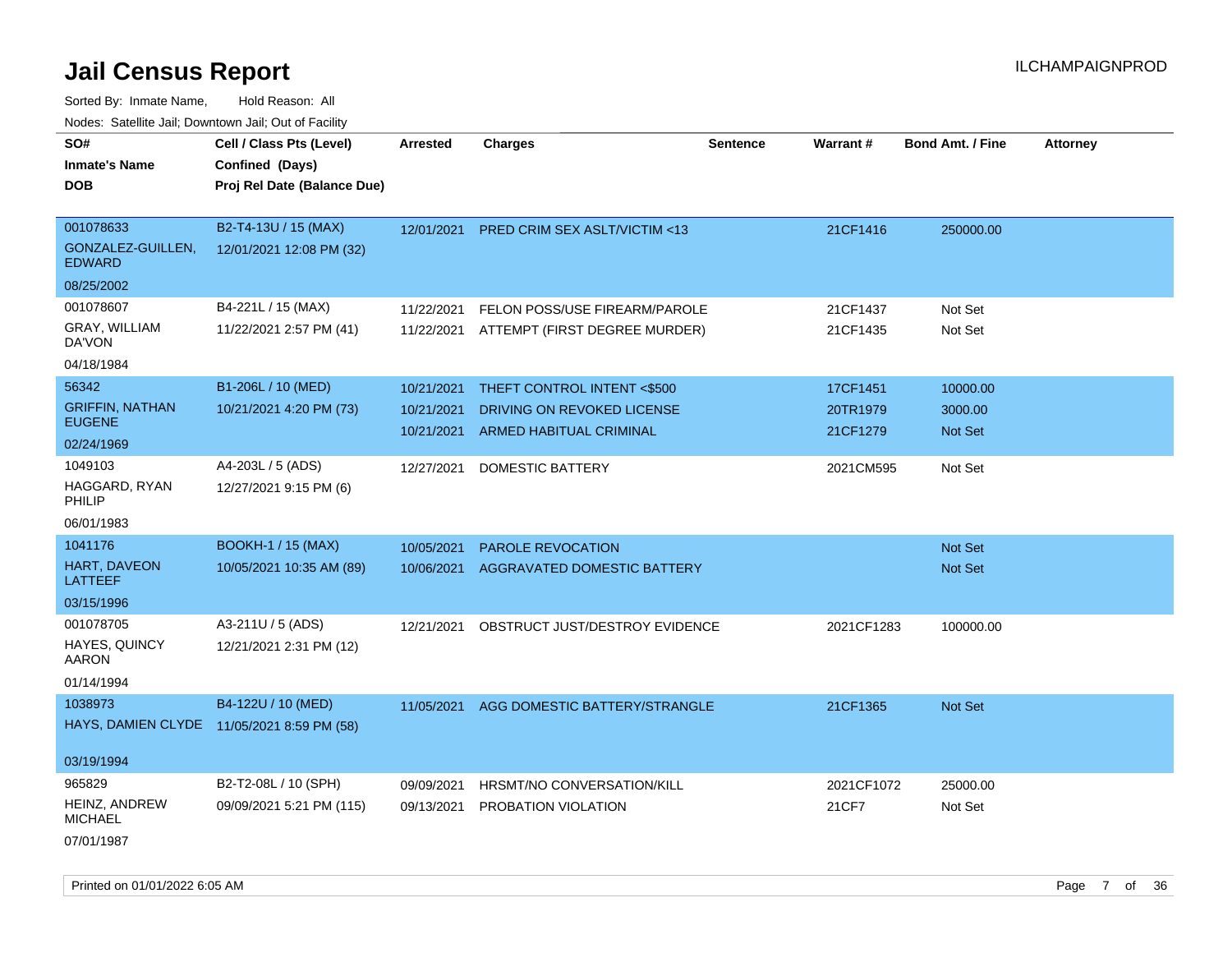| SO#<br><b>Inmate's Name</b><br><b>DOB</b> | Cell / Class Pts (Level)<br>Confined (Days)<br>Proj Rel Date (Balance Due) | <b>Arrested</b> | <b>Charges</b>                  | <b>Sentence</b> | Warrant#   | <b>Bond Amt. / Fine</b> | <b>Attorney</b> |
|-------------------------------------------|----------------------------------------------------------------------------|-----------------|---------------------------------|-----------------|------------|-------------------------|-----------------|
| 001078488                                 | B2-T3-11U / 15 (SPH)                                                       | 10/14/2021      | PRED CRIM SEX ASLT/VICTIM <13   |                 | 21CF1232   | 500000.00               |                 |
| HERNANDEZ-LOPEZ,<br><b>ERNESTO</b>        | 10/14/2021 3:15 PM (80)                                                    | 10/14/2021      | <b>FUGITIVE FROM JUSTICE</b>    |                 | 21CF1246   | <b>Not Set</b>          |                 |
| 11/28/1975                                |                                                                            |                 |                                 |                 |            |                         |                 |
| 975293                                    | B2-T4-14L / 10 (SPH)                                                       | 07/21/2021      | <b>STALKING</b>                 |                 | 2021CF863  | Not Set                 |                 |
| HILL, JACOB MILES                         | 07/21/2021 8:43 PM (165)                                                   | 07/21/2021      | VIO ORDER/PRIOR VIO OF ORDER    |                 | 21CF914    | No Bond                 |                 |
|                                           |                                                                            | 07/25/2021      | PAROLE REVOCATION               |                 | CH2104646  | Not Set                 |                 |
| 02/06/1988                                |                                                                            | 08/18/2021      | HARASS WITNESS/FAMILY MBR/REP   |                 | 21CF992    | Not Set                 |                 |
|                                           |                                                                            | 09/09/2021      | AGG STALKING/BODILY HARM        |                 | 21CF1073   | Not Set                 |                 |
| 48471                                     | B1-207L / 15 (MAX)                                                         | 08/08/2021      | AGG BATTERY/DISCHARGE FIREARM   |                 | 21CF946    | Not Set                 |                 |
| <b>HILL, RAMESH</b><br><b>JERMAINE</b>    | 08/08/2021 4:45 AM (147)                                                   |                 |                                 |                 |            |                         |                 |
| 12/11/1978                                |                                                                            |                 |                                 |                 |            |                         |                 |
| 972300                                    | A3-211L / 10 (ADS)                                                         | 12/22/2021      | <b>RESIDENTIAL BURGLARY</b>     |                 | 18CF1691   | 25000.00                |                 |
| HOLT, MICHAEL<br><b>TERRELL</b>           | 12/22/2021 8:36 AM (11)                                                    | 12/22/2021      | AGG CRIM SEX ABUSE/VICTIM <9    |                 | 19CF1277   | 250000.00               |                 |
| 12/25/1989                                |                                                                            |                 |                                 |                 |            |                         |                 |
| 1043704                                   | B4-223L / 15 (MAX)                                                         | 07/13/2021      | ARMED ROBBERY/ARMED W/FIREARM   | 12y (DOC)       | 21CF815    | Not Set                 |                 |
| <b>HOUSTON, STEVEN</b><br><b>CORDELL</b>  | 07/13/2021 5:56 AM (173)                                                   |                 |                                 |                 |            |                         |                 |
| 01/24/1989                                |                                                                            |                 |                                 |                 |            |                         |                 |
| 999198                                    | B4-226L / 15 (MAX)                                                         | 11/30/2021      | FELON POSS/USE FIREARM PRIOR    |                 | 21CF1377   | 500000.00               |                 |
| HOWARD, BRION LIN                         | 11/30/2021 10:41 AM (33)                                                   |                 |                                 |                 |            |                         |                 |
| 06/10/1992                                |                                                                            |                 |                                 |                 |            |                         |                 |
| 1061996                                   | A1-225L / 5 (MIN)                                                          | 10/30/2021      | DRVG UNDER INFLUENCE OF DRUG    | 180d (CJ)       |            | No Bond                 |                 |
| HUBBARD, REBEKIAH                         | 10/30/2021 1:37 PM (64)                                                    | 10/30/2021      | RETAIL THEFT/DISP MERCH/<\$300  |                 | 2018CF1302 | 20000.00                |                 |
| <b>DIONA</b>                              |                                                                            | 10/31/2021      | USE FORGED CR/DEBIT CARD/<\$300 | 2y (DOC)        |            | No Bond                 |                 |
| 04/08/1998                                |                                                                            |                 |                                 |                 |            |                         |                 |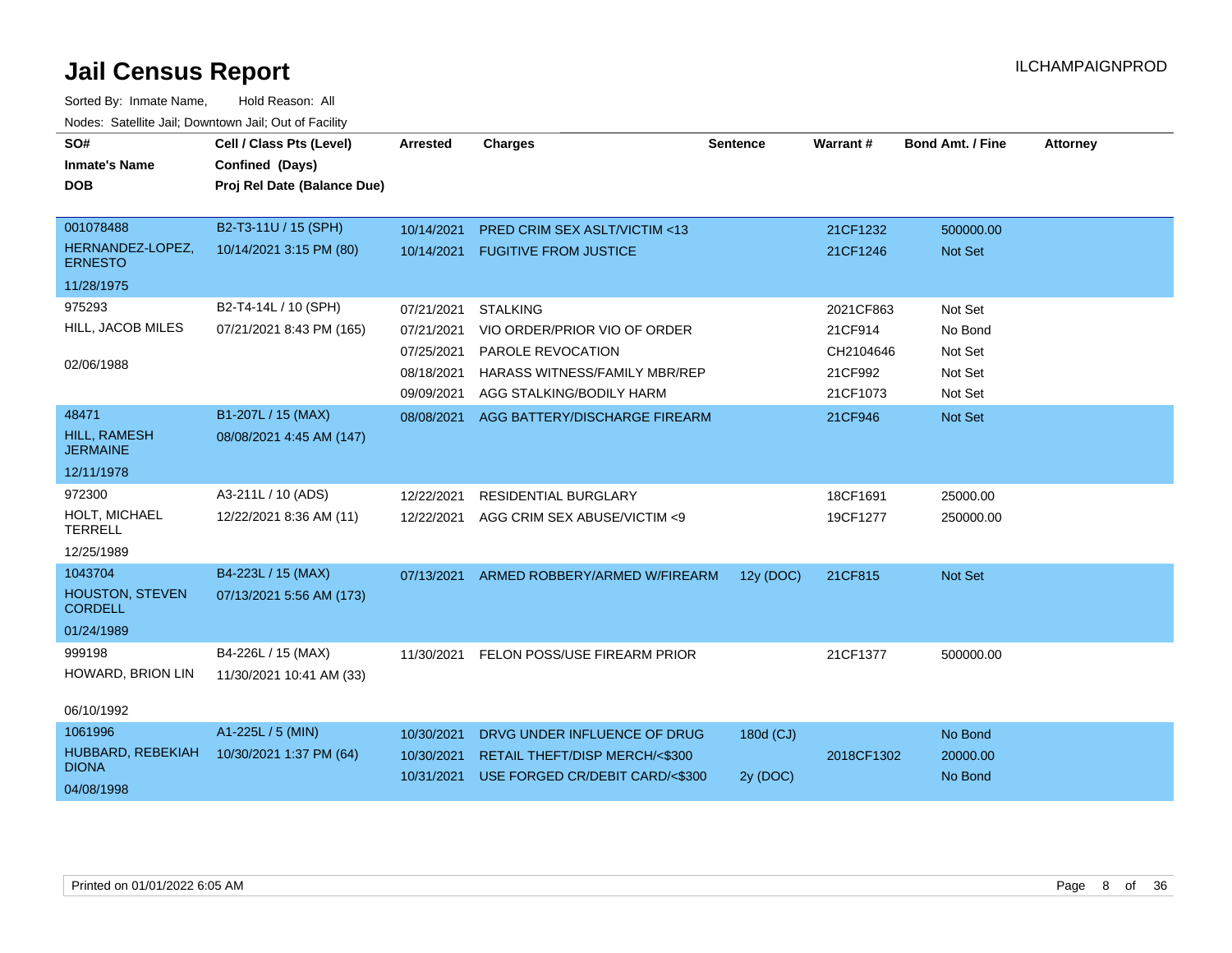| SO#<br><b>Inmate's Name</b><br><b>DOB</b>          | Cell / Class Pts (Level)<br>Confined (Days)<br>Proj Rel Date (Balance Due) | Arrested   | <b>Charges</b>                           | <b>Sentence</b> | <b>Warrant#</b> | <b>Bond Amt. / Fine</b> | <b>Attorney</b> |
|----------------------------------------------------|----------------------------------------------------------------------------|------------|------------------------------------------|-----------------|-----------------|-------------------------|-----------------|
| 953555                                             | B4-122L / 15 (MAX)                                                         | 03/10/2021 | <b>CRIM TRESPASS TO RESIDENCE</b>        |                 | 21CF272         | Not Set                 |                 |
| HUNT, TAVARIS EARL                                 | 03/10/2021 4:58 AM (298)                                                   | 04/14/2021 | AGG FLEEING POLICE/21 MPH OVER           | 3y (DOC)        | 2020CF94        | 10000.00                |                 |
| 12/29/1987                                         |                                                                            |            |                                          |                 |                 |                         |                 |
| 001078639                                          | B1-107L / 10 (MED)                                                         | 12/02/2021 | <b>FUGITIVE FROM JUSTICE</b>             |                 | 21CF1465        | Not Set                 |                 |
| JACKSON, GREGORY<br>LYNN                           | 12/02/2021 3:43 AM (31)                                                    |            |                                          |                 |                 |                         |                 |
| 11/22/1994                                         |                                                                            |            |                                          |                 |                 |                         |                 |
| 38993                                              | B4-126L / 15 (MAX)                                                         |            | 02/13/2021 ATTEMPT (FIRST DEGREE MURDER) |                 | 21CF181         | Not Set                 |                 |
| JACKSON, LAMONT<br><b>JEREMIE</b>                  | 02/13/2021 7:45 AM (323)                                                   |            |                                          |                 |                 |                         |                 |
| 07/31/1973                                         |                                                                            |            |                                          |                 |                 |                         |                 |
| 001078689                                          | B1-104U / 15 (MAX)                                                         | 12/17/2021 | FIREARM/FOID INVALID/NOT ELIG            |                 | 21CF1551        | No Bond                 |                 |
| <b>JACKSON, PRENTISS</b><br><b>MANSION DEWAYNE</b> | 12/18/2021 12:39 AM (15)                                                   |            |                                          |                 |                 |                         |                 |
| 09/02/2003                                         |                                                                            |            |                                          |                 |                 |                         |                 |
| 001077487                                          | B3-W8-30L / 10 (MED)                                                       | 12/03/2020 | FELON POSS/USE WEAPON/FIREARM            |                 | 20CF1377        | <b>Not Set</b>          |                 |
| <b>JACKSON, TERRELL</b><br><b>DANDRE</b>           | 12/03/2020 10:18 AM (395)                                                  | 11/09/2021 | AGG DISCHARGE FIREARM/OCC VEH            |                 | 21CR0331401     | No Bond                 |                 |
| 08/11/1990                                         |                                                                            |            |                                          |                 |                 |                         |                 |
| 001077864                                          | B1-103L / 15 (MAX)                                                         | 04/18/2021 | FELON POSS/USE WEAPON/FIREARM            |                 | 21CF428         | Not Set                 |                 |
| D                                                  | JAMERSON, ANTHONY 04/18/2021 7:21 PM (259)                                 |            |                                          |                 |                 |                         |                 |
| 01/26/1990                                         |                                                                            |            |                                          |                 |                 |                         |                 |
| 001078703                                          | A2-121L / 15 (MAX)                                                         | 12/20/2021 | MURDER/INTENT TO KILL/INJURE             |                 | 21CF1574        | Not Set                 |                 |
| <b>JOHN, SHAMIQUH</b><br><b>THERESA</b>            | 12/22/2021 6:41 AM (11)                                                    |            |                                          |                 |                 |                         |                 |
| 04/03/1992                                         |                                                                            |            |                                          |                 |                 |                         |                 |
| 001077437                                          | B3-W1-02L / 10 (MED)                                                       | 08/23/2021 | DOM BTRY/CONTACT/1-2 PRECONV             |                 | 21CF1025        | Not Set                 |                 |
| JOHNSON, ANTONIO<br>LASHAUN<br>01/06/1980          | 08/23/2021 7:48 PM (132)                                                   |            |                                          |                 |                 |                         |                 |
|                                                    |                                                                            |            |                                          |                 |                 |                         |                 |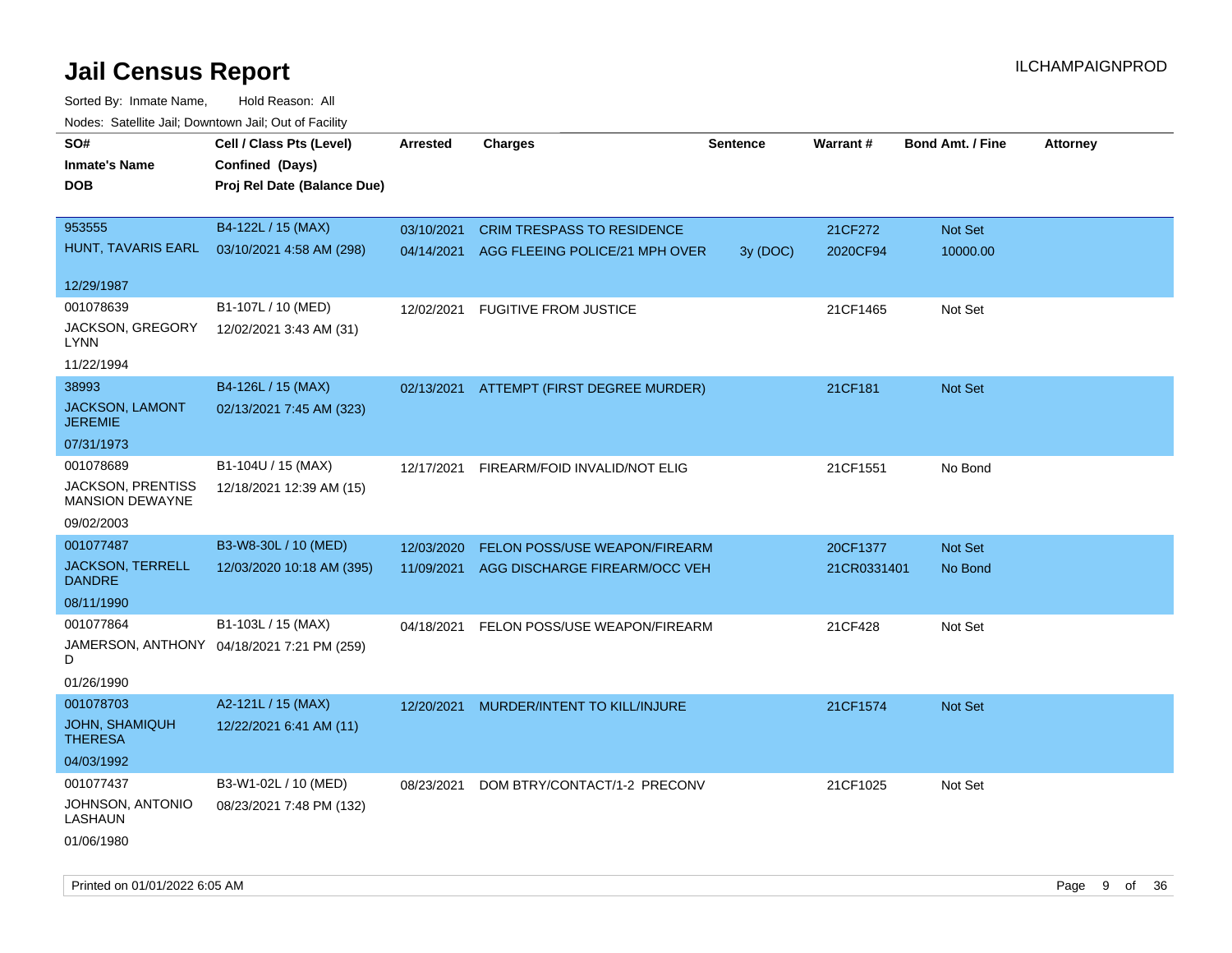Sorted By: Inmate Name, Hold Reason: All Nodes: Satellite Jail; Downtown Jail; Out of Facility

| Noues. Salemie Jan, Downtown Jan, Out of Facility |                                            |            |                                |                 |           |                         |                 |
|---------------------------------------------------|--------------------------------------------|------------|--------------------------------|-----------------|-----------|-------------------------|-----------------|
| SO#                                               | Cell / Class Pts (Level)                   | Arrested   | <b>Charges</b>                 | <b>Sentence</b> | Warrant#  | <b>Bond Amt. / Fine</b> | <b>Attorney</b> |
| <b>Inmate's Name</b>                              | Confined (Days)                            |            |                                |                 |           |                         |                 |
| <b>DOB</b>                                        | Proj Rel Date (Balance Due)                |            |                                |                 |           |                         |                 |
|                                                   |                                            |            |                                |                 |           |                         |                 |
| 1071536                                           | B4-127L / 15 (MED)                         | 06/17/2021 | UNLAWFUL RESTRAINT             | 2y (DOC)        | 21CF702   | Not Set                 |                 |
| JOHNSON, ZACHERY<br><b>EDWARD</b>                 | 06/17/2021 2:00 AM (199)                   |            |                                |                 |           |                         |                 |
| 10/30/1987                                        |                                            |            |                                |                 |           |                         |                 |
| 1017120                                           | B3-W4-14L / 5 (MIN)                        | 10/29/2021 | AGG ASLT/USE DDLY WEAPON       |                 |           | No Bond                 |                 |
|                                                   | JONES, JOSHUA LYNN 10/29/2021 3:15 AM (65) |            |                                |                 |           |                         |                 |
| 05/16/1993                                        | 1/25/2022 (0.00)                           |            |                                |                 |           |                         |                 |
| 001078645                                         | B4-222U / 10 (MED)                         | 12/02/2021 | AGG DISCHARGE FIREARM          |                 | 21CF1478  | No Bond                 |                 |
| JONES, KELVIN<br>KHYRIC                           | 12/02/2021 6:56 PM (31)                    |            |                                |                 |           |                         |                 |
| 02/27/2001                                        |                                            |            |                                |                 |           |                         |                 |
| 956822                                            | B1-205U / 15 (MAX)                         | 11/25/2021 | AGGRAVATED DOMESTIC BATTERY    |                 | 21CF1442  | Not Set                 |                 |
| JONES, MARIO                                      | 11/25/2021 10:37 AM (38)                   | 11/25/2021 | PAROLE REVOCATION              |                 | CH2106361 | No Bond                 |                 |
| NATHANIEL                                         |                                            | 11/25/2021 | UNLAWFUL RESTRAINT             |                 | 21CF1443  | Not Set                 |                 |
| 10/27/1987                                        |                                            |            |                                |                 |           |                         |                 |
| 1008468                                           | B4-226U / 10 (MED)                         | 12/01/2021 | FELON POSS/USE WEAPON/FIREARM  |                 | 21CF1472  | <b>Not Set</b>          |                 |
| JONES, MARTEZ<br>LAMONTE                          | 12/01/2021 1:28 PM (32)                    | 12/02/2021 | <b>PROBATION VIOLATION</b>     |                 | 20CF1151  | Not Set                 |                 |
| 06/22/1993                                        |                                            |            |                                |                 |           |                         |                 |
| 506244                                            | B1-204L / 15 (MAX)                         | 07/15/2021 | ARMED ROBBERY/ARMED W/FIREARM  |                 | 2021CF791 | 250000.00               |                 |
| JOSLIN, JASON LEE                                 | 07/15/2021 4:38 AM (171)                   |            |                                |                 |           |                         |                 |
|                                                   |                                            |            |                                |                 |           |                         |                 |
| 12/22/1985                                        |                                            |            |                                |                 |           |                         |                 |
| 66662                                             | B1-102L / 10 (MED)                         | 12/05/2021 | POSS AMT CON SUB EXCEPT(A)/(D) | 2y (DOC)        | 18CF597   | 200000.00               |                 |
| KINTNER, WESLEY J                                 | 12/05/2021 1:57 PM (28)                    |            |                                |                 |           |                         |                 |
| 04/15/1986                                        |                                            |            |                                |                 |           |                         |                 |
| 001078693                                         | A4-205U / 15 (MAX)                         | 12/19/2021 | <b>RETAIL THEFT</b>            |                 | 2021CF422 | 20000.00                |                 |
|                                                   | LARGE, JOSHUA DALE 12/19/2021 4:54 AM (14) | 12/19/2021 | RECEIVE/POSS/SELL STOLEN VEH   |                 | 21CF1555  | Not Set                 |                 |
|                                                   |                                            | 12/19/2021 | <b>RETAIL THEFT</b>            |                 | 2021CM216 | 5000.00                 |                 |
| 10/27/1985                                        |                                            |            |                                |                 |           |                         |                 |

Printed on 01/01/2022 6:05 AM Page 10 of 36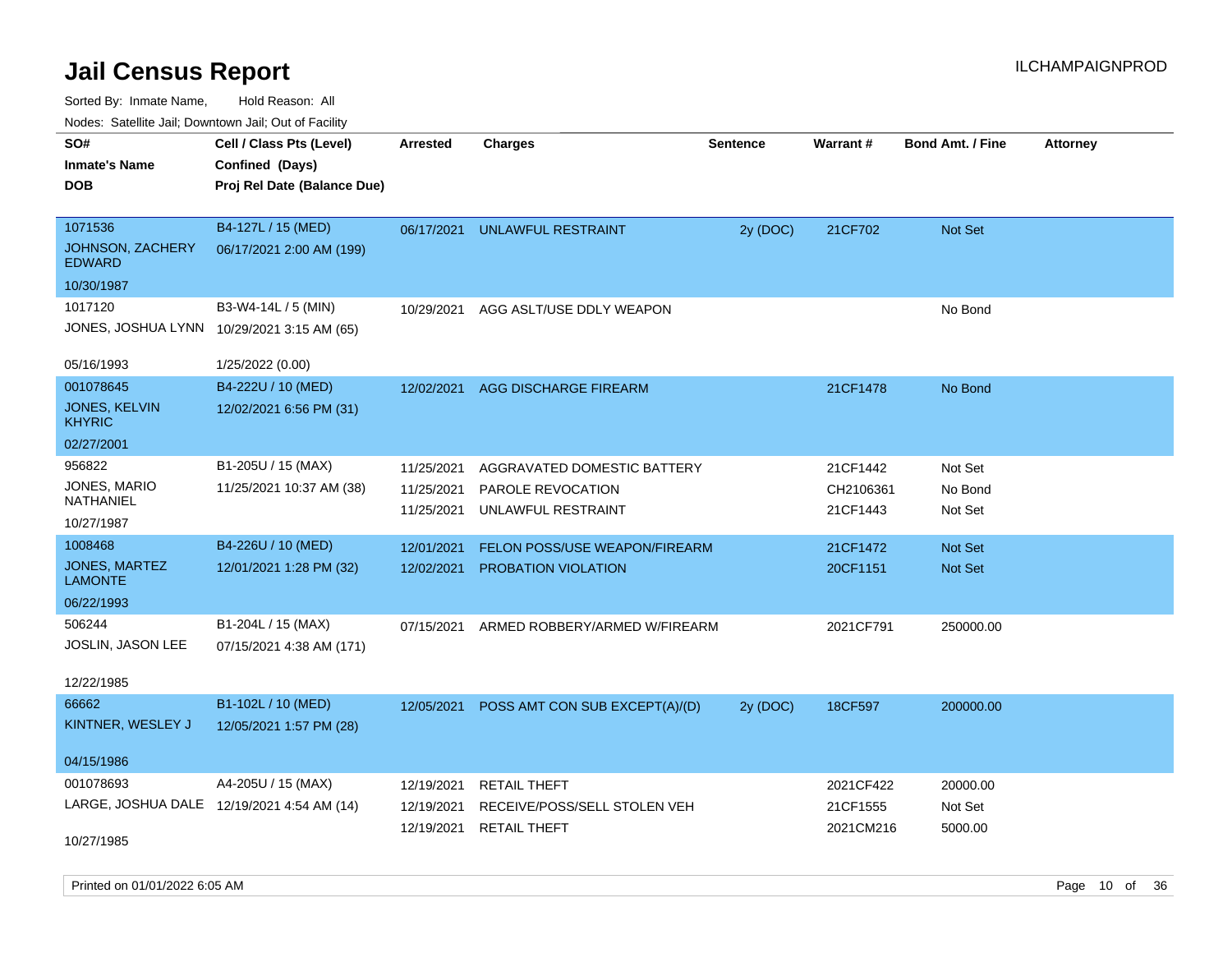| ivuutos. Saltiilit Jall, Duwilluwii Jall, Oul of Facility |                                            |                 |                                |                 |              |                         |                 |
|-----------------------------------------------------------|--------------------------------------------|-----------------|--------------------------------|-----------------|--------------|-------------------------|-----------------|
| SO#                                                       | Cell / Class Pts (Level)                   | <b>Arrested</b> | Charges                        | <b>Sentence</b> | Warrant#     | <b>Bond Amt. / Fine</b> | <b>Attorney</b> |
| <b>Inmate's Name</b>                                      | Confined (Days)                            |                 |                                |                 |              |                         |                 |
| <b>DOB</b>                                                | Proj Rel Date (Balance Due)                |                 |                                |                 |              |                         |                 |
|                                                           |                                            |                 |                                |                 |              |                         |                 |
| 26787                                                     | A4-205L / 10 (MED)                         | 12/18/2021      | <b>RESIDENTIAL BURGLARY</b>    |                 | 21CF1558     | <b>Not Set</b>          |                 |
| <b>LAURENT, JOHN</b><br><b>WAYNE</b>                      | 12/18/2021 9:30 PM (15)                    |                 |                                |                 |              |                         |                 |
| 02/01/1967                                                |                                            |                 |                                |                 |              |                         |                 |
| 1070011                                                   | B4-124U / 15 (MAX)                         | 08/03/2021      | AGG DISCH FIREARM/1ST AID PERS |                 | 21CF929      | Not Set                 |                 |
| LAWS, WILLIAM<br>ZARAK, Third                             | 08/03/2021 3:53 PM (152)                   |                 |                                |                 |              |                         |                 |
| 07/06/1999                                                |                                            |                 |                                |                 |              |                         |                 |
| 548089                                                    | B1-204U / 15 (MAX)                         | 12/04/2020      | METH DELIVERY/100<400 GRAMS    |                 | 20CF1481     | <b>Not Set</b>          |                 |
| LEWIS, LAWRENCE                                           | 12/04/2020 4:42 AM (394)                   | 12/04/2020      | AGG DOMESTIC BATTERY/STRANGLE  |                 | 18CF1507     | 10000.00                |                 |
| PAUL, Third                                               |                                            | 12/04/2020      | ATTEMPT (FIRST DEGREE MURDER)  |                 | 20CF1378     | <b>Not Set</b>          |                 |
| 02/08/1993                                                |                                            |                 |                                |                 |              |                         |                 |
| 001077524                                                 | B2-T4-15U / 10 (SPH)                       | 12/14/2020      | AGG BATTERY/JUDGE/EMT          |                 | 2020-CF-1212 | 10000.00                |                 |
| LEWIS, TREVOR                                             | 12/14/2020 5:16 PM (384)                   | 12/14/2020      | <b>RESIDENTIAL ARSON</b>       |                 | 2020-CF-1388 | 150000.00               |                 |
| DANIEL                                                    |                                            | 12/14/2020      | AGG BATTERY/PUBLIC PLACE       |                 | 2020-CF-1231 | 50000.00                |                 |
| 06/03/2002                                                |                                            | 12/14/2020      | AGG BATTERY/PEACE OFFICER      |                 | 2020-CF-1211 | 10000.00                |                 |
| 1065002                                                   | B3-W7-26L / 10 (MED)                       | 11/16/2021      | DOMESTIC BTRY/CONTACT/VIO O/P  |                 | 2019CF001781 | 25000.00                |                 |
| LOVELESS, DUSTIN<br><b>DEE</b>                            | 11/16/2021 11:41 AM (47)                   |                 |                                |                 |              |                         |                 |
| 06/17/1982                                                |                                            |                 |                                |                 |              |                         |                 |
| 1000869                                                   | B1-106L / 15 (MAX)                         | 09/11/2021      | FELON POSS/USE WEAPON/FIREARM  |                 | 21CF1102     | Not Set                 |                 |
| MARTIN, MANNIX<br><b>TILMOND</b>                          | 09/12/2021 12:40 AM (112)                  |                 |                                |                 |              |                         |                 |
| 07/19/1991                                                |                                            |                 |                                |                 |              |                         |                 |
| 1063030                                                   | A4-101L / 15 (MAX)                         | 12/20/2021      | <b>MURDER</b>                  |                 | 21CF1571     | <b>Not Set</b>          |                 |
|                                                           | MASON, RYAN ONEIAL 12/21/2021 9:30 AM (12) | 12/22/2021      | <b>PAROLE REVOCATION</b>       |                 | CH2107979    | <b>Not Set</b>          |                 |
|                                                           |                                            |                 |                                |                 |              |                         |                 |
| 02/22/1991                                                |                                            |                 |                                |                 |              |                         |                 |
| 48792                                                     | B4-225U / 10 (MED)                         | 11/19/2021      | AGG BATTERY/DISCHARGE FIREARM  |                 | 21CF1425     | Not Set                 |                 |
| MCCLAIN, HURCHEL<br>JOSEPH                                | 11/20/2021 4:11 AM (43)                    |                 |                                |                 |              |                         |                 |
| 05/01/1979                                                |                                            |                 |                                |                 |              |                         |                 |
|                                                           |                                            |                 |                                |                 |              |                         |                 |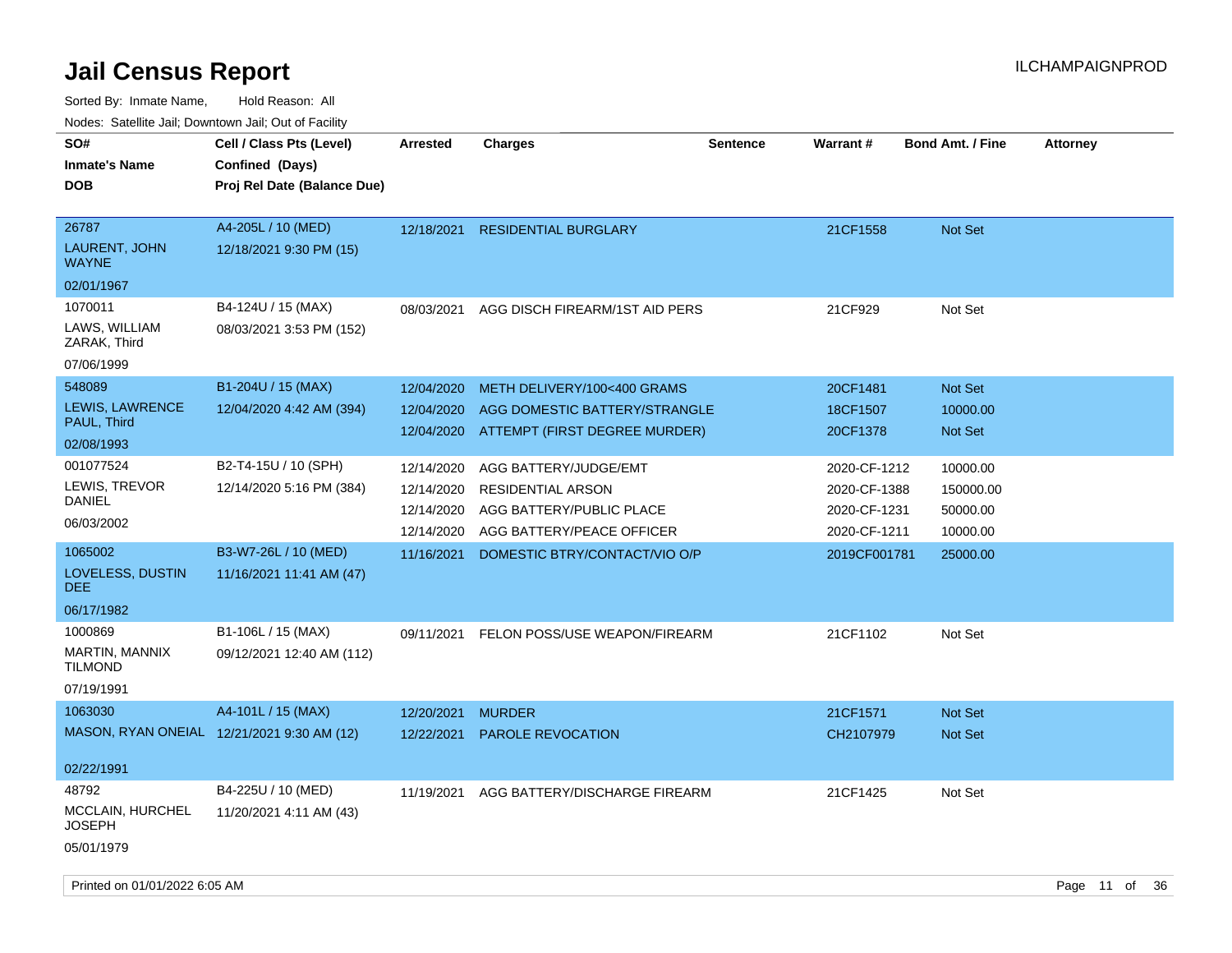| SO#                                         | Cell / Class Pts (Level)    | Arrested   | <b>Charges</b>                        | Sentence | Warrant#    | <b>Bond Amt. / Fine</b> | <b>Attorney</b> |
|---------------------------------------------|-----------------------------|------------|---------------------------------------|----------|-------------|-------------------------|-----------------|
| <b>Inmate's Name</b>                        | Confined (Days)             |            |                                       |          |             |                         |                 |
| <b>DOB</b>                                  | Proj Rel Date (Balance Due) |            |                                       |          |             |                         |                 |
|                                             |                             |            |                                       |          |             |                         |                 |
| 001077938                                   | <b>BOOKH-2 / 15 (ADS)</b>   | 05/10/2021 | AGG KIDNAPING DISCH FIR/HARM          |          | 21CF532     | Not Set                 |                 |
| MCGAHA,                                     | 05/10/2021 7:02 PM (237)    | 05/11/2021 | <b>MURDER</b>                         |          | 2021-CF-215 | No Bond                 |                 |
| <b>CHRISTOPHER D</b>                        |                             | 05/27/2021 | <b>ESCAPE FROM DEPT OF CORRECTION</b> |          | 21CF600     | Not Set                 |                 |
| 07/27/1991                                  |                             |            |                                       |          |             |                         |                 |
| 1043071                                     | A2-120L / 10 (MED)          | 11/08/2021 | CRIM DMG/GOVT PROP/<\$500             |          | 21CF1378    | Not Set                 |                 |
| MERRELL-<br>SUTHERLAND, ALICIA              | 11/08/2021 2:22 AM (55)     |            |                                       |          |             |                         |                 |
| 11/26/1972                                  |                             |            |                                       |          |             |                         |                 |
| 1026478                                     | A4-104L / 5 (MIN)           | 12/24/2021 | AGGRAVATED DOMESTIC BATTERY           |          | 21CF1587    | Not Set                 |                 |
| MILLER, ANTHONY                             | 12/24/2021 1:11 AM (9)      | 12/24/2021 | DRIVING ON REVOKED LICENSE            |          | 20TR3647    | 790.00                  |                 |
| 02/20/1994                                  |                             |            |                                       |          |             |                         |                 |
| 41584                                       | B4-227U / 15 (MAX)          | 12/01/2021 | ARMED HABITUAL CRIMINAL               |          | 21CF1467    | Not Set                 |                 |
| MILLER, JOSE LOVELL 12/02/2021 1:04 AM (31) |                             |            |                                       |          |             |                         |                 |
|                                             |                             |            |                                       |          |             |                         |                 |
| 10/07/1975                                  |                             |            |                                       |          |             |                         |                 |
| 001078721                                   | <b>BOOKH-8 / 5 (MIN)</b>    | 12/29/2021 | <b>VIOLATE ORDER PROTECTION</b>       |          | 21CF1600    | Not Set                 |                 |
| <b>MIRAMONTES, RAUL</b>                     | 12/29/2021 4:02 AM (4)      |            |                                       |          |             |                         |                 |
|                                             |                             |            |                                       |          |             |                         |                 |
| 05/11/1989                                  |                             |            |                                       |          |             |                         |                 |
| 001077902                                   | A2-123L / 5 (ADS)           | 11/23/2021 | BATTERY/CAUSE BODILY HARM             |          | 21CM187     | Not Set                 |                 |
| MOFFETT, CAROLYN                            | 11/21/2021 10:31 AM (42)    |            |                                       |          |             |                         |                 |
| REENE                                       |                             |            |                                       |          |             |                         |                 |
| 10/23/1988                                  |                             |            |                                       |          |             |                         |                 |
| 001078712                                   | A4-107L / 10 (MED)          | 12/23/2021 | AGG DISCH FIREARM/1ST AID PERS        |          | 21CF1581    | Not Set                 |                 |
| MONTGOMERY,<br><b>RASHARD MYKI</b>          | 12/23/2021 4:27 PM (10)     |            |                                       |          |             |                         |                 |
| 11/05/2001                                  |                             |            |                                       |          |             |                         |                 |
| 39106                                       | B4-227L / 10 (MED)          | 10/12/2021 | DOMESTIC BATTERY/OTHER PRIOR          |          | 21CF1217    | Not Set                 |                 |
| MOORE, ANDREW LEE, 10/12/2021 1:02 AM (82)  |                             |            |                                       |          |             |                         |                 |
| Junior                                      |                             |            |                                       |          |             |                         |                 |
| 04/12/1973                                  |                             |            |                                       |          |             |                         |                 |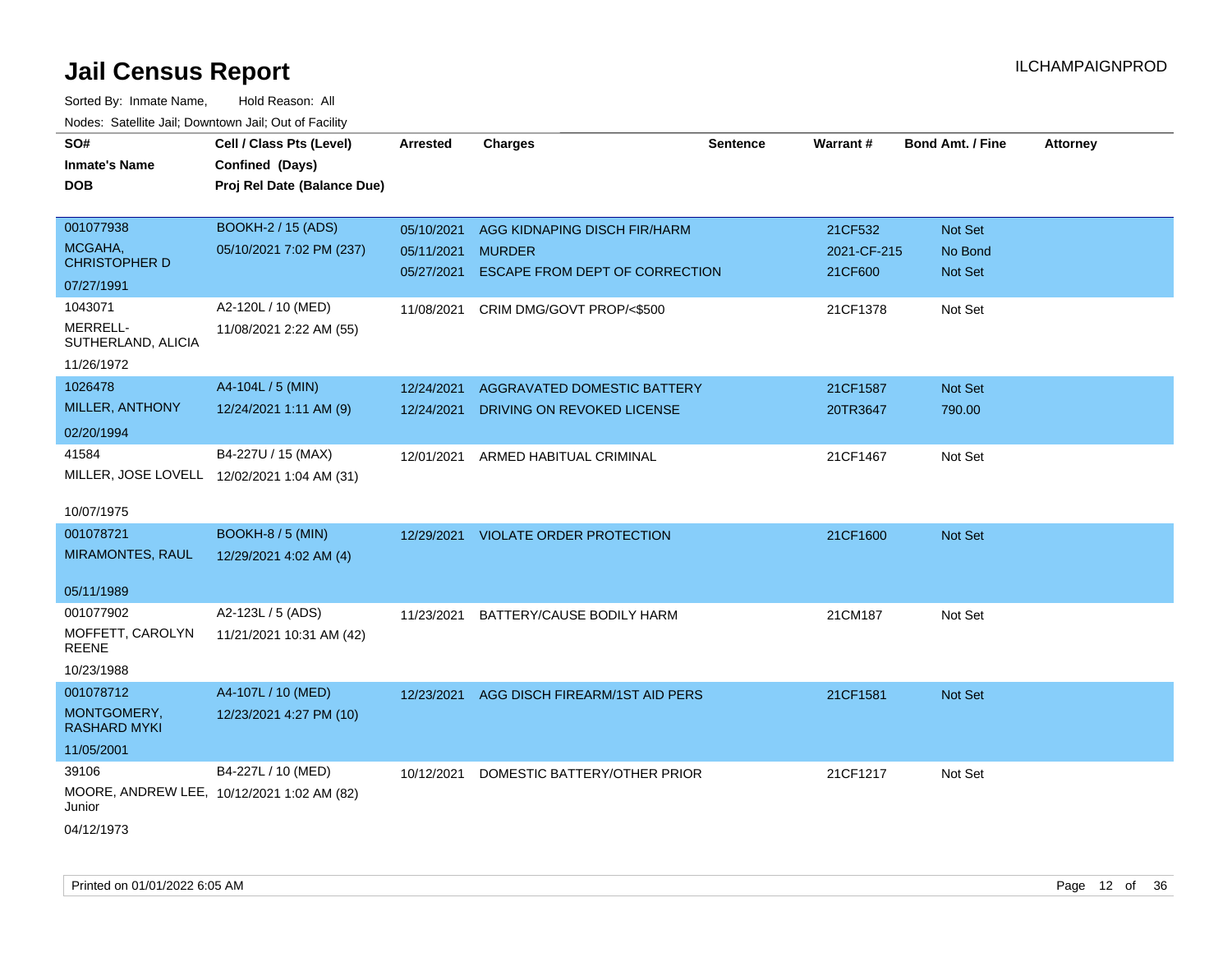Sorted By: Inmate Name, Hold Reason: All Nodes: Satellite Jail; Downtown Jail; Out of Facility

| Noucs. Catchitic sail, Downtown sail, Out of Facility |                                              |                 |                                          |                 |           |                         |                 |
|-------------------------------------------------------|----------------------------------------------|-----------------|------------------------------------------|-----------------|-----------|-------------------------|-----------------|
| SO#                                                   | Cell / Class Pts (Level)                     | <b>Arrested</b> | <b>Charges</b>                           | <b>Sentence</b> | Warrant#  | <b>Bond Amt. / Fine</b> | <b>Attorney</b> |
| <b>Inmate's Name</b>                                  | Confined (Days)                              |                 |                                          |                 |           |                         |                 |
| <b>DOB</b>                                            | Proj Rel Date (Balance Due)                  |                 |                                          |                 |           |                         |                 |
|                                                       |                                              |                 |                                          |                 |           |                         |                 |
| 1007239                                               | A3-112L / 10 (MED)                           | 12/29/2021      | <b>DOMESTIC BATTERY</b>                  |                 | 21CF1607  | Not Set                 |                 |
| MOORE, ANDREW<br><b>VIRGIL</b>                        | 12/29/2021 8:40 PM (4)                       |                 |                                          |                 |           |                         |                 |
| 08/20/1972                                            |                                              |                 |                                          |                 |           |                         |                 |
| 1076384                                               | A1-227L / 5 (MIN)                            | 10/28/2021      | RETAIL THEFT/DISP MERCH/<\$300           |                 | 21CM149   | 12500.00                |                 |
|                                                       | MURPHY, AZIA CIMONE 10/29/2021 12:49 AM (65) |                 |                                          |                 |           |                         |                 |
|                                                       |                                              |                 |                                          |                 |           |                         |                 |
| 09/23/1995                                            |                                              |                 |                                          |                 |           |                         |                 |
| 001078517                                             | B1-201L / 15 (MAX)                           |                 | 10/19/2021 ATTEMPT (FIRST DEGREE MURDER) |                 | 21CF1267  | Not Set                 |                 |
| NELSON, RORY<br><b>DEMOND</b>                         | 10/19/2021 3:55 AM (75)                      |                 |                                          |                 |           |                         |                 |
| 08/14/1984                                            |                                              |                 |                                          |                 |           |                         |                 |
| 1073913                                               | A1-124U / 5 (MIN)                            | 12/16/2021      | <b>RESIDENTIAL BURGLARY</b>              |                 | 21CF1537  | 100.00                  |                 |
| OSBORNE, NICHOLE<br><b>MARIE</b>                      | 12/16/2021 4:17 AM (17)                      | 12/16/2021      | <b>CRIMINAL TRESPASS TO VEHICLES</b>     |                 | 2021CM423 | 1500.00                 |                 |
| 06/22/1979                                            |                                              |                 |                                          |                 |           |                         |                 |
| 1074169                                               | A4-207U / 10 (ADS)                           | 12/21/2021      | AGGRAVATED DOMESTIC BATTERY              |                 | 21CF1567  | Not Set                 |                 |
| PANZER, IAN RICHARD 12/21/2021 2:24 PM (12)           |                                              |                 |                                          |                 |           |                         |                 |
|                                                       |                                              |                 |                                          |                 |           |                         |                 |
| 07/04/1988                                            |                                              |                 |                                          |                 |           |                         |                 |
| 61251                                                 | A4-103L / 15 (ADS)                           | 12/27/2021      | PRED CRIM SEX ASLT/VICTIM <13            |                 | 21CF651   | No Bond                 |                 |
| PETMECKY, JOHN<br><b>ROBERT</b>                       | 12/27/2021 1:52 PM (6)                       |                 |                                          |                 |           |                         |                 |
| 03/09/1983                                            |                                              |                 |                                          |                 |           |                         |                 |
| 001078357                                             | B2-T1-02L / 15 (MAX)                         | 09/17/2021      | ARMED ROBBERY/ARMED W/FIREARM            |                 | 21CF1230  | <b>Not Set</b>          |                 |
| PETTIGREW, CAREY                                      | 09/17/2021 9:56 AM (107)                     | 09/17/2021      | ARMED ROBBERY/ARMED W/FIREARM            |                 | 21CF1128  | Not Set                 |                 |
| <b>CORNITRIAS DEOBLO</b>                              |                                              |                 | 09/17/2021 ARMED ROBBERY/ARMED W/FIREARM |                 | 21CF1129  | Not Set                 |                 |
| 08/31/1986                                            |                                              |                 |                                          |                 |           |                         |                 |
| 999352                                                | B4-225L / 10 (MED)                           | 09/09/2021      | VIOLATE OP/OTHER PRIOR                   | 2y (DOC)        | 21CF1092  | Not Set                 |                 |
| PIRLOT, JUSTIN LEE                                    | 09/09/2021 11:28 AM (115)                    | 10/23/2021      | FALSE REPORT OF OFFENSE                  |                 | 2019CF836 | 5000.00                 |                 |

11/08/1982

Printed on 01/01/2022 6:05 AM **Page 13** of 36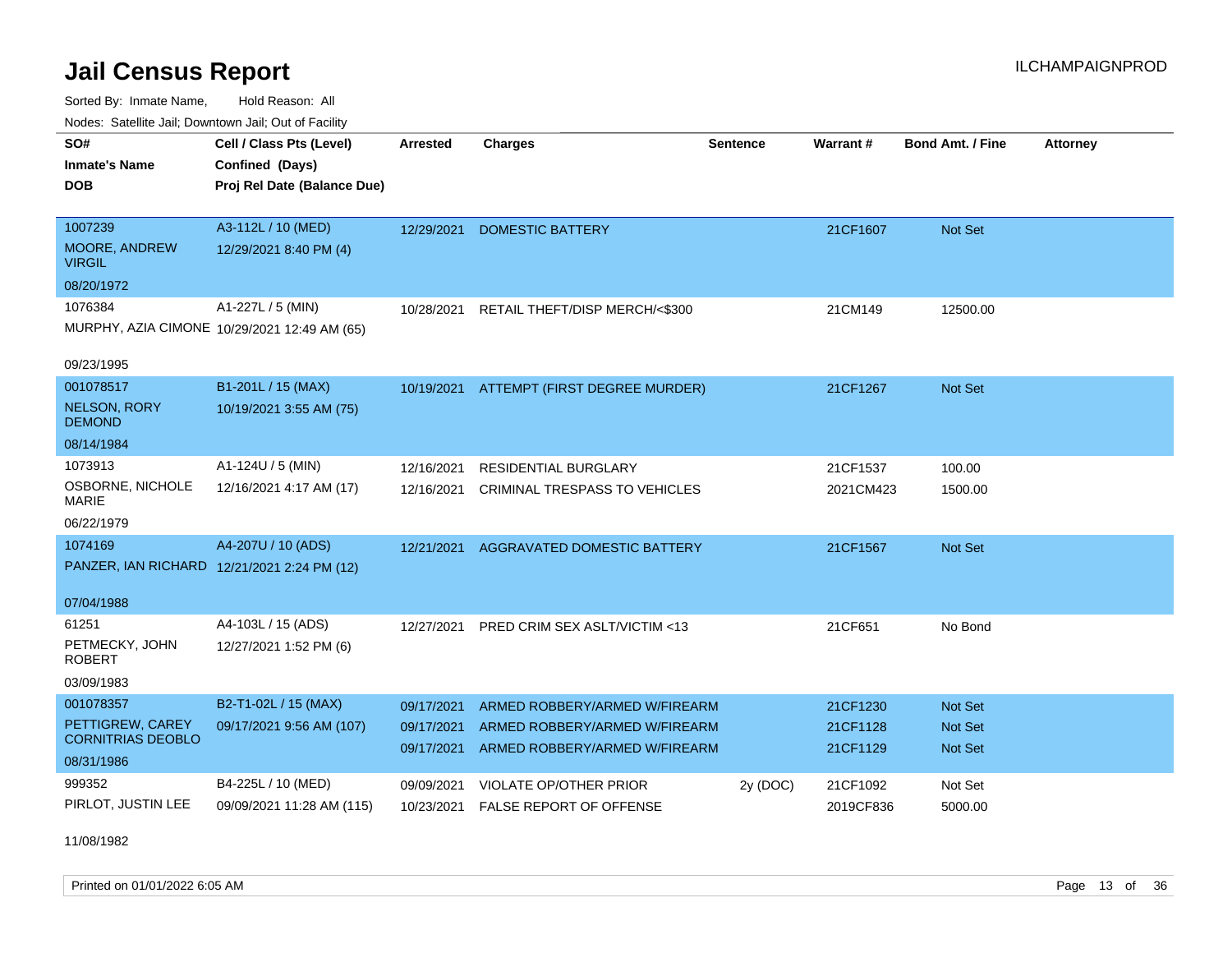Sorted By: Inmate Name, Hold Reason: All Nodes: Satellite Jail; Downtown Jail; Out of Facility

| SO#<br><b>Inmate's Name</b><br><b>DOB</b> | Cell / Class Pts (Level)<br>Confined (Days)<br>Proj Rel Date (Balance Due) | Arrested   | <b>Charges</b>                      | Sentence | Warrant#   | <b>Bond Amt. / Fine</b> | <b>Attorney</b> |
|-------------------------------------------|----------------------------------------------------------------------------|------------|-------------------------------------|----------|------------|-------------------------|-----------------|
| 001078728                                 | BOOKH-3                                                                    |            | 01/01/2022 DOMESTIC BATTERY         |          | 22CMAWOW   | No Bond                 |                 |
| QUINTO-CID, JOSE<br><b>JUAN</b>           | 01/01/2022 4:50 AM (1)                                                     |            |                                     |          |            |                         |                 |
| 03/18/1969                                |                                                                            |            |                                     |          |            |                         |                 |
| 001078669                                 | A4-105U / 10 (MED)                                                         | 12/10/2021 | AGG DISCHARGE FIREARM/BLDG/SCH      |          | 21CF1507   | Not Set                 |                 |
| RANGEL, ADRIAN                            | 12/10/2021 12:53 AM (23)                                                   |            |                                     |          |            |                         |                 |
| 11/25/2000                                |                                                                            |            |                                     |          |            |                         |                 |
| 1069524                                   | B4-224L / 15 (MAX)                                                         | 08/08/2021 | MFG/DEL CANNABIS/30-500 GRAMS       |          | 21CF953    | Not Set                 |                 |
| RAY-DAVIS, KAMARI<br><b>DAYVON</b>        | 08/09/2021 2:44 AM (146)                                                   |            |                                     |          |            |                         |                 |
| 03/30/2000                                |                                                                            |            |                                     |          |            |                         |                 |
| 45473                                     | B1-202L / 15 (MAX)                                                         | 11/23/2021 | CHIL SEX OFFEN/RESIDE DAY CARE      |          | 21CF1275   | 10000.00                |                 |
| REXROAD, CALVIN<br><b>ALLEN</b>           | 11/23/2021 6:27 PM (40)                                                    | 11/23/2021 | <b>VIOLATE SEX OFFENDER REGIS</b>   |          | 21CF546    | 50000.00                |                 |
| 10/04/1970                                |                                                                            |            |                                     |          |            |                         |                 |
| 979485                                    | B2-T4-16L / 15 (ADS)                                                       | 03/12/2021 | PRED CRIM SEX ASLT/VICTIM <13       |          | 21CF282    | Not Set                 |                 |
| RODRIGUEZ, JOSHUA<br><b>ANTHONY</b>       | 03/12/2021 1:57 PM (296)                                                   |            |                                     |          |            |                         |                 |
| 04/06/1990                                |                                                                            |            |                                     |          |            |                         |                 |
| 61330                                     | B4-123L / 15 (MAX)                                                         | 12/01/2021 | ARMED HABITUAL CRIMINAL             |          | 21CF1473   | Not Set                 |                 |
| RUFFIN, JONATHON<br><b>CECIL</b>          | 12/01/2021 5:34 AM (32)                                                    | 12/01/2021 | PAROLE REVOCATION                   |          | CH2107545  | No Bond                 |                 |
| 05/10/1984                                |                                                                            |            |                                     |          |            |                         |                 |
| 1071161                                   | B4-124L / 15 (MAX)                                                         | 08/18/2021 | DELIVERY OF OR POSSESSION OF W/ INT |          | 21CF1008   | No Bond                 |                 |
| SANDERS, MARKELL<br><b>LAMAR</b>          | 08/18/2021 6:18 PM (137)                                                   |            |                                     |          |            |                         |                 |
| 02/02/2000                                |                                                                            |            |                                     |          |            |                         |                 |
| 1048277                                   | BOOKH-3                                                                    | 12/31/2021 | <b>DOMESTIC BATTERY</b>             |          | 2021CMAWOW | Not Set                 |                 |
| SAXON, PIERRE III                         | 01/01/2022 4:47 AM (1)                                                     |            |                                     |          |            |                         |                 |

05/11/1994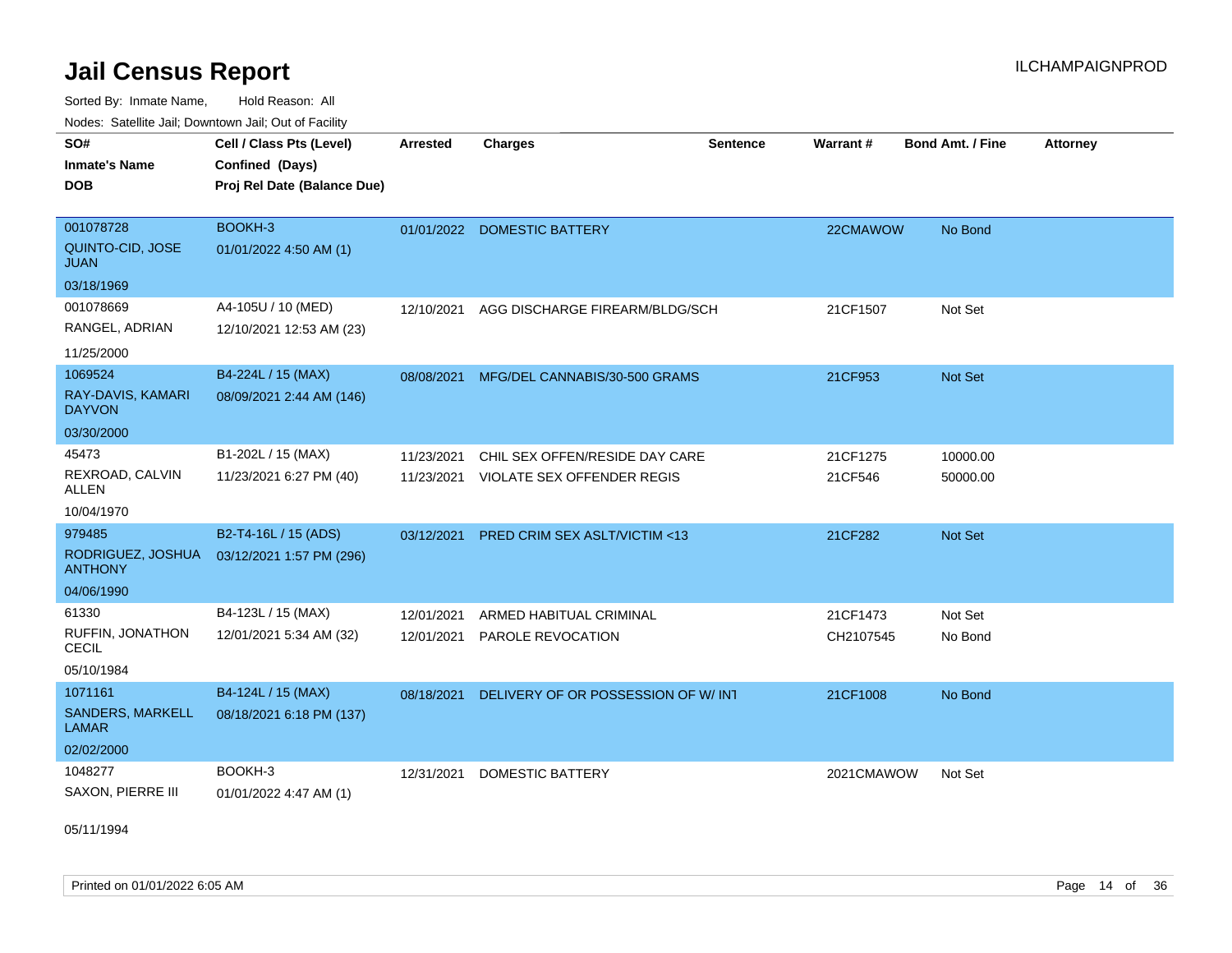Sorted By: Inmate Name, Hold Reason: All

Nodes: Satellite Jail; Downtown Jail; Out of Facility

| SO#                                        | Cell / Class Pts (Level)                     | <b>Arrested</b> | <b>Charges</b>                | <b>Sentence</b> | Warrant#   | <b>Bond Amt. / Fine</b> | <b>Attorney</b> |
|--------------------------------------------|----------------------------------------------|-----------------|-------------------------------|-----------------|------------|-------------------------|-----------------|
| <b>Inmate's Name</b>                       | Confined (Days)                              |                 |                               |                 |            |                         |                 |
| <b>DOB</b>                                 | Proj Rel Date (Balance Due)                  |                 |                               |                 |            |                         |                 |
|                                            |                                              |                 |                               |                 |            |                         |                 |
| 1047469                                    | B3-W5-18L / 10 (MED)                         | 07/03/2021      | CRIMINAL SEX ASSAULT/CONSENT  |                 | 21CF773    | Not Set                 |                 |
| <b>ALLEN</b>                               | SCHINDLER, RICHARD 07/03/2021 10:25 PM (183) |                 |                               |                 |            |                         |                 |
| 10/16/1979                                 |                                              |                 |                               |                 |            |                         |                 |
| 001078704                                  | A3-212U / 15 (MAX)                           | 12/21/2021      | MURDER/INTENT TO KILL/INJURE  |                 | 21CF1575   | Not Set                 |                 |
| SHORTER, JAQUAN<br><b>MAURICE</b>          | 12/23/2021 1:23 AM (10)                      |                 |                               |                 |            |                         |                 |
| 10/08/1998                                 |                                              |                 |                               |                 |            |                         |                 |
| 001078698                                  | A4-206U / 5 (MIN)                            | 12/20/2021      | DIRECT CRIMINAL CONTEMPT      |                 | 2019F44    | No Bond                 |                 |
| SIDES, BRIAN KEITH                         | 12/20/2021 4:23 PM (13)                      |                 |                               |                 |            |                         |                 |
|                                            |                                              |                 |                               |                 |            |                         |                 |
| 12/08/1969                                 |                                              |                 |                               |                 |            |                         |                 |
| 47195                                      | A3-112U / 5 (ADS)                            | 12/27/2021      | <b>RESIDENTIAL BURGLARY</b>   |                 | 2020CF1222 | 10000.00                |                 |
| SIMMONS, JAMES                             | 12/27/2021 8:42 AM (6)                       | 12/28/2021      | FORGERY/ISSUE DOCUMENT/1 UPC  |                 | 2021CF1595 | Not Set                 |                 |
| <b>ROBERT</b>                              |                                              | 12/28/2021      | RESIDENTIAL BURGLARY          |                 | 2021CF1596 | Not Set                 |                 |
| 03/13/1975                                 |                                              |                 |                               |                 |            |                         |                 |
| 001078441                                  | <b>BOOKF-3 / 15 (ADS)</b>                    | 10/01/2021      | ARMED HABITUAL CRIMINAL       |                 | 21CF1182   | Not Set                 |                 |
| <b>SINGLETON, CORRIE</b><br><b>DERRELL</b> | 10/01/2021 12:36 PM (93)                     | 12/20/2021      | SPEEDING 26-34 MPH OVER LIMIT |                 | 2021TR2701 | 1000.00                 |                 |
| 05/07/1983                                 |                                              |                 |                               |                 |            |                         |                 |
| 001078727                                  | BOOKH-5                                      | 12/31/2021      | <b>DOMESTIC BATTERY</b>       |                 | 2022CMAWOW | Not Set                 |                 |
| SQUARE, KAREEN H                           | 01/01/2022 12:16 AM (1)                      |                 |                               |                 |            |                         |                 |
| 09/08/1982                                 |                                              |                 |                               |                 |            |                         |                 |
| 38305                                      | B2-T2-06L / 10 (SPH)                         | 03/18/2020      | <b>CRIMINAL SEXUAL ABUSE</b>  |                 | 20CF-343   | 500000.00               |                 |
| STOVER, JOSH<br><b>ANDREW</b>              | 03/18/2020 10:24 AM (655)                    |                 |                               |                 |            |                         |                 |
| 08/18/1973                                 |                                              |                 |                               |                 |            |                         |                 |
| 65920                                      | A3-213L / 15 (MAX)                           | 12/21/2021      | ARMED ROBBERY/ARMED W/FIREARM |                 | 2021CF1543 | 100000.00               |                 |
| TAPSCOTT,<br><b>CORNELIUS</b>              | 12/21/2021 10:57 PM (12)                     |                 |                               |                 |            |                         |                 |
| 07/14/1985                                 |                                              |                 |                               |                 |            |                         |                 |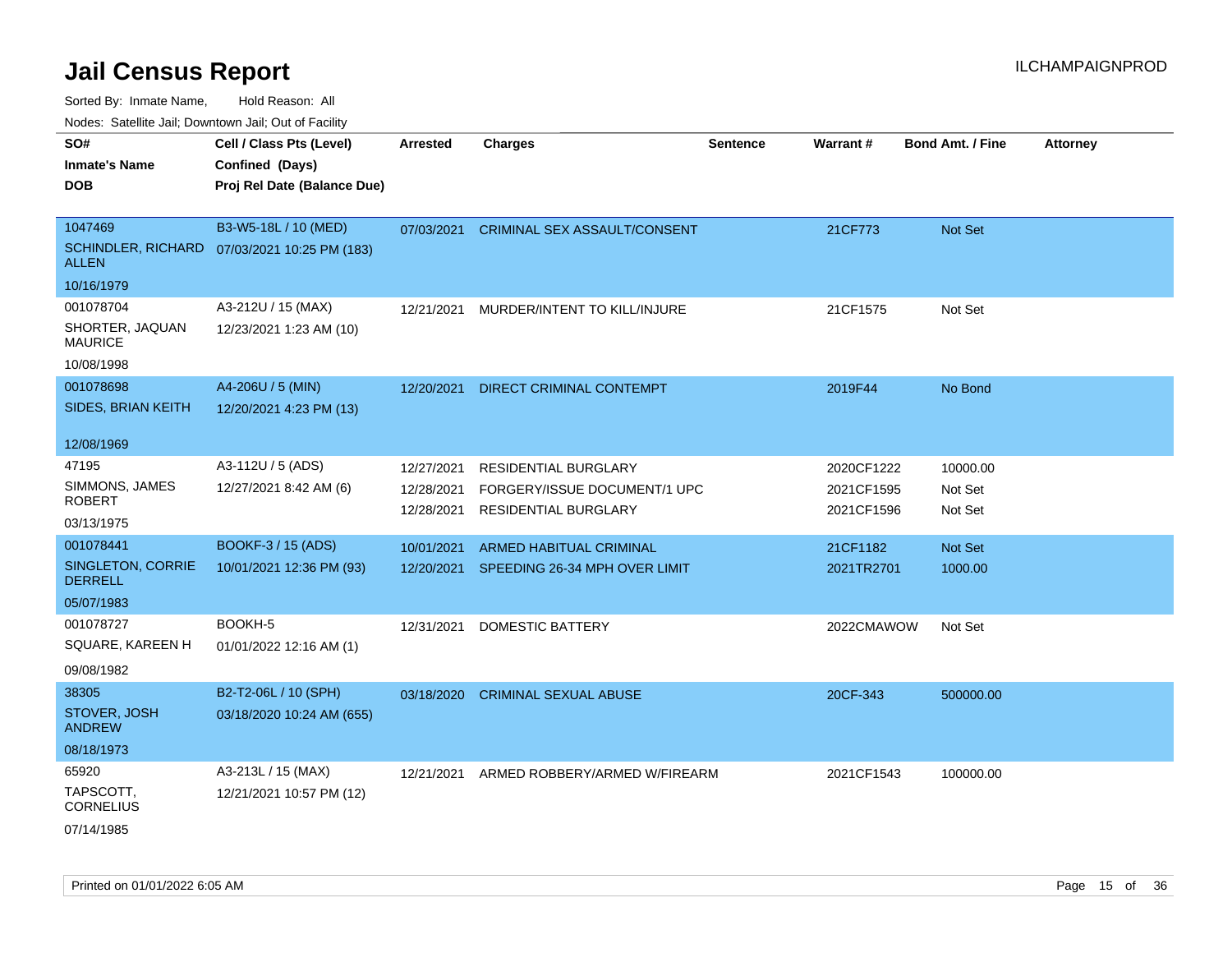| rougs. Calcinic Jan, Downtown Jan, Out of Facility                              |                                                                            |                 |                                        |                 |            |                  |                 |
|---------------------------------------------------------------------------------|----------------------------------------------------------------------------|-----------------|----------------------------------------|-----------------|------------|------------------|-----------------|
| SO#<br><b>Inmate's Name</b><br><b>DOB</b>                                       | Cell / Class Pts (Level)<br>Confined (Days)<br>Proj Rel Date (Balance Due) | <b>Arrested</b> | <b>Charges</b>                         | <b>Sentence</b> | Warrant#   | Bond Amt. / Fine | <b>Attorney</b> |
| 1066794<br><b>TAYLOR, STANLEY</b><br><b>JAMES</b>                               | B3-W4-16L / 5 (MIN)<br>09/07/2021 7:01 AM (117)                            |                 | 09/07/2021 VIOLATE OP/OTHER PRIOR      |                 | 21CF1061   | <b>Not Set</b>   |                 |
| 01/05/1994<br>962484<br><b>TAYLOR, VINCENT</b><br><b>REGINALD</b><br>11/03/1988 | BOOKF-1 / 10 (MED)<br>12/29/2021 7:23 AM (4)                               | 12/29/2021      | AGGRAVATED DOMESTIC BATTERY            |                 | 21CF1608   | Not Set          |                 |
| 001078471<br><b>THATCH, OMARION</b><br><b>DIAMONTE</b><br>09/05/2003            | B4-127U / 10 (MED)<br>10/11/2021 1:26 AM (83)                              | 10/11/2021      | AGG UUW/VEHICLE/<21                    |                 | 21CF1210   | 100.00           |                 |
| 21252<br>THOMAS, ELIJAH<br>07/31/1962                                           | B4-121U / 15 (MAX)<br>10/18/2021 12:35 AM (76)                             | 10/18/2021      | MFG/DEL 1<15 GR COCAINE/ANLG           |                 | 2021CF172  | 25000.00         |                 |
| 32058<br>THOMPSON, STEVEN<br><b>ONEAL</b><br>03/14/1969                         | B4-123U / 15 (MAX)<br>06/14/2021 6:44 AM (202)                             | 06/14/2021      | <b>AGG DISCH FIREARM</b>               |                 | 21CF690    | Not Set          |                 |
| 32910<br>TULL, CHRISTOPHER<br><b>MICHAEL</b><br>04/02/1971                      | B3-W3-12L / 10 (MED)<br>10/04/2021 10:53 PM (90)                           | 10/04/2021      | DOM BTRY/HARM/1-2 PRECONV              |                 | 21CF1189   | Not Set          |                 |
| 1052810<br><b>WALKER, DESMOND</b><br><b>JEROME</b><br>08/05/1987                | <b>BOOKH-7</b><br>01/01/2022 2:16 AM (1)                                   |                 | 01/01/2022 AGGRAVATED DOMESTIC BATTERY |                 | 2022CFAWOW | No Bond          |                 |
| 1070737<br>WASHINGTON,<br><b>JASTINA VIRGINIA</b><br>04/11/2000                 | A1-126L / 15 (MAX)<br>10/14/2021 12:02 PM (80)                             | 10/14/2021      | AGG KIDNAPG/<13/INTEL DISABL           |                 | 2020CF418  | 250000.00        |                 |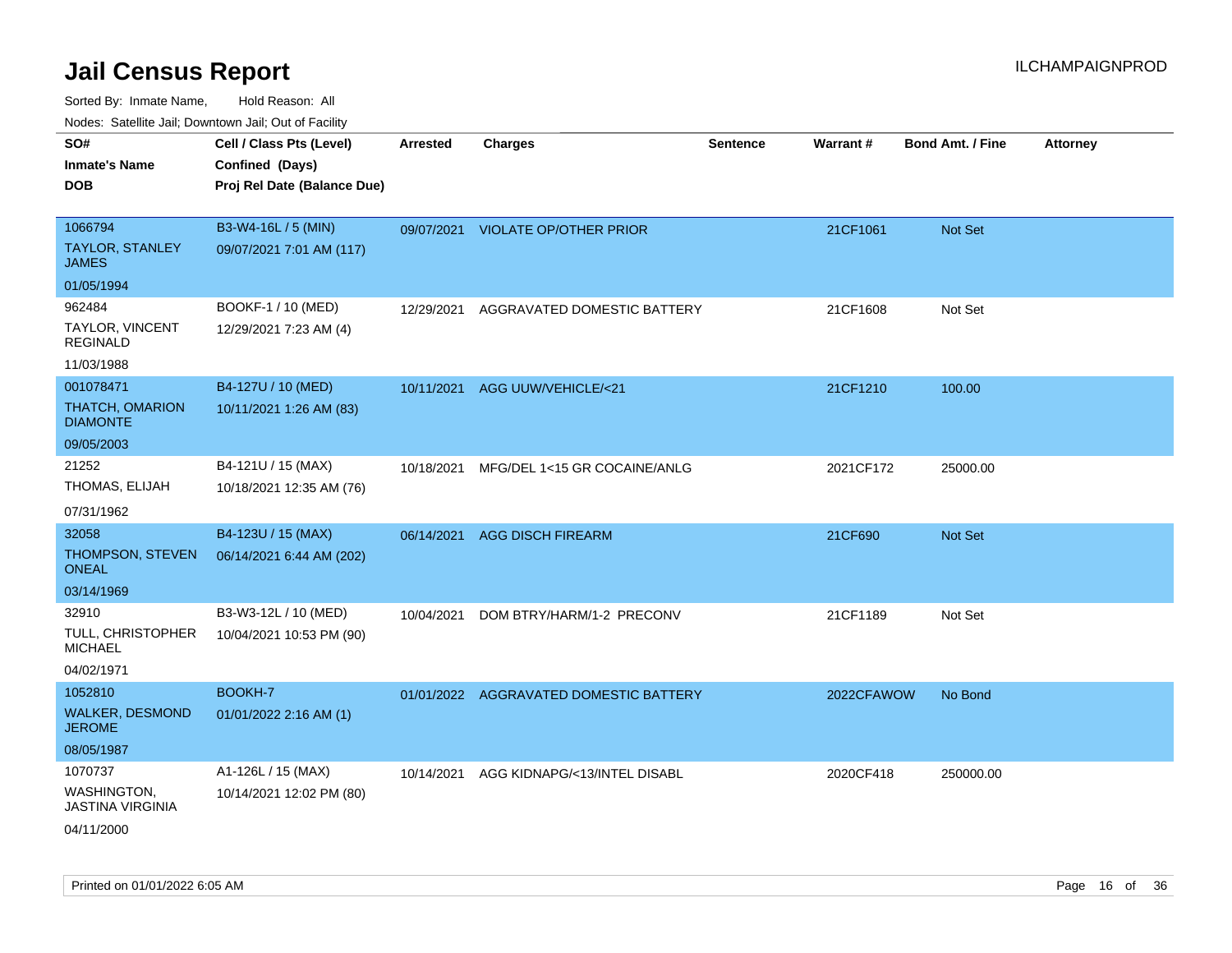| ivodes. Satellite Jali, Downtown Jali, Out of Facility |                             |                 |                                 |                 |             |                         |                 |     |
|--------------------------------------------------------|-----------------------------|-----------------|---------------------------------|-----------------|-------------|-------------------------|-----------------|-----|
| SO#                                                    | Cell / Class Pts (Level)    | <b>Arrested</b> | <b>Charges</b>                  | <b>Sentence</b> | Warrant#    | <b>Bond Amt. / Fine</b> | <b>Attorney</b> |     |
| Inmate's Name                                          | Confined (Days)             |                 |                                 |                 |             |                         |                 |     |
| <b>DOB</b>                                             | Proj Rel Date (Balance Due) |                 |                                 |                 |             |                         |                 |     |
|                                                        |                             |                 |                                 |                 |             |                         |                 |     |
| 977140                                                 | B1-203L / 10 (MED)          | 10/24/2021      | ARMED HABITUAL CRIMINAL         |                 | 21CF1289    | <b>Not Set</b>          |                 |     |
| WEBSTER, DERRIAL<br><b>DEVON</b>                       | 10/24/2021 2:46 AM (70)     |                 |                                 |                 |             |                         |                 |     |
| 01/14/1990                                             |                             |                 |                                 |                 |             |                         |                 |     |
| 001078328                                              | B1-207U / 15 (MAX)          | 08/30/2021      | FELON POSS/USE WEAPON/FIREARM   |                 | 21CF1045    | Not Set                 |                 |     |
| WHITE, JUSTIN<br>STEVEN                                | 08/30/2021 10:48 AM (125)   |                 |                                 |                 |             |                         |                 |     |
| 10/25/1995                                             |                             |                 |                                 |                 |             |                         |                 |     |
| 54212                                                  | A4-201U / 10 (MED)          | 12/21/2021      | ARMED VIOLENCE/CATEGORY I       |                 | 21CF1576    | <b>Not Set</b>          |                 |     |
| WHITLOCK, GEORGE                                       | 12/21/2021 1:20 PM (12)     | 12/21/2021      | RECEIVE/POSS/SELL STOLEN VEH    |                 | 2021CF669   | 10000.00                |                 |     |
| ABRAM                                                  |                             | 12/21/2021      | <b>VIOLATE ORDER PROTECTION</b> |                 | 2021CM391   | 1000.00                 |                 |     |
| 11/10/1978                                             |                             | 12/21/2021      | OBSTRUCT JUST/DESTROY EVIDENCE  |                 | 2021CF1223  | 700.00                  |                 |     |
| 001078709                                              | A3-111L / 15 (MAX)          | 12/22/2021      | ARMED VIOLENCE/CATEGORY I       |                 | 21CF1586    | Not Set                 |                 |     |
| WILLIAMS, DAVID LEE                                    | 12/22/2021 11:00 AM (11)    |                 |                                 |                 |             |                         |                 |     |
|                                                        |                             |                 |                                 |                 |             |                         |                 |     |
| 12/18/1989                                             |                             |                 |                                 |                 |             |                         |                 |     |
| 1019420                                                | B1-105L / 10 (MED)          | 12/14/2021      | METH MANUFACTURING/15<100 GR    | 8y (DOC)        | 21CF205     | No Bond                 |                 |     |
| WILLIAMS.<br><b>MARSHAWN ANTONIO</b>                   | 12/14/2021 1:56 PM (19)     |                 |                                 |                 |             |                         |                 |     |
| 06/02/1994                                             |                             |                 |                                 |                 |             |                         |                 |     |
| 638552                                                 | B2-DR / 5 (SPH)             | 10/07/2021      | CHILD PORNOGRAPHY/PHOTOGRAPH    |                 | 2021CF1207  | No Bond                 |                 |     |
| WILLIAMS, MICHAEL<br>JAMES                             | 10/07/2021 12:20 PM (87)    |                 |                                 |                 |             |                         |                 |     |
| 03/29/1964                                             |                             |                 |                                 |                 |             |                         |                 |     |
| 1066370                                                | B1-101L / 15 (MAX)          | 07/28/2021      | ARMED VIOLENCE/CATEGORY III     |                 | 2021 CF 882 | <b>Not Set</b>          |                 |     |
| <b>WILLIAMS, REONTE</b><br><b>REMIR</b>                | 07/28/2021 5:40 AM (158)    |                 |                                 |                 |             |                         |                 |     |
| 05/14/1999                                             |                             |                 |                                 |                 |             |                         |                 |     |
| 001078711                                              | A3-116L / 10 (MED)          | 12/22/2021      | AGG DISCHARGE FIREARM/OCC BLDG  |                 | 21CF1585    | Not Set                 |                 |     |
| WILLIS, RANDY<br>RAMEEL                                | 12/22/2021 4:15 PM (11)     |                 |                                 |                 |             |                         |                 |     |
| 09/10/2003                                             |                             |                 |                                 |                 |             |                         |                 |     |
|                                                        |                             |                 |                                 |                 |             |                         |                 |     |
| Printed on 01/01/2022 6:05 AM                          |                             |                 |                                 |                 |             |                         | Page 17 of      | -36 |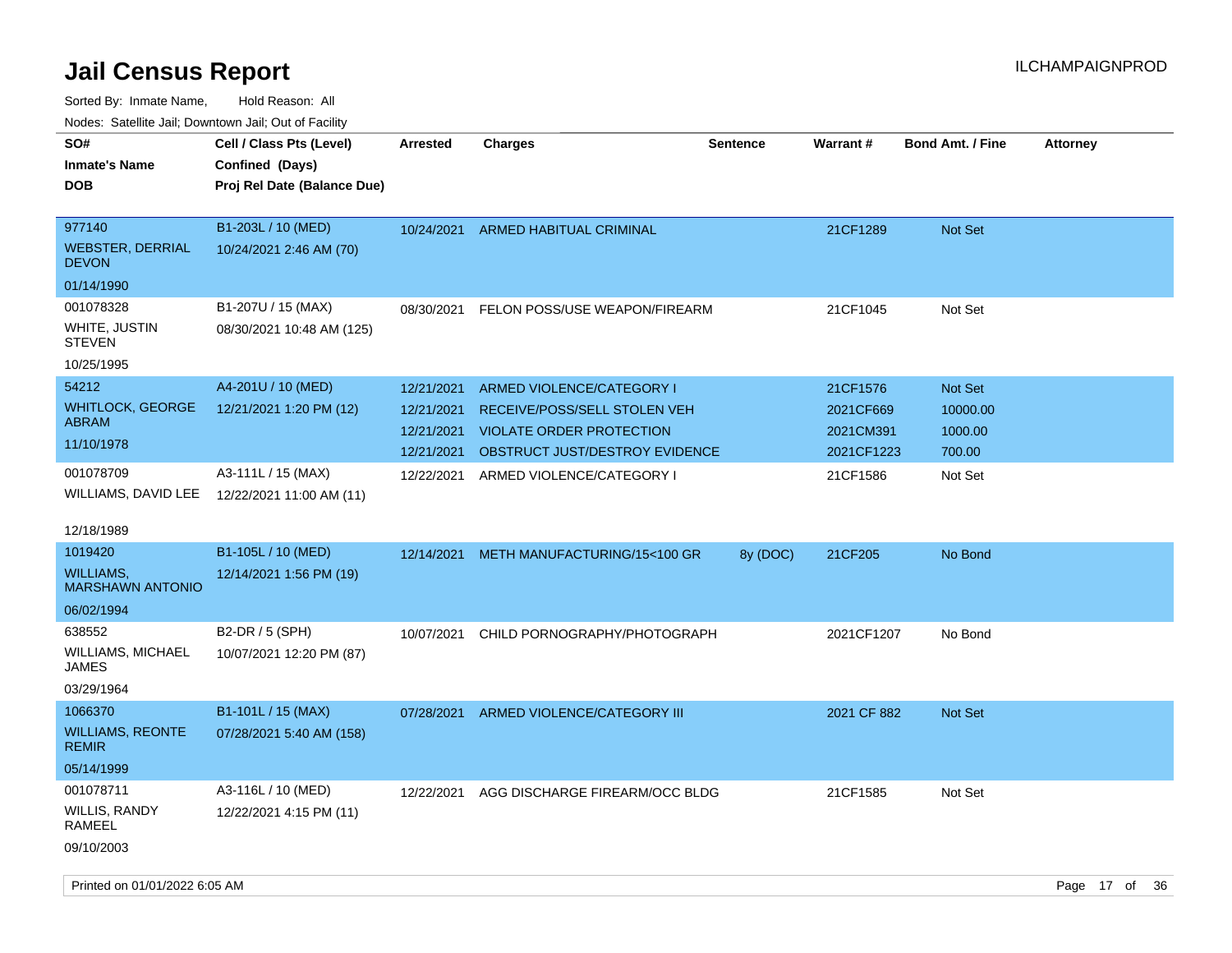Sorted By: Inmate Name, Hold Reason: All Nodes: Satellite Jail; Downtown Jail; Out of Facility

**Total Satellite Jail: 134 Males: 119 Females: 15 Unknown: 0**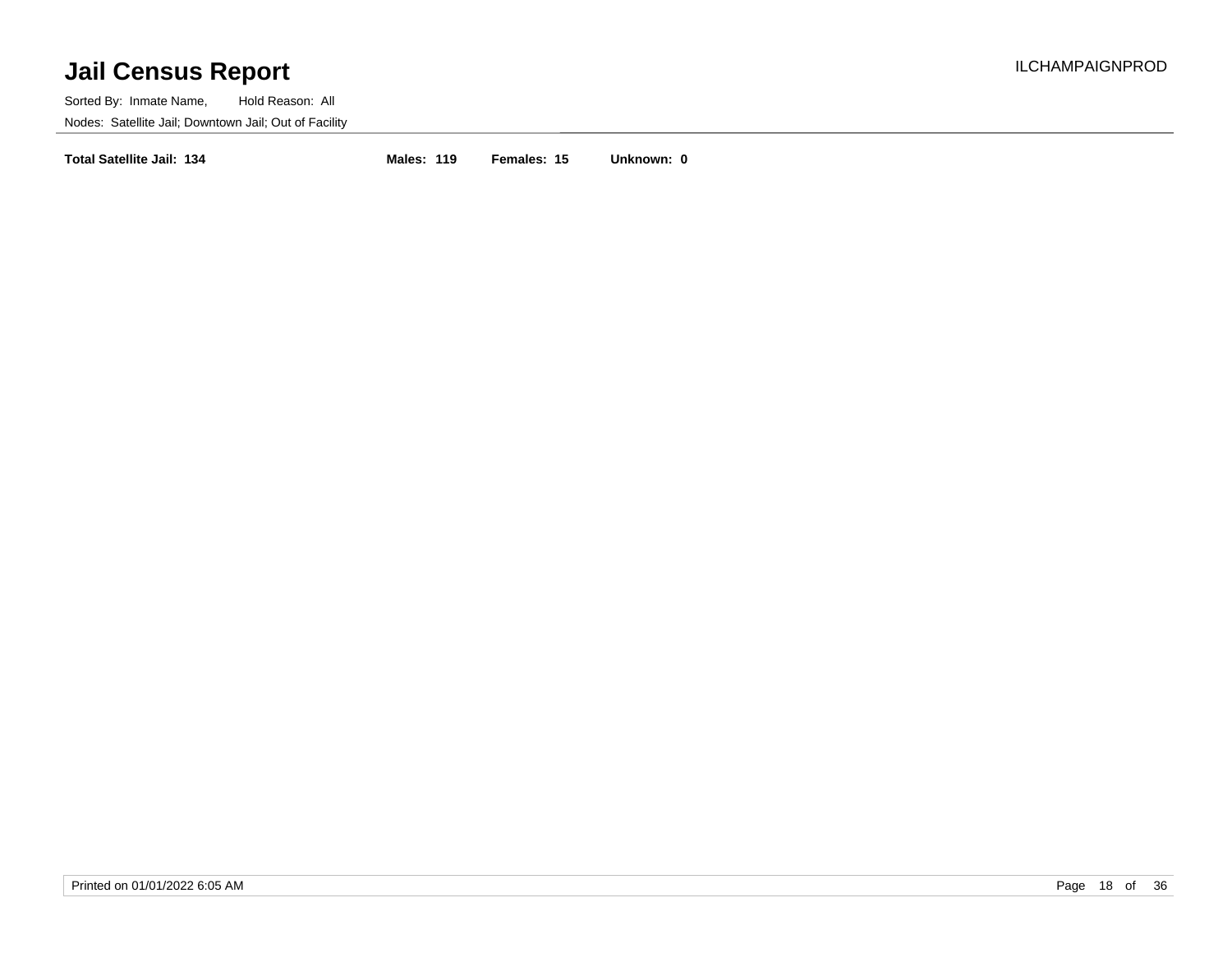| <b>Downtown Jail</b><br>SO#<br><b>Inmate's Name</b><br><b>DOB</b>                                   | Cell / Class Pts (Level)<br>Confined (Days)<br>Proj Rel Date (Balance Due)            | Arrested                                                           | <b>Charges</b>                                                                                                                                            | <b>Sentence</b> | <b>Warrant#</b>                                        | <b>Bond Amt. / Fine</b>                                             | <b>Attorney</b> |
|-----------------------------------------------------------------------------------------------------|---------------------------------------------------------------------------------------|--------------------------------------------------------------------|-----------------------------------------------------------------------------------------------------------------------------------------------------------|-----------------|--------------------------------------------------------|---------------------------------------------------------------------|-----------------|
| 1073165<br><b>ACKERMAN, CODY</b><br><b>JAMES</b><br>02/01/1989<br>969121<br><b>BECKLEY, ANTHONY</b> | G4L / 5 (MIN)<br>04/30/2021 4:48 PM (247)<br>B1 / 15 (SPH)<br>11/25/2021 7:16 PM (38) | 04/30/2021<br>04/30/2021<br>04/30/2021<br>05/03/2021<br>11/25/2021 | UNLWFL POSS/DRIVER/VEH/STOLEN<br>FORGERY/ISSUE/DELIVER DOCUMENT<br><b>BURGLARY</b><br>FORGERY/ISSUE/DELIVER DOCUMENT<br><b>CRIM TRESPASS TO RESIDENCE</b> |                 | 21CF486<br>19CF143<br>21CF516<br>2018CF689<br>21CF1444 | Not Set<br>75000.00<br><b>Not Set</b><br>2500.00 / 75.00<br>Not Set |                 |
| <b>PATRICK</b><br>06/30/1989                                                                        |                                                                                       |                                                                    |                                                                                                                                                           |                 |                                                        |                                                                     |                 |
| 517915<br><b>BOXLEY, CHARLES</b><br><b>OMAR</b><br>01/10/1985                                       | G5U / 5 (MIN)<br>08/03/2021 2:18 PM (152)                                             | 08/03/2021<br>08/03/2021<br>08/03/2021                             | <b>BURGLARY</b><br><b>BURGLARY</b><br>FORGERY/ISSUE/DELIVER DOCUMENT                                                                                      |                 | 21CF289<br>21CF679                                     | 20000.00<br>20000.00<br>No Bond                                     |                 |
| 1067476<br><b>BROWN, JAMES</b><br><b>BRONELL</b><br>01/08/1996                                      | F5L / 10 (MED)<br>11/13/2021 2:35 AM (50)                                             | 11/13/2021<br>11/13/2021                                           | AGG DOMESTIC BATTERY/STRANGLE<br><b>RESIDENTIAL BURGLARY</b>                                                                                              |                 | 20CF575<br>21CF385                                     | 5000.00<br>25000.00                                                 |                 |
| 1075941<br><b>BROWN, LIONEL</b><br><b>TERRELL</b><br>10/19/1981                                     | G2L / 5 (MIN)<br>10/08/2021 5:16 PM (86)                                              | 10/08/2021                                                         | <b>HARASS WITNESS/FAMILY MBR/REP</b>                                                                                                                      |                 | 2021CF1188                                             | 500000.00                                                           |                 |
| 61904<br><b>BURNETT, TIMOTHY</b><br><b>LYNN</b><br>09/09/1983                                       | D4 / 15 (ADS)<br>10/23/2021 5:43 PM (71)                                              | 10/23/2021                                                         | <b>ROBBERY</b>                                                                                                                                            |                 | 21CF1287                                               | Not Set                                                             |                 |
| 34805<br>CONERLY, KIN JOSEPH 10/01/2021 1:53 AM (93)<br>11/16/1971                                  | C3U / 15 (MAX)                                                                        | 10/01/2021<br>10/01/2021<br>10/06/2021                             | <b>DOMESTIC BATTERY</b><br><b>ARMED HABITUAL CRIMINAL</b><br>POSS STOLEN VEHICLE > \$25,000                                                               |                 | 21CF1183<br>21CF1184<br>19CF1786                       | <b>Not Set</b><br><b>Not Set</b><br><b>Not Set</b>                  |                 |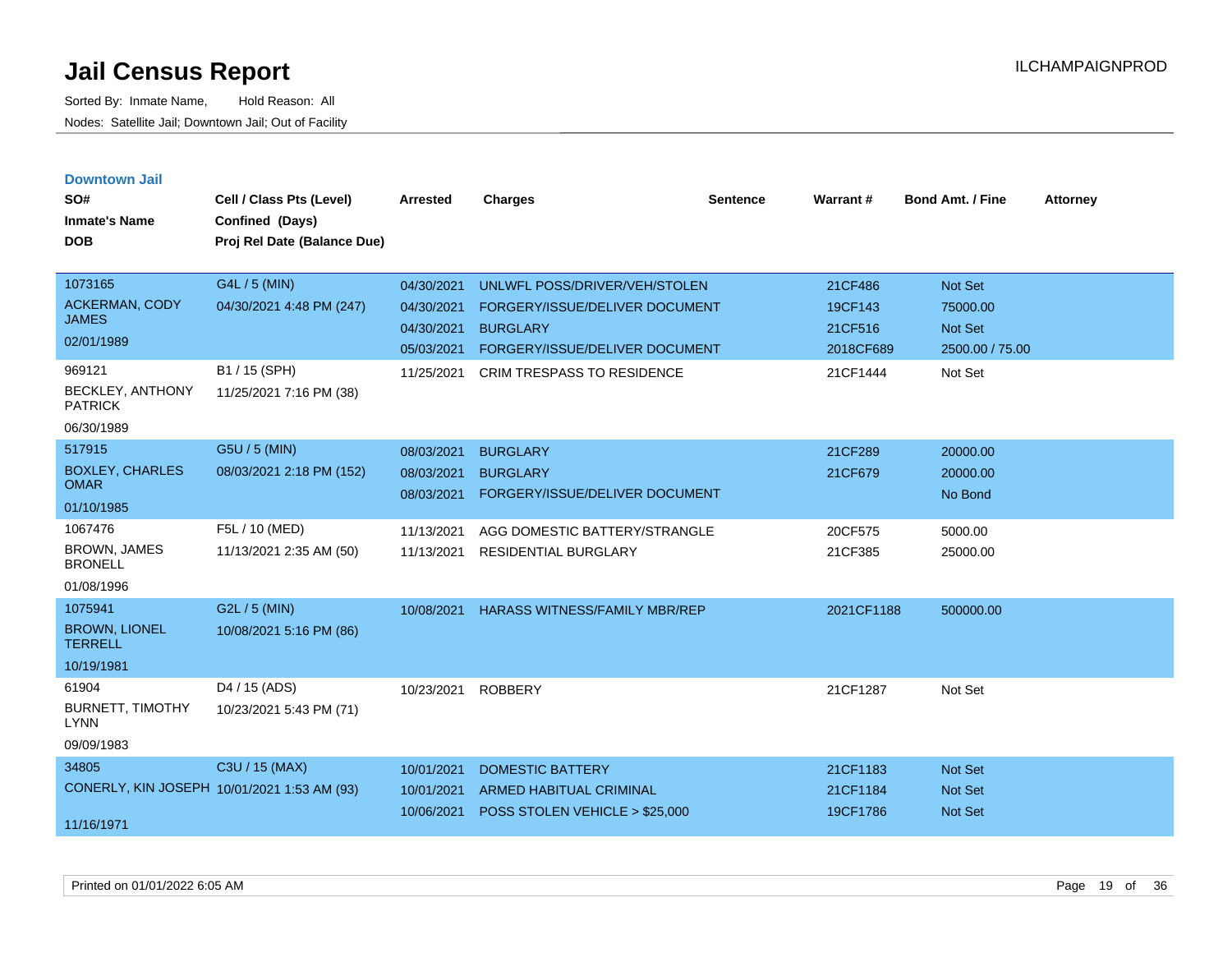| roucs. Calcillic Jali, Downtown Jali, Out of Facility |                                             |                     |                                         |                 |            |                         |                 |
|-------------------------------------------------------|---------------------------------------------|---------------------|-----------------------------------------|-----------------|------------|-------------------------|-----------------|
| SO#<br><b>Inmate's Name</b>                           | Cell / Class Pts (Level)<br>Confined (Days) | <b>Arrested</b>     | <b>Charges</b>                          | <b>Sentence</b> | Warrant#   | <b>Bond Amt. / Fine</b> | <b>Attorney</b> |
| <b>DOB</b>                                            | Proj Rel Date (Balance Due)                 |                     |                                         |                 |            |                         |                 |
| 1075361                                               | J6L / 5 (ADS)                               | 04/16/2021 BURGLARY |                                         |                 | 21CF414    | Not Set                 |                 |
| <b>COWART, TORREY</b><br><b>BENJAMEN, Junior</b>      | 04/16/2021 9:17 PM (261)                    |                     |                                         |                 |            |                         |                 |
| 11/22/1987                                            |                                             |                     |                                         |                 |            |                         |                 |
| 1067370                                               | E3L / 15 (MAX)                              | 11/05/2021          | FIREARM/FOID INVALID/NOT ELIG           |                 | 21CF1370   | Not Set                 |                 |
| DAVIS, AUSTIN<br><b>CHRISTOPHER</b>                   | 11/06/2021 12:23 AM (57)                    |                     |                                         |                 |            |                         |                 |
| 08/11/1997                                            |                                             |                     |                                         |                 |            |                         |                 |
| 1066719                                               | E4L / 10 (MED)                              | 06/09/2021          | AGG DOMESTIC BATTERY/STRANGLE           |                 | 21CF310    | 100000.00               |                 |
| <b>DAVIS, TAVEON</b>                                  | 06/09/2021 10:50 PM (207)                   | 06/09/2021          | RET THEFT/DISP MERCH/>\$300             |                 | 19CF959    | 5000.00                 |                 |
| <b>CORNELIUS</b>                                      |                                             | 06/09/2021          | RETAIL THEFT/DISP MERCH/<\$300          |                 | 19CM897    | 3000.00                 |                 |
| 12/21/1997                                            |                                             |                     |                                         |                 |            |                         |                 |
| 001078223                                             | G6L / 5 (MIN)                               | 11/09/2021          | AGG DUI/NO VALID DL                     |                 | 21CF1382   | Not Set                 |                 |
| DIEGO-MATEO,<br><b>JOAQUIN</b>                        | 11/09/2021 10:52 PM (54)                    |                     |                                         |                 |            |                         |                 |
| 01/23/2002                                            |                                             |                     |                                         |                 |            |                         |                 |
| 571307                                                | J3L / 15 (ADS)                              | 09/14/2020          | <b>CRIM SEXUAL ABUSE/CONSENT</b>        |                 | 2020CF1026 | <b>Not Set</b>          |                 |
| DOMINGO-<br>CASTANEDA,                                | 09/14/2020 11:19 PM (475)                   | 09/14/2020          | PRED CRIM SEX ASLT/VICTIM <13           |                 | 2020CF1025 | Not Set                 |                 |
| 09/29/1989                                            |                                             |                     |                                         |                 |            |                         |                 |
| 527379                                                | C9U / 15 (ADS)                              | 10/25/2021          | ARMED HABITUAL CRIMINAL                 |                 | 21CF1297   | Not Set                 |                 |
| DRAKE, MARCELL<br>DEON                                | 10/25/2021 5:05 PM (69)                     | 10/27/2021          | AGG DOMESTIC BATTERY/STRANGLE           |                 | 21CF1245   | Not Set                 |                 |
| 04/20/1987                                            |                                             |                     |                                         |                 |            |                         |                 |
| 959292                                                | K1 / 15 (ADS)                               | 04/01/2021          | ATTEMPT (FIRST DEGREE MURDER)           |                 | 2020CF565  | 2000000.00              |                 |
| DUNCAN, COREYON<br><b>ANTHONY</b>                     | 04/01/2021 8:46 PM (276)                    | 12/17/2021          | <b>MURDER</b>                           |                 | 21CF1542   | Not Set                 |                 |
| 01/17/1989                                            |                                             |                     |                                         |                 |            |                         |                 |
| 1053207                                               | K2 / 15 (SPH)                               |                     | 06/06/2019 MURDER/INTENT TO KILL/INJURE |                 | 2019-CF849 | 2000000.00              |                 |
| FAUST, JAQUAVEON<br>LAVELL                            | 06/06/2019 2:24 PM (941)                    |                     |                                         |                 |            |                         |                 |
| 07/25/1996                                            |                                             |                     |                                         |                 |            |                         |                 |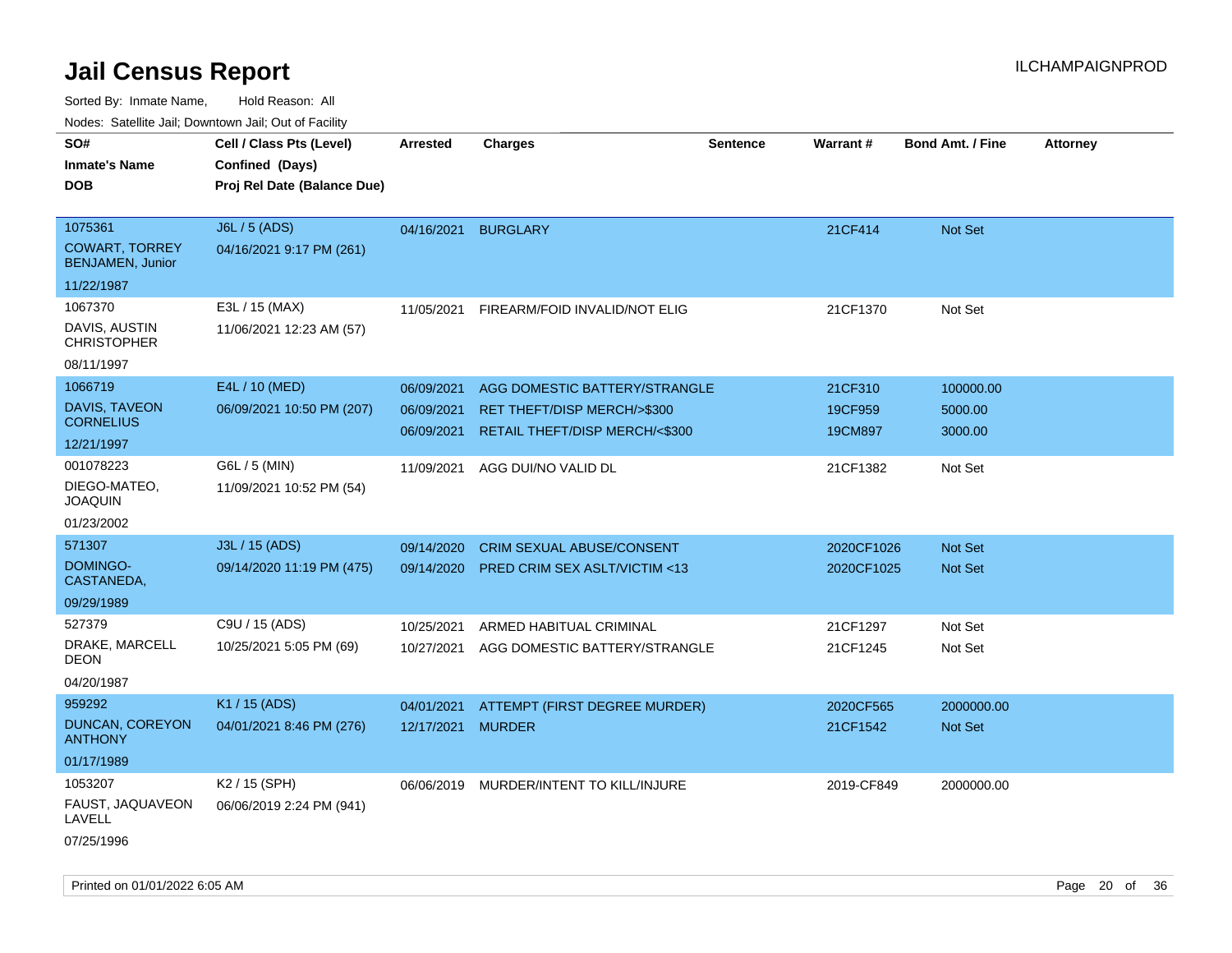| roaco. Catolino dall, Downtown dall, Out of Fability |                                               |                 |                                          |                 |             |                         |                 |
|------------------------------------------------------|-----------------------------------------------|-----------------|------------------------------------------|-----------------|-------------|-------------------------|-----------------|
| SO#<br><b>Inmate's Name</b>                          | Cell / Class Pts (Level)<br>Confined (Days)   | <b>Arrested</b> | <b>Charges</b>                           | <b>Sentence</b> | Warrant#    | <b>Bond Amt. / Fine</b> | <b>Attorney</b> |
| <b>DOB</b>                                           | Proj Rel Date (Balance Due)                   |                 |                                          |                 |             |                         |                 |
| 962759                                               | E6L / 5 (ADS)                                 | 07/16/2021      | METH DELIVERY<5 GRAMS                    |                 | 21CF833     | Not Set                 |                 |
|                                                      | FINLEY, KEVIN DANTE  07/16/2021 9:44 PM (170) | 07/29/2021      | AGG CRIM SEX ASSAULT/FELONY              |                 | 21CF891     | No Bond                 |                 |
| 12/28/1988                                           |                                               |                 |                                          |                 |             |                         |                 |
| 524764<br><b>FISCUS, ROBERT</b><br>LOWELL            | G3L / 5 (MIN)<br>09/18/2021 10:50 AM (106)    | 09/18/2021      | METH DELIVERY/15<100 GRAMS               |                 | 21CF627     | 50000.00                |                 |
| 02/17/1986                                           |                                               |                 |                                          |                 |             |                         |                 |
| 1068518                                              | G8U / 5 (MIN)                                 | 12/16/2021      | <b>BURGLARY</b>                          |                 | 21CF54      | 10000.00                |                 |
| <b>FULFORD, WILLIE</b><br>Junior                     | 12/15/2021 11:16 PM (18)                      | 12/16/2021      | <b>BURGLARY</b>                          |                 | 21CF416     | 10000.00                |                 |
| 12/12/1963                                           |                                               | 12/16/2021      | <b>RESIST/OBSTRUCT WITH INJURY</b>       |                 | 21C370      | 5000.00                 |                 |
| 1068917<br>GARCIA, JUAN<br>CARLOS                    | H1L / 5 (MIN)<br>08/11/2021 9:24 PM (144)     | 08/11/2021      | VIO ORDER/PRIOR VIO OF ORDER             |                 | 21CF965     | Not Set                 |                 |
| 10/21/1997                                           |                                               |                 |                                          |                 |             |                         |                 |
| 32913                                                | I1 / 15 (ADS)                                 | 12/03/2021      | PRED CRIM SEX ASLT/VICTIM <13            |                 | 21CF1481    | <b>Not Set</b>          |                 |
| <b>GROB, WARREN A,</b><br>Junior                     | 12/03/2021 4:24 PM (30)                       |                 |                                          |                 |             |                         |                 |
| 12/07/1950                                           |                                               |                 |                                          |                 |             |                         |                 |
| 1073611                                              | G3U / 5 (MIN)                                 | 02/09/2021      | DELIVERY OF OR POSSESSION OF W/INT       |                 | 21CF160     | Not Set                 |                 |
| HAYES, CAMERON<br><b>TAYLOR MALEEK</b>               | 02/09/2021 3:10 PM (327)                      | 02/09/2021      | MFG 15>100 GR ECSTASY/ANALOG             |                 | 21CF121     | 500000.00               |                 |
| 08/10/1998                                           |                                               |                 |                                          |                 |             |                         |                 |
| 544770                                               | D3 / 10 (MED)                                 | 08/14/2021      | AGG DOMESTIC BATTERY/STRANGLE            |                 | 2021CF514   | 25000.00                |                 |
| HAYES, DEVON<br><b>JERMAINE</b>                      | 08/14/2021 2:56 AM (141)                      | 08/14/2021      | AGGRAVATED DOMESTIC BATTERY              |                 | 21CF977     | No Bond                 |                 |
| 11/07/1987                                           |                                               |                 |                                          |                 |             |                         |                 |
| 1024228                                              | K3 / 15 (SPH)                                 |                 | 04/24/2018 *MURDER/INTENT TO KILL/INJURE |                 | 2018-CF1170 | 5000000.00              |                 |
| HILL, JAMONTE<br>RASHAD                              | 04/24/2018 4:07 PM (1,349)                    |                 |                                          |                 |             |                         |                 |
| 05/23/1994                                           |                                               |                 |                                          |                 |             |                         |                 |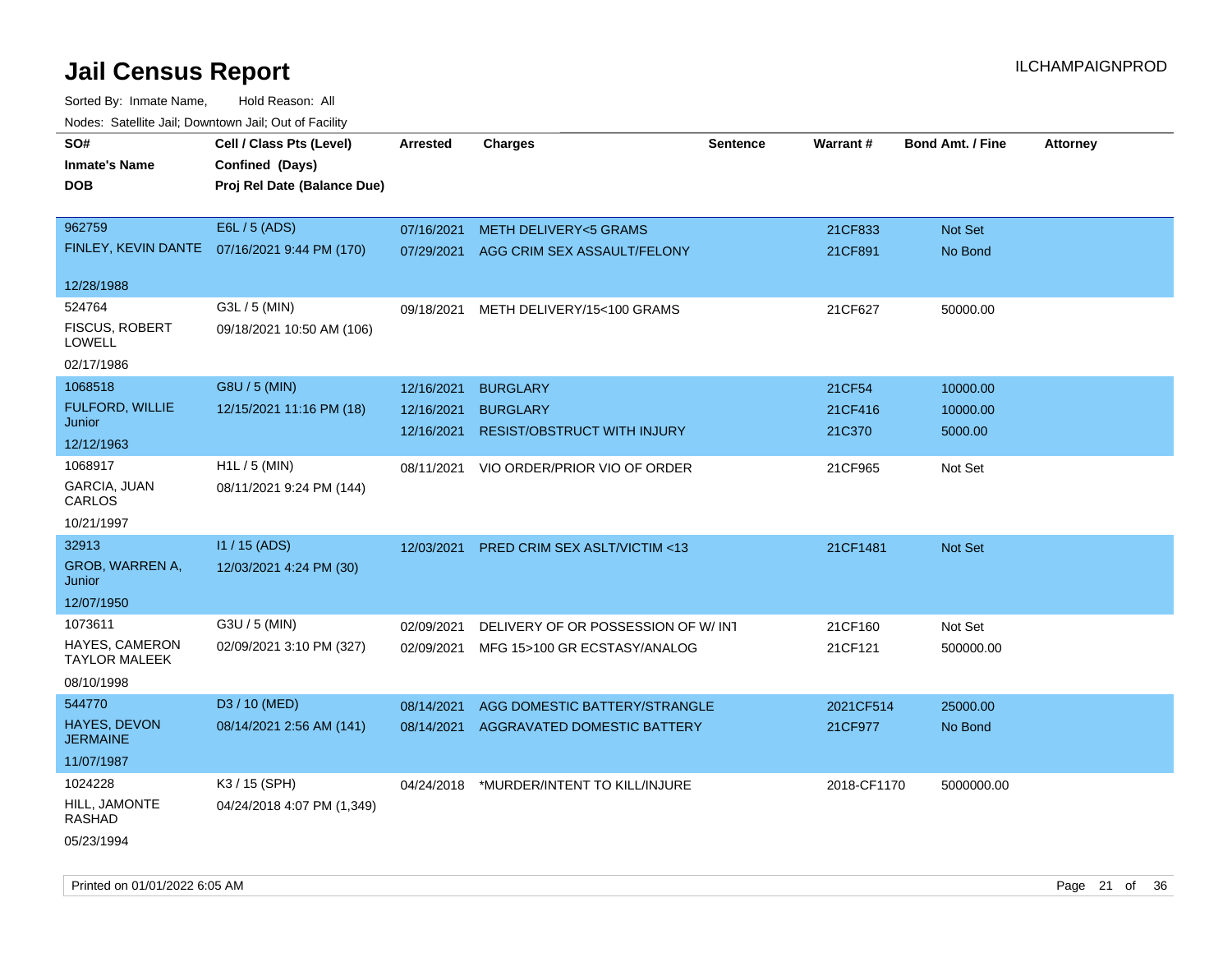Sorted By: Inmate Name, Hold Reason: All Nodes: Satellite Jail; Downtown Jail; Out of Facility

| Nudes. Satellite Jali, Downtown Jali, Out of Facility |                                             |                 |                                    |                 |            |                         |                 |
|-------------------------------------------------------|---------------------------------------------|-----------------|------------------------------------|-----------------|------------|-------------------------|-----------------|
| SO#                                                   | Cell / Class Pts (Level)                    | <b>Arrested</b> | <b>Charges</b>                     | <b>Sentence</b> | Warrant#   | <b>Bond Amt. / Fine</b> | <b>Attorney</b> |
| Inmate's Name                                         | Confined (Days)                             |                 |                                    |                 |            |                         |                 |
| <b>DOB</b>                                            | Proj Rel Date (Balance Due)                 |                 |                                    |                 |            |                         |                 |
|                                                       |                                             |                 |                                    |                 |            |                         |                 |
| 1063119                                               | J5L / 10 (MED)                              | 11/05/2021      | <b>BURGLARY</b>                    |                 | 2018CF877  | 10000.00                |                 |
| HUNT, KHALLEEL<br>MALIK                               | 11/05/2021 7:47 AM (58)                     |                 |                                    |                 |            |                         |                 |
| 03/28/1999                                            |                                             |                 |                                    |                 |            |                         |                 |
| 1073894                                               | E1U / 10 (ADS)                              | 09/09/2021      | VIOLATE SEX OFFENDER REGIS/2+      |                 | 2021CF920  | 10000.00                |                 |
|                                                       | JOKICH, ANTON VEGO 09/09/2021 2:14 PM (115) |                 |                                    |                 |            |                         |                 |
| 05/30/1969                                            |                                             |                 |                                    |                 |            |                         |                 |
| 23138                                                 | D1 / 15 (MAX)                               | 06/17/2021      | AGG STALKING/CONFINE/RESTRAIN      | 5y (DOC)        | 18-CF-1333 | <b>Not Set</b>          |                 |
| JONES, GLENN<br><b>CLAYTON</b>                        | 06/17/2021 12:51 PM (199)                   |                 |                                    |                 |            |                         |                 |
| 08/17/1958                                            |                                             |                 |                                    |                 |            |                         |                 |
| 24308                                                 | D <sub>2</sub> / 15 (MAX)                   | 06/03/2021      | ROBBERY                            |                 | 21CF625    | No Bond                 |                 |
| KWIATKOWSKI,<br>ROBERT JOHN                           | 06/03/2021 10:40 PM (213)                   |                 |                                    |                 |            |                         |                 |
| 08/08/1963                                            |                                             |                 |                                    |                 |            |                         |                 |
| 29681                                                 | J2L / 15 (ADS)                              | 07/14/2020      | PREDATORY CRIMINAL SEX ASSLT/CHILD |                 | 20CF-781   | 250000.00               |                 |
| LENOIR, JOHN<br>CHRISTOPHER                           | 07/14/2020 12:51 PM (537)                   |                 |                                    |                 |            |                         |                 |
| 04/20/1966                                            |                                             |                 |                                    |                 |            |                         |                 |
| 001078320                                             | J1L / 10 (SPH)                              | 11/23/2021      | RESIST/OBSTRUCTING A PEACE OFFICEI |                 | 21CM539    | Not Set                 |                 |
| MARSH, PAUL<br>OLUFUNMILAYO                           | 11/23/2021 2:32 PM (40)                     |                 |                                    |                 |            |                         |                 |
| 07/13/1994                                            |                                             |                 |                                    |                 |            |                         |                 |
| 45113                                                 | E2L / 15 (MAX)                              | 11/20/2021      | ARMED HABITUAL CRIMINAL            |                 | 21CF1424   | No Bond                 |                 |
| <b>MARTIN, JEREMIAH</b><br><b>FRANCIS</b>             | 11/20/2021 1:18 AM (43)                     |                 |                                    |                 |            |                         |                 |
| 01/18/1977                                            |                                             |                 |                                    |                 |            |                         |                 |
| 1066623                                               | G6U / 5 (MIN)                               | 11/17/2021      | MFG/DEL 15<100 GR COCA/ANALOG      |                 | 17CF1093   | 75000.00                |                 |
| MATA-OROZCO,<br>OLEGARIO                              | 11/17/2021 5:08 PM (46)                     |                 |                                    |                 |            |                         |                 |
| 03/06/1995                                            |                                             |                 |                                    |                 |            |                         |                 |

Printed on 01/01/2022 6:05 AM Page 22 of 36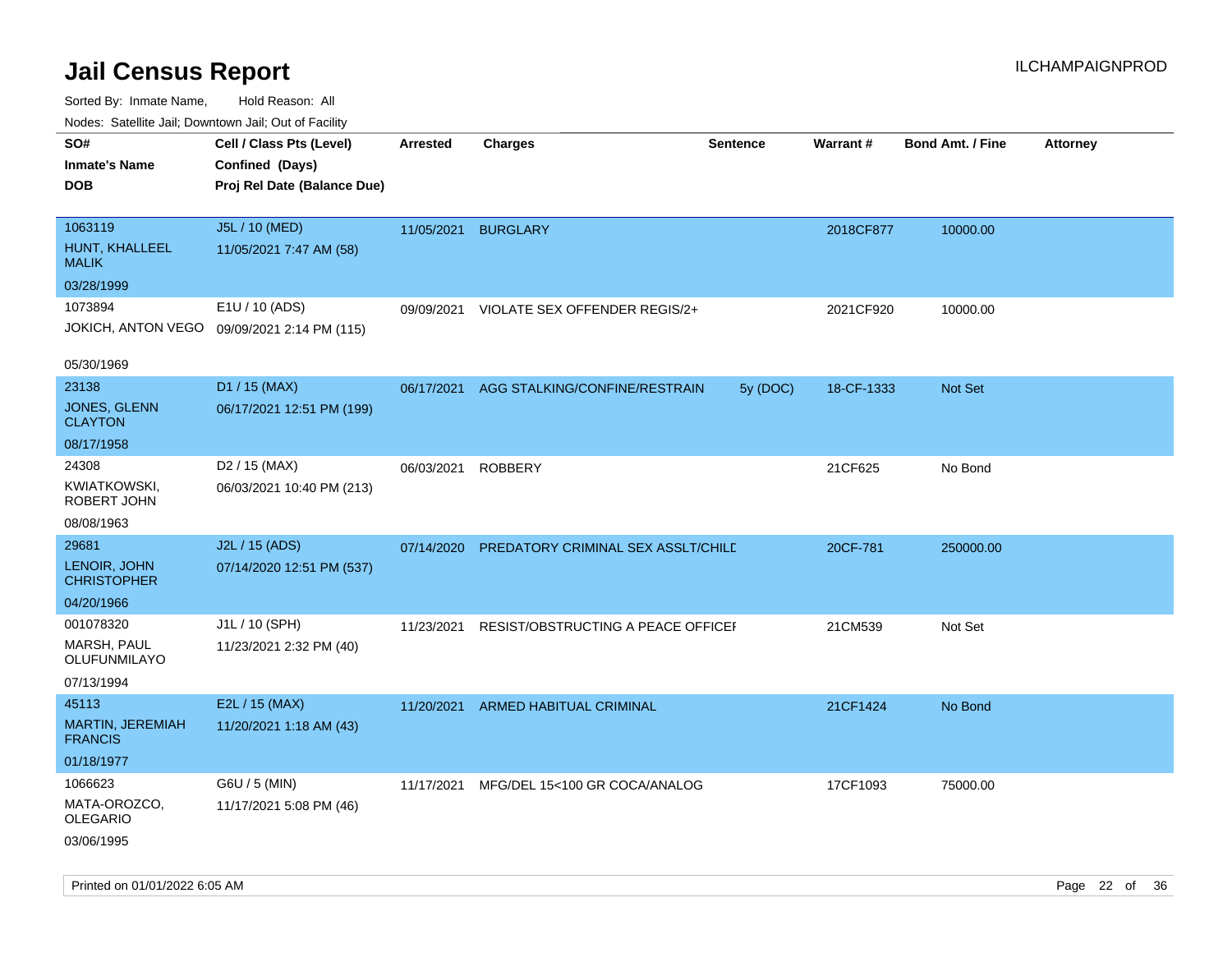Sorted By: Inmate Name, Hold Reason: All

Nodes: Satellite Jail; Downtown Jail; Out of Facility

| roaco. Calcinio dan, Domnomi dan, Cal or Fability |                             |                 |                                         |                 |              |                  |                 |
|---------------------------------------------------|-----------------------------|-----------------|-----------------------------------------|-----------------|--------------|------------------|-----------------|
| SO#                                               | Cell / Class Pts (Level)    | <b>Arrested</b> | <b>Charges</b>                          | <b>Sentence</b> | Warrant#     | Bond Amt. / Fine | <b>Attorney</b> |
| <b>Inmate's Name</b>                              | Confined (Days)             |                 |                                         |                 |              |                  |                 |
| <b>DOB</b>                                        | Proj Rel Date (Balance Due) |                 |                                         |                 |              |                  |                 |
|                                                   |                             |                 |                                         |                 |              |                  |                 |
| 001078249                                         | B3 / 10 (MED)               | 08/07/2021      | FELON POSS/USE WEAPON/FIREARM           |                 | 21CF947      | Not Set          |                 |
| MCCLENDON, CALVIN<br>M                            | 08/07/2021 8:56 AM (148)    |                 |                                         |                 |              |                  |                 |
| 04/29/1990                                        |                             |                 |                                         |                 |              |                  |                 |
| 40235                                             | G9U / 5 (MIN)               | 10/04/2021      | AGG DUI/4                               |                 | 2021CF1145   | 35000.00         |                 |
| MERRIWEATHER,<br><b>MARCUS TODD</b>               | 10/04/2021 4:41 PM (90)     |                 |                                         |                 |              |                  |                 |
| 11/28/1967                                        |                             |                 |                                         |                 |              |                  |                 |
| 1040273                                           | E5U / 15 (ADS)              | 09/30/2021      | <b>PRED CRIM SEX ASLT/VICTIM &lt;13</b> |                 | 21CF329      | 500000.00        |                 |
| METCALFE, LANELL<br><b>JARON</b>                  | 09/30/2021 11:32 PM (94)    |                 |                                         |                 |              |                  |                 |
| 09/22/1988                                        |                             |                 |                                         |                 |              |                  |                 |
| 1075635                                           | B <sub>2</sub> / 10 (ADS)   | 05/11/2021      | MFG/DEL CANNABIS/30-500 GRAMS           |                 | 20CF1402     | 100000.00        |                 |
| MILES, DEVLON VON,<br>Junior                      | 05/11/2021 10:39 PM (236)   | 05/11/2021      | AGG DISCHARGE FIREARM/OCC VEH           |                 | 21CF538      | Not Set          |                 |
| 11/04/2000                                        |                             |                 |                                         |                 |              |                  |                 |
| 48033                                             | G9L / 5 (ADS)               | 12/04/2021      | DOMESTIC BATTERY/OTHER PRIOR            | 4y (DOC)        | 21CF1482     | <b>Not Set</b>   |                 |
| MOORE,<br><b>CHRISTOPHER ALLEN</b>                | 12/04/2021 4:38 PM (29)     |                 |                                         |                 |              |                  |                 |
| 07/02/1976                                        |                             |                 |                                         |                 |              |                  |                 |
| 1069209                                           | H2L / 10 (ADS)              | 04/07/2021      | AGG BATTERY/GREAT BODILY HARM           |                 | 21CF376      | Not Set          |                 |
| MOORE, DEVONTE<br>JAMAL                           | 04/07/2021 6:25 PM (270)    |                 |                                         |                 |              |                  |                 |
| 09/24/1995                                        |                             |                 |                                         |                 |              |                  |                 |
| 1022441                                           | <b>H6L / 10 (ADS)</b>       | 10/27/2021      | AGG BATTERY/PEACE OFFICER               |                 | 2021 CF 12   | No Bond          |                 |
| PICKENS, DONTRELL<br><b>DEMAR</b>                 | 10/27/2021 1:39 PM (67)     | 10/27/2021      | AGG BATTERY/PEACE OFFICER               |                 | 2020 CF 1488 | No Bond          |                 |
| 12/10/1993                                        |                             |                 |                                         |                 |              |                  |                 |
| 001078602                                         | C7L / 10 (MED)              | 11/21/2021      | AGGRAVATED DOMESTIC BATTERY             |                 | 21CF1428     | Not Set          |                 |
| RICHARDSON,<br><b>JOHNNY LINDAL</b>               | 11/21/2021 10:00 AM (42)    |                 |                                         |                 |              |                  |                 |
| 06/27/2000                                        |                             |                 |                                         |                 |              |                  |                 |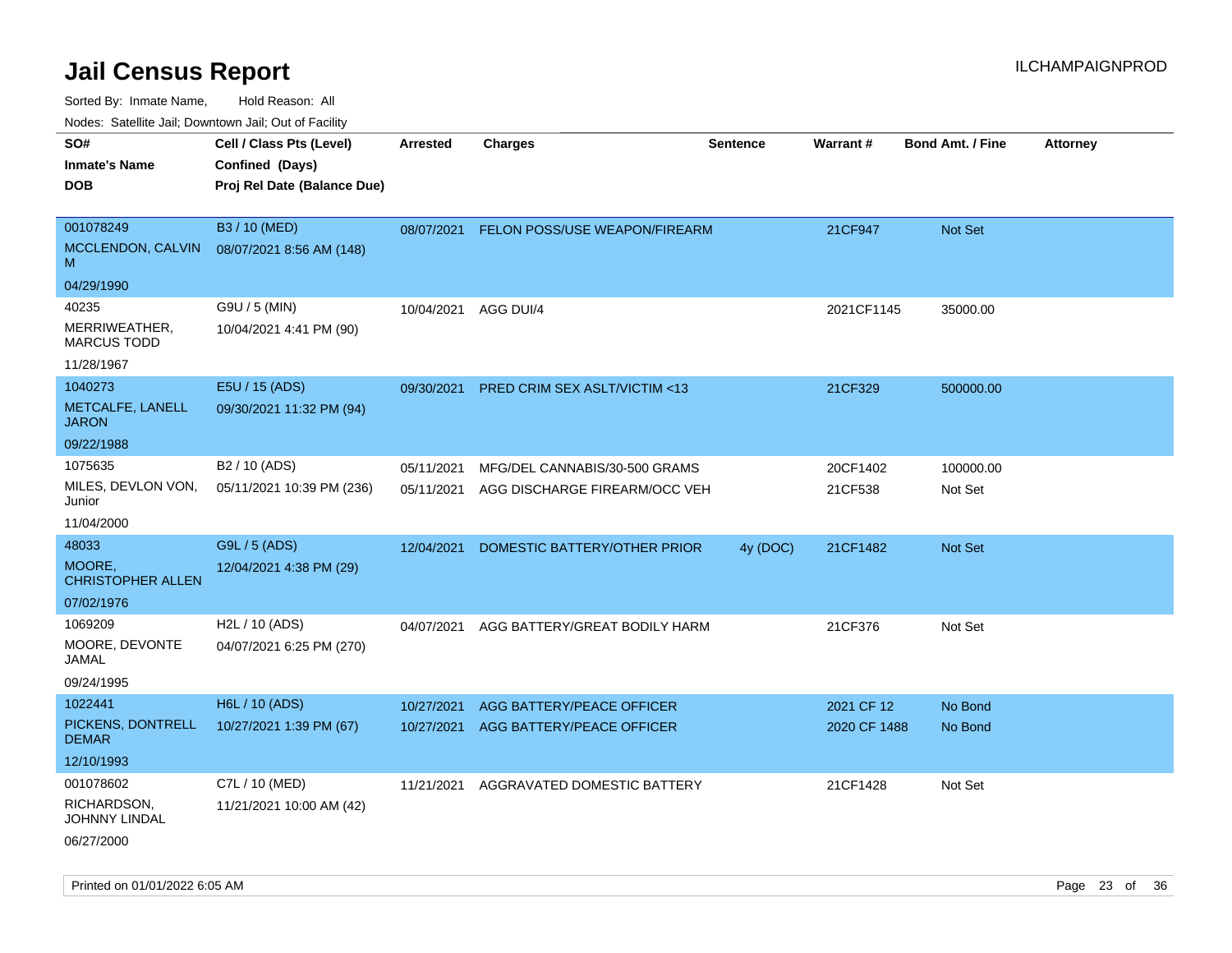Sorted By: Inmate Name, Hold Reason: All Nodes: Satellite Jail; Downtown Jail; Out of Facility

| SO#<br><b>Inmate's Name</b><br><b>DOB</b>    | Cell / Class Pts (Level)<br>Confined (Days)<br>Proj Rel Date (Balance Due) | <b>Arrested</b> | <b>Charges</b>                 | <b>Sentence</b> | Warrant#   | <b>Bond Amt. / Fine</b> | <b>Attorney</b> |
|----------------------------------------------|----------------------------------------------------------------------------|-----------------|--------------------------------|-----------------|------------|-------------------------|-----------------|
| 1072114                                      | A1U / 15 (SPH)                                                             | 01/17/2021      | ATTEMPT (FIRST DEGREE MURDER)  |                 | 2021CF65   | Not Set                 |                 |
| ROBINSON, DONNELL<br><b>LEVON</b>            | 01/17/2021 2:40 PM (350)                                                   | 01/17/2021      | ARMED ROBBERY/NO FIREARM       |                 | 2020CF824  | 75000.00                |                 |
| 10/23/2000                                   |                                                                            | 02/17/2021      | <b>AGGRAVATED BATTERY</b>      | 4y (DOC)        |            | 250000.00               |                 |
| 1068592                                      | J7L / 15 (ADS)                                                             | 11/12/2021      | <b>BURGLARY</b>                |                 | 21CF1393   | Not Set                 |                 |
| ROSS, TEVONTAE<br><b>TERRANCE</b>            | 11/12/2021 8:41 AM (51)                                                    |                 |                                |                 |            |                         |                 |
| 12/15/1998                                   |                                                                            |                 |                                |                 |            |                         |                 |
| 59178                                        | F8L / 15 (MAX)                                                             | 12/13/2021      | AGG DISCHARGE FIREARM/OCC VEH  |                 | 21CF1274   | 1500000.00              |                 |
| <b>SANDERS, MICHAEL</b><br><b>JEAN</b>       | 12/13/2021 4:17 PM (20)                                                    |                 |                                |                 |            |                         |                 |
| 12/22/1967                                   |                                                                            |                 |                                |                 |            |                         |                 |
| 1057312                                      | G2U / 5 (MIN)                                                              | 11/10/2021      | HOME INVASION/FIREARM          |                 | 21CF1388   | Not Set                 |                 |
| STARKS, RAMEON<br><b>TAHZIER</b>             | 11/10/2021 9:51 PM (53)                                                    | 11/30/2021      | THEFT                          |                 | 21CF1194   | 100000.00               |                 |
| 12/18/1996                                   |                                                                            |                 |                                |                 |            |                         |                 |
| 1051104                                      | G1U / 5 (MIN)                                                              | 05/26/2021      | METH DELIVERY/5<15 GRAMS       |                 | 21CF598    | Not Set                 |                 |
| STOVER, ANDREW                               | 05/27/2021 12:59 AM (220)                                                  | 05/26/2021      | DRIVING ON REVOKED LICENSE     |                 | 21TR4000   | <b>Not Set</b>          |                 |
| <b>WADE</b>                                  |                                                                            | 05/26/2021      | <b>BURGLARY</b>                |                 | 21CF667    | <b>Not Set</b>          |                 |
| 07/20/1994                                   |                                                                            |                 |                                |                 |            |                         |                 |
| 001078182<br>STRONG, KEVIN<br><b>GARDNER</b> | G5L / 5 (MIN)<br>12/20/2021 4:34 PM (13)                                   | 12/20/2021      | DRIVING ON REVOKED LICENSE     |                 | 2021CF800  | No Bond                 |                 |
| 02/12/1963                                   | 3/19/2022 (0.00)                                                           |                 |                                |                 |            |                         |                 |
| 1068839                                      | F6U / 15 (MAX)                                                             | 08/07/2020      | <b>HOMICIDE</b>                |                 | 2020-CF851 | 1000000.00              |                 |
| <b>TAYLOR, LONDON</b><br><b>JAVON</b>        | 08/07/2020 10:30 AM (513)                                                  |                 |                                |                 |            |                         |                 |
| 08/16/1999                                   |                                                                            |                 |                                |                 |            |                         |                 |
| 1004142                                      | F7L / 15 (MAX)                                                             | 10/27/2021      | POSSESSION OF METH/15<100GRAMS |                 | 2021CF1298 | 1500000.00              |                 |
| TOY, KAYON LARENZ                            | 10/22/2021 1:01 PM (72)                                                    |                 |                                |                 |            |                         |                 |

09/12/1991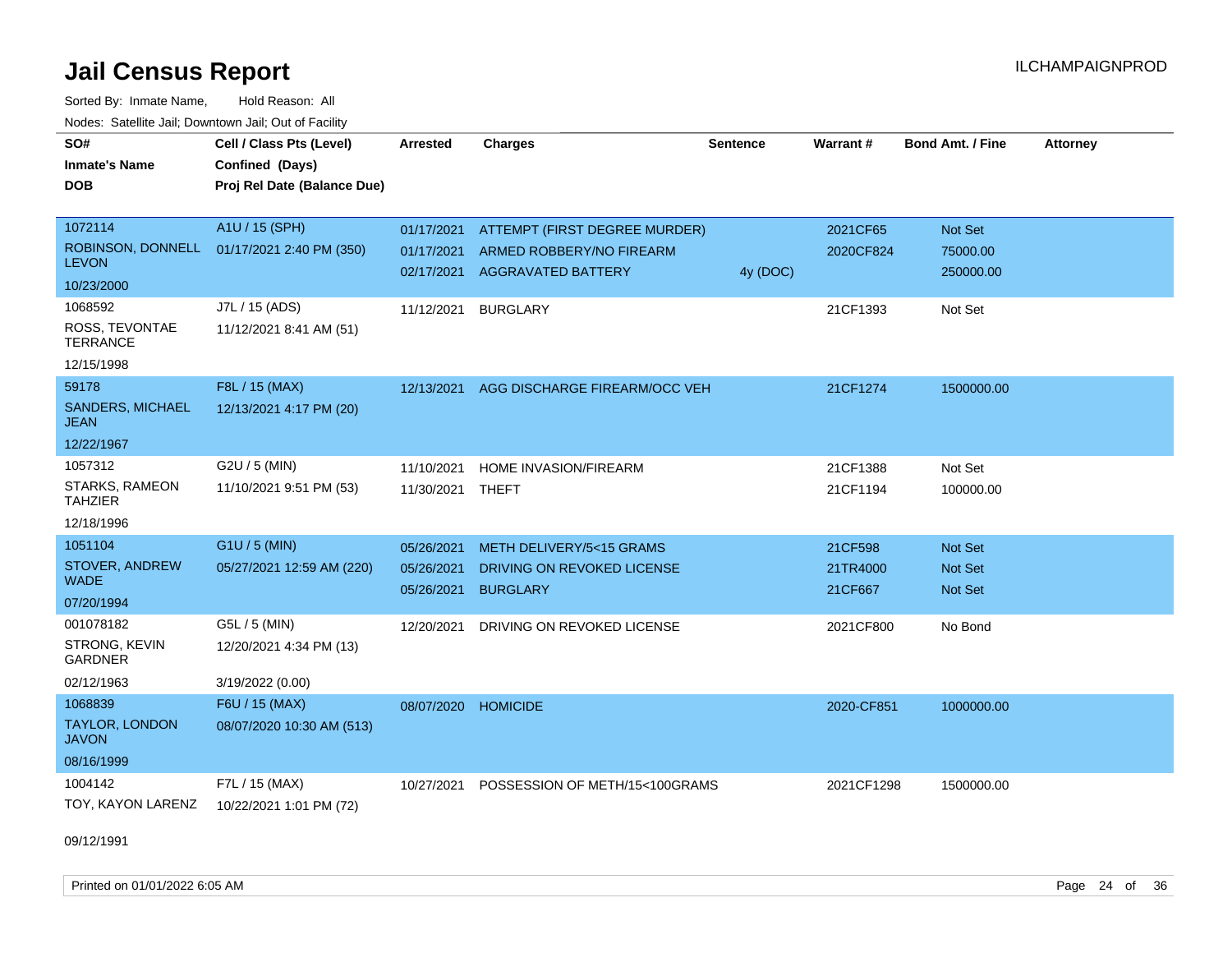| noaco. Catomto can, Domntonn can, Cat or I domt<br>SO#<br><b>Inmate's Name</b><br><b>DOB</b> | Cell / Class Pts (Level)<br>Confined (Days)<br>Proj Rel Date (Balance Due) | Arrested   | <b>Charges</b>                      | <b>Sentence</b> | <b>Warrant#</b> | <b>Bond Amt. / Fine</b> | <b>Attorney</b> |
|----------------------------------------------------------------------------------------------|----------------------------------------------------------------------------|------------|-------------------------------------|-----------------|-----------------|-------------------------|-----------------|
| 1056971                                                                                      | D6 / 10 (ADS)                                                              | 08/07/2021 | FELON POSS/USE WEAPON/FIREARM       |                 | 21CF948         | No Bond                 |                 |
| <b>TRAVIS, DENZEL</b><br><b>DANTRELL</b>                                                     | 08/07/2021 7:36 AM (148)                                                   |            | 08/08/2021 AGG BATTERY/PUBLIC PLACE |                 | 2020CF647       | 25000.00                |                 |
| 03/21/1993                                                                                   |                                                                            |            |                                     |                 |                 |                         |                 |
| 001078250                                                                                    | F2L / 10 (MED)                                                             | 08/07/2021 | FELON POSS WEAPON/BODY ARMOR        |                 | 21CF950         | Not Set                 |                 |
| TRAVIS, JORDAN<br><b>TESHAUN</b>                                                             | 08/07/2021 10:27 AM (148)                                                  |            |                                     |                 |                 |                         |                 |
| 03/03/1996                                                                                   |                                                                            |            |                                     |                 |                 |                         |                 |
| 56994                                                                                        | A1L / 15 (SPH)                                                             | 12/09/2021 | STALKING/CAUSE FEAR FOR SAFETY      |                 | 21CF1514        | <b>Not Set</b>          |                 |
| <b>TURNER, ROBERT</b><br>EARL, Senior                                                        | 12/09/2021 9:23 PM (24)                                                    | 12/13/2021 | <b>PAROLE REVOCATION</b>            |                 | CH2107735       | Not Set                 |                 |
| 09/07/1982                                                                                   |                                                                            |            |                                     |                 |                 |                         |                 |
| 30108                                                                                        | J4L / 15 (ADS)                                                             | 07/30/2021 | <b>MURDER</b>                       |                 | 21CF902         | 2000000.00              |                 |
| VANDYKE, DARYL<br><b>ANTHONY</b>                                                             | 07/30/2021 8:29 PM (156)                                                   |            |                                     |                 |                 |                         |                 |
| 10/04/1965                                                                                   |                                                                            |            |                                     |                 |                 |                         |                 |
| 968681                                                                                       | D5 / 15 (ADS)                                                              | 08/27/2021 | AGG CRIM SX AB/VIC 13<18/TRUST      |                 | 2020CF499       | 250000.00               |                 |
| <b>WADE, DEMETRIUS</b><br><b>DARYL</b>                                                       | 08/27/2021 2:25 AM (128)                                                   | 08/27/2021 | <b>INDIRECT CRIMINAL CONTEMPT</b>   | 3y (DOC)        | 2021CC16        | No Bond                 |                 |
| 01/07/1987                                                                                   |                                                                            |            |                                     |                 |                 |                         |                 |
| 1070904                                                                                      | G7U / 5 (MIN)                                                              | 10/28/2021 | <b>BURGLARY</b>                     | 3y (DOC)        | 2021CF321       | 15000.00                |                 |
| WANKEL, JONAH<br>JAMES                                                                       | 10/28/2021 3:42 AM (66)                                                    |            |                                     |                 |                 |                         |                 |
| 12/15/1993                                                                                   |                                                                            |            |                                     |                 |                 |                         |                 |
| 1070971                                                                                      | H3L / 5 (ADS)                                                              | 12/07/2021 | <b>IDENTITY THEFT/&lt;\$300</b>     |                 | 20CF922         | Not Set                 |                 |
| <b>WEIR, CLINTON</b><br><b>HOWARD</b>                                                        | 12/08/2021 3:45 AM (25)                                                    | 12/07/2021 | <b>RECKLESS DRIVING</b>             |                 | 19TR2348        | <b>Not Set</b>          |                 |
| 03/15/1983                                                                                   |                                                                            |            |                                     |                 |                 |                         |                 |
| 1058072                                                                                      | A2U / 15 (SPH)                                                             | 02/25/2021 | ARMED HABITUAL CRIMINAL             |                 |                 | Not Set                 |                 |
| WILLIAMS, KENNETH<br><b>BERNARD</b>                                                          | 02/25/2021 3:24 PM (311)                                                   |            |                                     |                 |                 |                         |                 |
| 10/04/1985                                                                                   |                                                                            |            |                                     |                 |                 |                         |                 |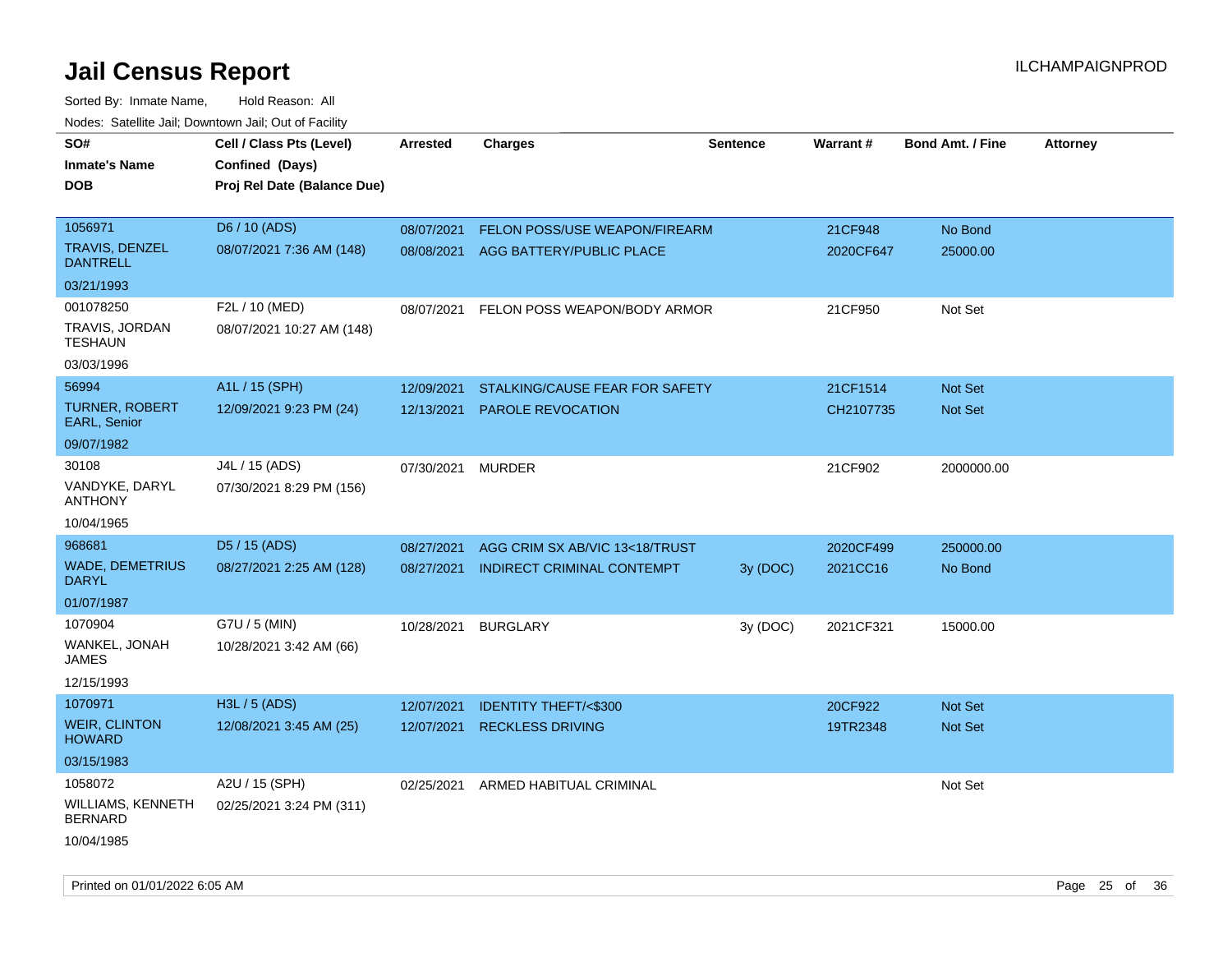| SO#<br><b>Inmate's Name</b><br><b>DOB</b>           | Cell / Class Pts (Level)<br>Confined (Days)<br>Proj Rel Date (Balance Due) | Arrested   | Charges         |            | <b>Sentence</b> | Warrant #   | <b>Bond Amt. / Fine</b> | Attorney |
|-----------------------------------------------------|----------------------------------------------------------------------------|------------|-----------------|------------|-----------------|-------------|-------------------------|----------|
| 9326<br>YOUNG, ANTHONY<br><b>PAUL</b><br>03/13/1954 | $12/5$ (ADS)<br>06/14/2021 12:07 PM (202)                                  | 06/14/2021 | <b>BURGLARY</b> |            |                 | 2020-CF-625 | <b>Not Set</b>          |          |
| <b>Total Downtown Jail: 56</b>                      |                                                                            | Males: 56  | Females: 0      | Unknown: 0 |                 |             |                         |          |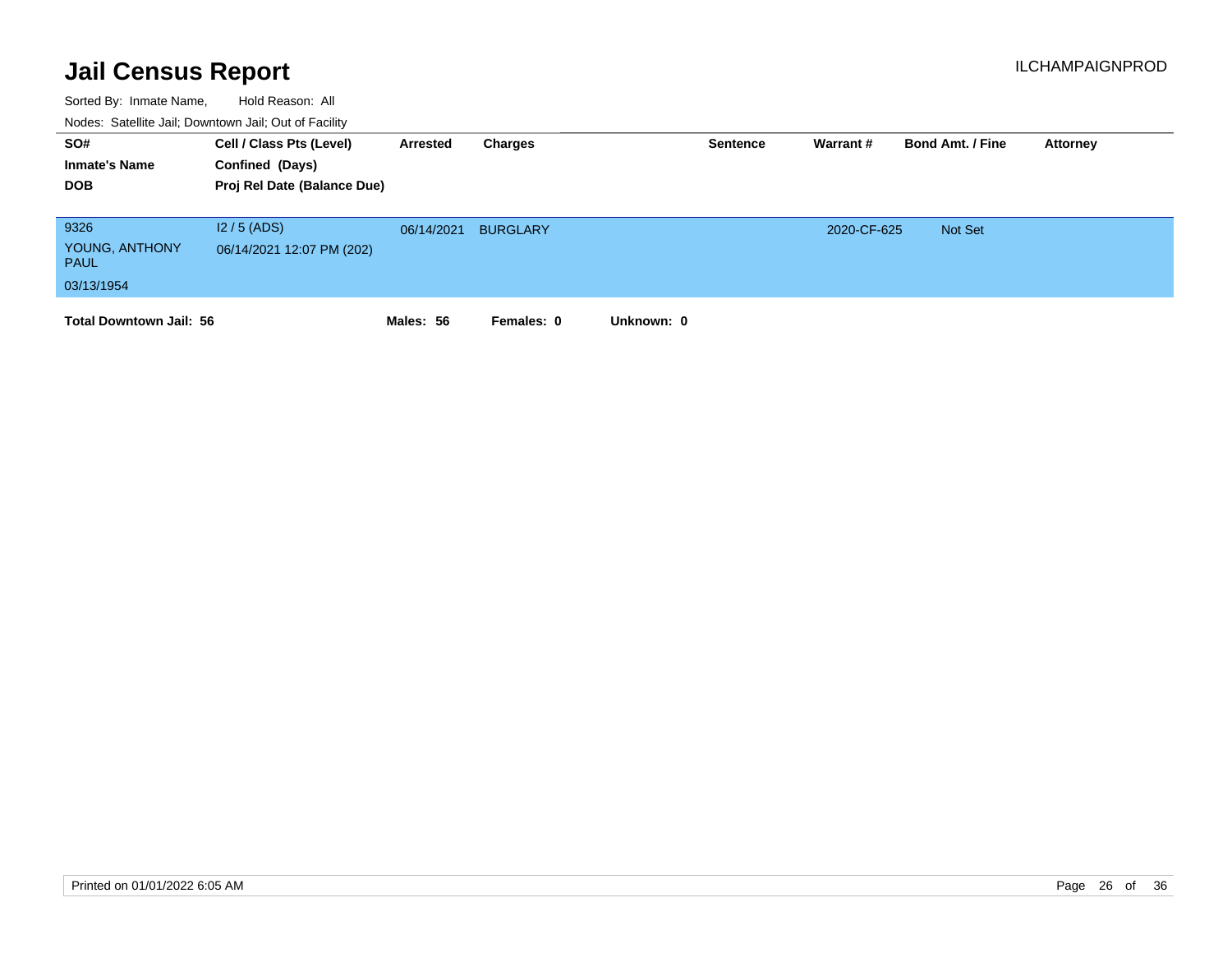|  | <b>Out of Facility</b> |  |
|--|------------------------|--|

| SO#<br><b>Inmate's Name</b>             | Cell / Class Pts (Level)<br>Confined (Days)   | <b>Arrested</b> | <b>Charges</b>                   | <b>Sentence</b> | <b>Warrant#</b> | <b>Bond Amt. / Fine</b> | <b>Attorney</b> |
|-----------------------------------------|-----------------------------------------------|-----------------|----------------------------------|-----------------|-----------------|-------------------------|-----------------|
| <b>DOB</b>                              | Proj Rel Date (Balance Due)                   |                 |                                  |                 |                 |                         |                 |
| 61095                                   | <b>DEW / 10 (ADS)</b>                         | 05/02/2021      | HOME INVASION/CAUSE INJURY       |                 | 2021CF323       | 100000.00               |                 |
| AMOS, DERRICK<br><b>JAMES</b>           | 05/02/2021 9:02 PM (245)                      |                 |                                  |                 |                 |                         |                 |
| 06/12/1985                              |                                               |                 |                                  |                 |                 |                         |                 |
| 19971                                   | EHD                                           | 11/09/2021      | DRIVING RVK/SUSP DUI/SSS 4-9     |                 | 2021CF968       | Not Set                 |                 |
| <b>LYNN</b>                             | BARNESKE, RAYMOND 11/09/2021 9:32 AM (54)     |                 |                                  |                 |                 |                         |                 |
| 08/17/1961                              | 5/6/2022 (0.00)                               |                 |                                  |                 |                 |                         |                 |
| 516062                                  | <b>DEW / 15 (MAX)</b>                         | 02/22/2021      | PHONE HARASSMENT/2+              |                 | 20CF194         | 5000.00                 |                 |
| <b>BENNETT, JOHN</b><br><b>MICHAEL</b>  | 02/22/2021 10:47 AM (314)                     | 02/22/2021      | AGG DISCH FIR/VEH/PC OFF/FRMAN   |                 | 21CF210         | No Bond                 |                 |
| 04/30/1986                              |                                               |                 |                                  |                 |                 |                         |                 |
| 976538                                  | EHD                                           | 10/12/2021      | DOMESTIC BATTERY/OTHER PRIOR     |                 | 2020CF1095      | Not Set                 |                 |
|                                         | BLISSIT, WYATT TYRES 10/12/2021 10:05 AM (82) |                 |                                  |                 |                 |                         |                 |
| 09/05/1989                              | 1/6/2022 (0.00)                               |                 |                                  |                 |                 |                         |                 |
| 33993                                   | <b>DEW / 10 (MED)</b>                         | 06/14/2021      | AGGRAVATED DOMESTIC BATTERY      |                 | 21CF688         | Not Set                 |                 |
| <b>BOOKER, STEPHON</b>                  | 06/14/2021 7:42 PM (202)                      | 06/14/2021      | POSSESSING A CONTROLLED SUBSTANC |                 | 21CF657         | Not Set                 |                 |
| <b>MONTELL</b>                          |                                               | 06/14/2021      | <b>PAROLE REVOCATION</b>         |                 | CH2103612       | No Bond                 |                 |
| 06/11/1971                              |                                               |                 |                                  |                 |                 |                         |                 |
| 1074315                                 | DEW / 15 (MAX)                                | 07/27/2021      | AGG DISCHARGE FIREARM/VEH/SCH    |                 | 21CF927         | Not Set                 |                 |
| <b>BRIGGS, PATRICK</b><br><b>MONTAY</b> | 08/03/2021 4:56 PM (152)                      |                 |                                  |                 |                 |                         |                 |
| 08/05/2001                              |                                               |                 |                                  |                 |                 |                         |                 |
| 001078065                               | <b>KAN / 10 (ADS)</b>                         | 06/17/2021      | AGG BATTERY/DISCHARGE FIREARM    |                 | 21CF704         | 1000000.00              |                 |
| <b>BROWN, CHARMAN</b><br><b>LAKEEF</b>  | 06/17/2021 12:32 PM (199)                     |                 |                                  |                 |                 |                         |                 |
| 11/30/2002                              |                                               |                 |                                  |                 |                 |                         |                 |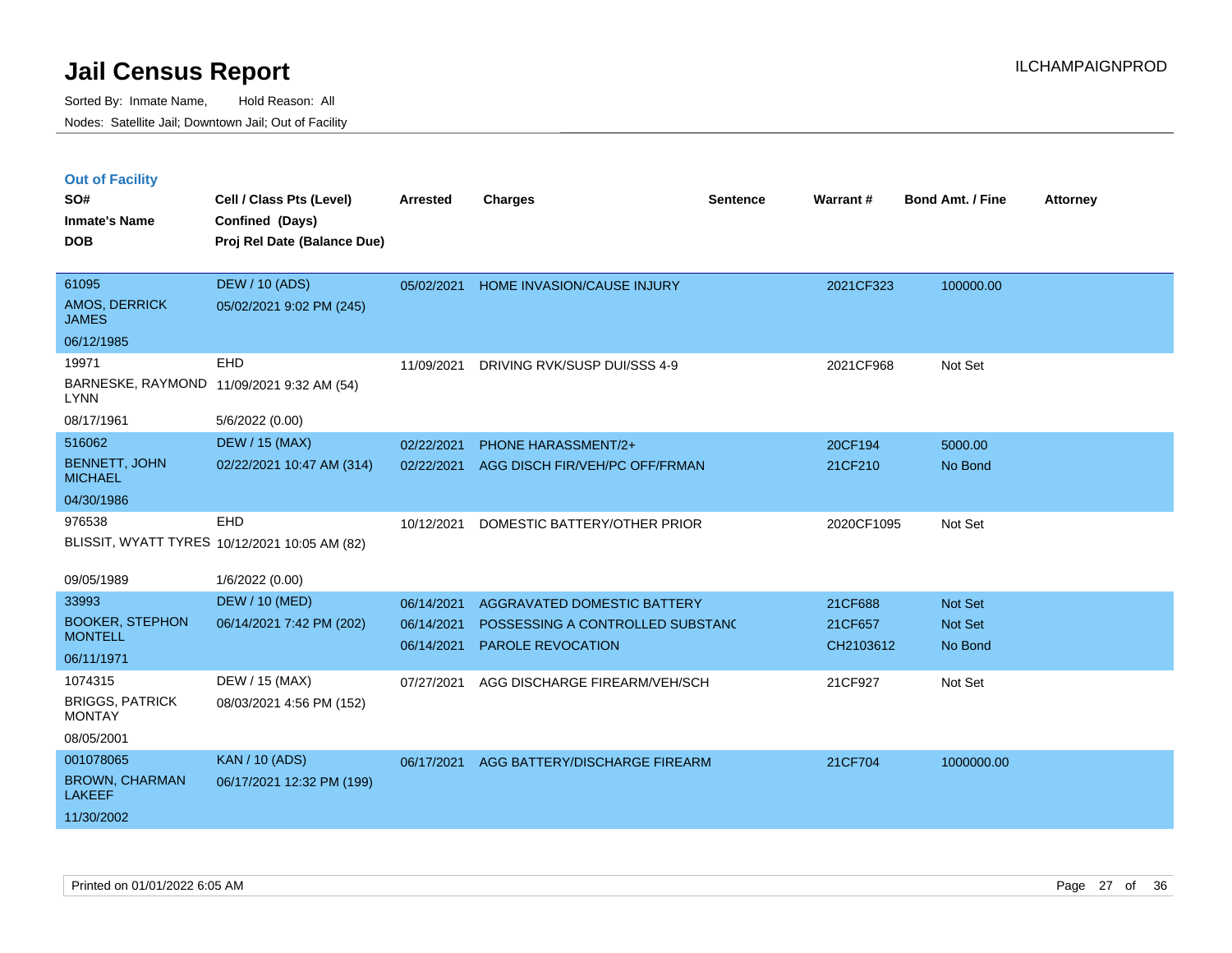| roaco. Catolino dall, Downtown dall, Out of Fability |                             |            |                                          |                 |            |                         |                 |
|------------------------------------------------------|-----------------------------|------------|------------------------------------------|-----------------|------------|-------------------------|-----------------|
| SO#                                                  | Cell / Class Pts (Level)    | Arrested   | Charges                                  | <b>Sentence</b> | Warrant#   | <b>Bond Amt. / Fine</b> | <b>Attorney</b> |
| <b>Inmate's Name</b>                                 | Confined (Days)             |            |                                          |                 |            |                         |                 |
| <b>DOB</b>                                           | Proj Rel Date (Balance Due) |            |                                          |                 |            |                         |                 |
|                                                      |                             |            |                                          |                 |            |                         |                 |
| 1038554                                              | <b>KAN / 15 (MAX)</b>       | 08/18/2021 | DELIVERY OF OR POSSESSION OF W/INT       |                 | 21CF1009   | No Bond                 |                 |
| <b>BROWN, CORRION</b><br><b>DEVONTAE</b>             | 08/18/2021 5:40 PM (137)    | 08/18/2021 | ARMED HABITUAL CRIMINAL                  |                 | 21CF1162   | Not Set                 |                 |
| 04/19/1995                                           |                             |            |                                          |                 |            |                         |                 |
| 1038579                                              | KAN / 15 (MAX)              | 08/18/2021 | FELON POSS/USE WEAPON/FIREARM            |                 | 21CF1010   | Not Set                 |                 |
| <b>BROWN, MARKEL</b><br><b>RIKKI</b>                 | 08/18/2021 2:05 PM (137)    |            |                                          |                 |            |                         |                 |
| 01/06/1995                                           |                             |            |                                          |                 |            |                         |                 |
| 1003006                                              | <b>KAN / 15 (MAX)</b>       | 08/19/2021 | FELON POSS/USE MACHINE GUN               |                 | 21CF1011   | No Bond                 |                 |
| <b>BROWN, ROCKEITH</b><br><b>JAVONTE</b>             | 08/19/2021 12:55 AM (136)   |            |                                          |                 |            |                         |                 |
| 07/23/1991                                           |                             |            |                                          |                 |            |                         |                 |
| 987334                                               | DEW / 15 (MAX)              |            | 03/10/2021 ATTEMPT (FIRST DEGREE MURDER) |                 | 19CF689    | Not Set                 |                 |
| CAIN, ISAIAH<br><b>DEPRIEST</b>                      | 03/10/2021 2:22 PM (298)    |            |                                          |                 |            |                         |                 |
| 12/23/1990                                           |                             |            |                                          |                 |            |                         |                 |
| 001078638                                            | <b>EHD</b>                  | 12/15/2021 | DRIVING ON SUSPENDED LICENSE             |                 | 2021TR1120 | <b>Not Set</b>          |                 |
| CAMPBELL, CARLA<br><b>GISSELLE</b>                   | 12/15/2021 11:03 AM (18)    |            |                                          |                 |            |                         |                 |
| 08/12/1980                                           | 2/12/2022 (0.00)            |            |                                          |                 |            |                         |                 |
| 992962                                               | DEW / 15 (ADS)              | 05/25/2021 | MURDER/INTENT TO KILL/INJURE             |                 | 2018CF1045 | 1000000.00              |                 |
| CAMPBELL, KEITH<br>KNAQEEB                           | 05/25/2021 1:19 PM (222)    |            |                                          |                 |            |                         |                 |
| 07/22/1991                                           |                             |            |                                          |                 |            |                         |                 |
| 001078576                                            | <b>KAN / 15 (MAX)</b>       | 11/09/2021 | UNLAWFUL USE OF A WEAPON                 |                 | 21CF1383   | <b>Not Set</b>          |                 |
| CARTER, DEMONDRE<br><b>DAVON</b>                     | 11/09/2021 6:01 PM (54)     |            |                                          |                 |            |                         |                 |
| 05/27/2001                                           |                             |            |                                          |                 |            |                         |                 |
| 1064992                                              | KAN / 15 (MAX)              | 09/20/2021 | ARMED VIOLENCE/CATEGORY I                |                 | 21CF1137   | Not Set                 |                 |
| CARTER, KEJUAN<br>JAVONTE                            | 09/20/2021 11:42 PM (104)   |            |                                          |                 |            |                         |                 |
| 06/27/1998                                           |                             |            |                                          |                 |            |                         |                 |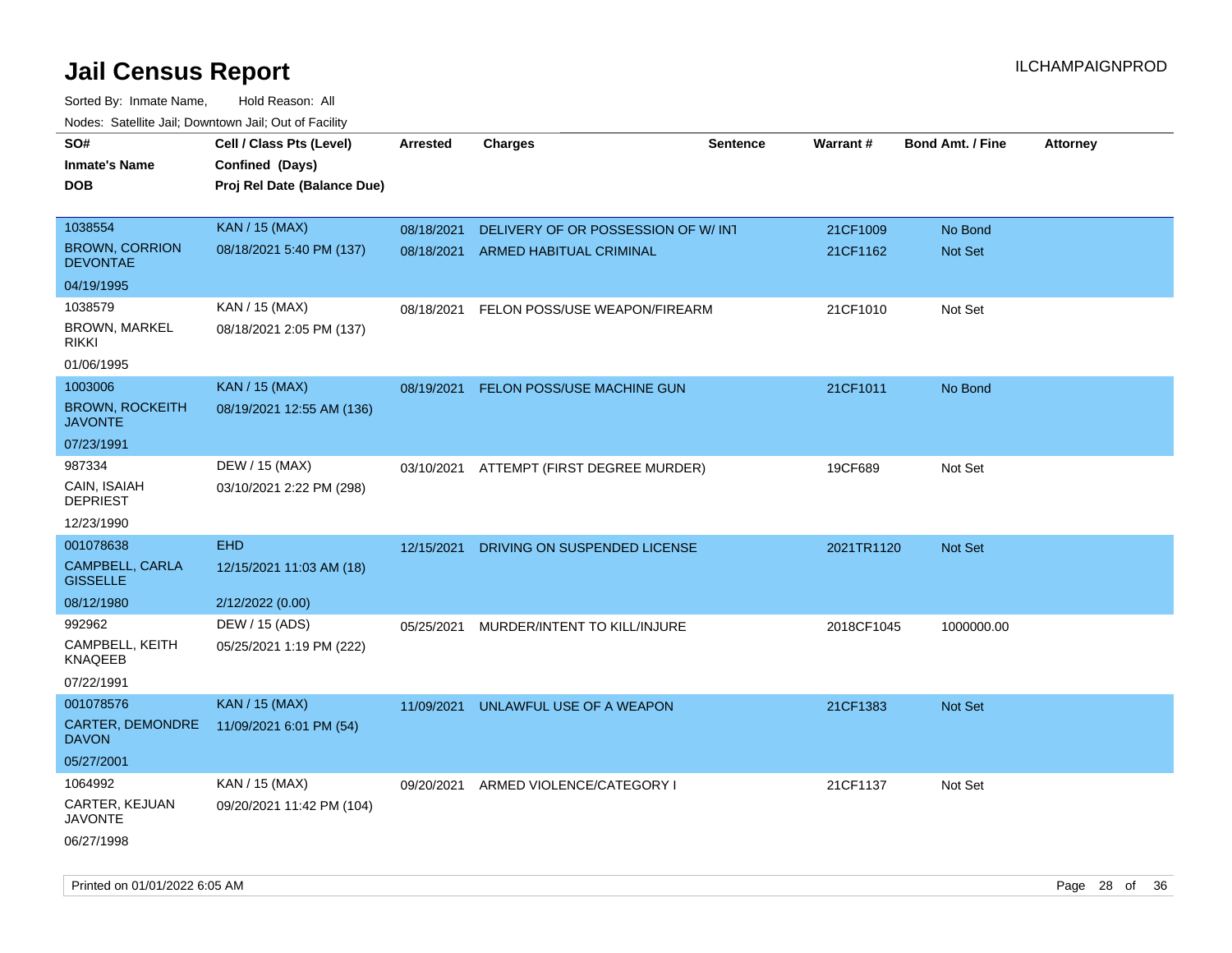| SO#                                       | Cell / Class Pts (Level)    | <b>Arrested</b> | <b>Charges</b>                       | <b>Sentence</b> | <b>Warrant#</b> | <b>Bond Amt. / Fine</b> | <b>Attorney</b> |
|-------------------------------------------|-----------------------------|-----------------|--------------------------------------|-----------------|-----------------|-------------------------|-----------------|
| <b>Inmate's Name</b>                      | Confined (Days)             |                 |                                      |                 |                 |                         |                 |
| <b>DOB</b>                                | Proj Rel Date (Balance Due) |                 |                                      |                 |                 |                         |                 |
|                                           |                             |                 |                                      |                 |                 |                         |                 |
| 001078461                                 | <b>KAN / 10 (MED)</b>       | 10/07/2021      | AGG UNLAWFUL USE WEAPON/PERSON       |                 | 2021CF1209      | No Bond                 |                 |
| <b>COLE, ERIC JOSE</b>                    | 10/08/2021 12:25 AM (86)    | 10/07/2021      | AGG DOMESTIC BATTERY/STRANGLE        |                 | 2021CF1208      | Not Set                 |                 |
| 01/24/2002                                |                             | 10/08/2021      | <b>HARASS WITNESS/FAMILY MBR/REP</b> |                 | 21CF1218        | Not Set                 |                 |
| 57733                                     | KAN / 15 (SPH)              | 02/25/2020      | <b>HOMICIDE</b>                      |                 | 2020-CF250      | 2000000.00              |                 |
| <b>CRAIG, ANTOINE</b><br><b>DARRELL</b>   | 02/25/2020 4:08 PM (677)    | 02/25/2020      | FELON POSS/USE WEAPON/FIREARM        |                 | 19CF-1827       | 80000.00                |                 |
| 10/09/1982                                |                             |                 |                                      |                 |                 |                         |                 |
| 001077939                                 | <b>DEW / 10 (MED)</b>       | 05/10/2021      | FIREARM/FOID INVALID/NOT ELIG        |                 | 21CF526         | No Bond                 |                 |
| <b>CROSS, PATRICK</b><br><b>DONTRELLE</b> | 05/10/2021 7:31 PM (237)    | 06/02/2021      | POSS STOLEN VEHICLE > \$25,000       |                 | 21CF612         | Not Set                 |                 |
| 11/07/2001                                |                             |                 |                                      |                 |                 |                         |                 |
| 1061304                                   | DEW / 15 (MAX)              | 10/11/2021      | ARMED HABITUAL CRIMINAL              |                 | 21CF1226        | No Bond                 |                 |
| DORRIS, KEMION                            | 10/11/2021 7:30 PM (83)     | 10/11/2021      | ARMED HABITUAL CRIMINAL              |                 | 21CF1227        | No Bond                 |                 |
| <b>DAETOCE</b>                            |                             | 10/11/2021      | HOME INVASION/FIREARM                |                 | 21CF1228        | No Bond                 |                 |
| 11/19/1997                                |                             |                 |                                      |                 |                 |                         |                 |
| 60154                                     | <b>EHD</b>                  | 10/20/2021      | AGG DUI/LIC SUSP OR REVOKED          |                 | 2021cf261       | Not Set                 |                 |
| GARCIA-MEZA,<br><b>CARLOS</b>             | 10/20/2021 9:23 AM (74)     |                 |                                      |                 |                 |                         |                 |
| 03/06/1983                                | 1/16/2022 (0.00)            |                 |                                      |                 |                 |                         |                 |
| 986642                                    | <b>EHD</b>                  | 12/14/2021      | DRIVING ON SUSPENDED LICENSE         |                 | 2020TR8374      | Not Set                 |                 |
| <b>GARELLI, SAMMY</b><br><b>JOSEPH</b>    | 12/14/2021 9:32 AM (19)     |                 |                                      |                 |                 |                         |                 |
| 06/24/1982                                | 1/12/2022 (0.00)            |                 |                                      |                 |                 |                         |                 |
| 001077363                                 | <b>KAN / 25 (SPH)</b>       | 10/30/2020      | <b>HOME INVASION/FIREARM</b>         |                 | 20CF1202        | 500000.00               |                 |
| GARY, DAKOTA<br><b>TREVON</b>             | 10/30/2020 10:41 AM (429)   |                 |                                      |                 |                 |                         |                 |
| 12/31/2001                                |                             |                 |                                      |                 |                 |                         |                 |
| 1013012                                   | KAN / 15 (MAX)              | 07/08/2021      | FELON POSS/USE FIREARM PRIOR         |                 | 21CF798         | Not Set                 |                 |
| GARY, XAVIER LAMAR                        | 07/08/2021 9:24 AM (178)    | 07/08/2021      | ATTEMPT (FIRST DEGREE MURDER)        |                 | 2021CF790       | 1000000.00              |                 |
|                                           |                             | 07/08/2021      | FELON POSS/USE FIREARM PRIOR         |                 | 2020CF650       | 25000.00                |                 |
| 12/14/1991                                |                             |                 |                                      |                 |                 |                         |                 |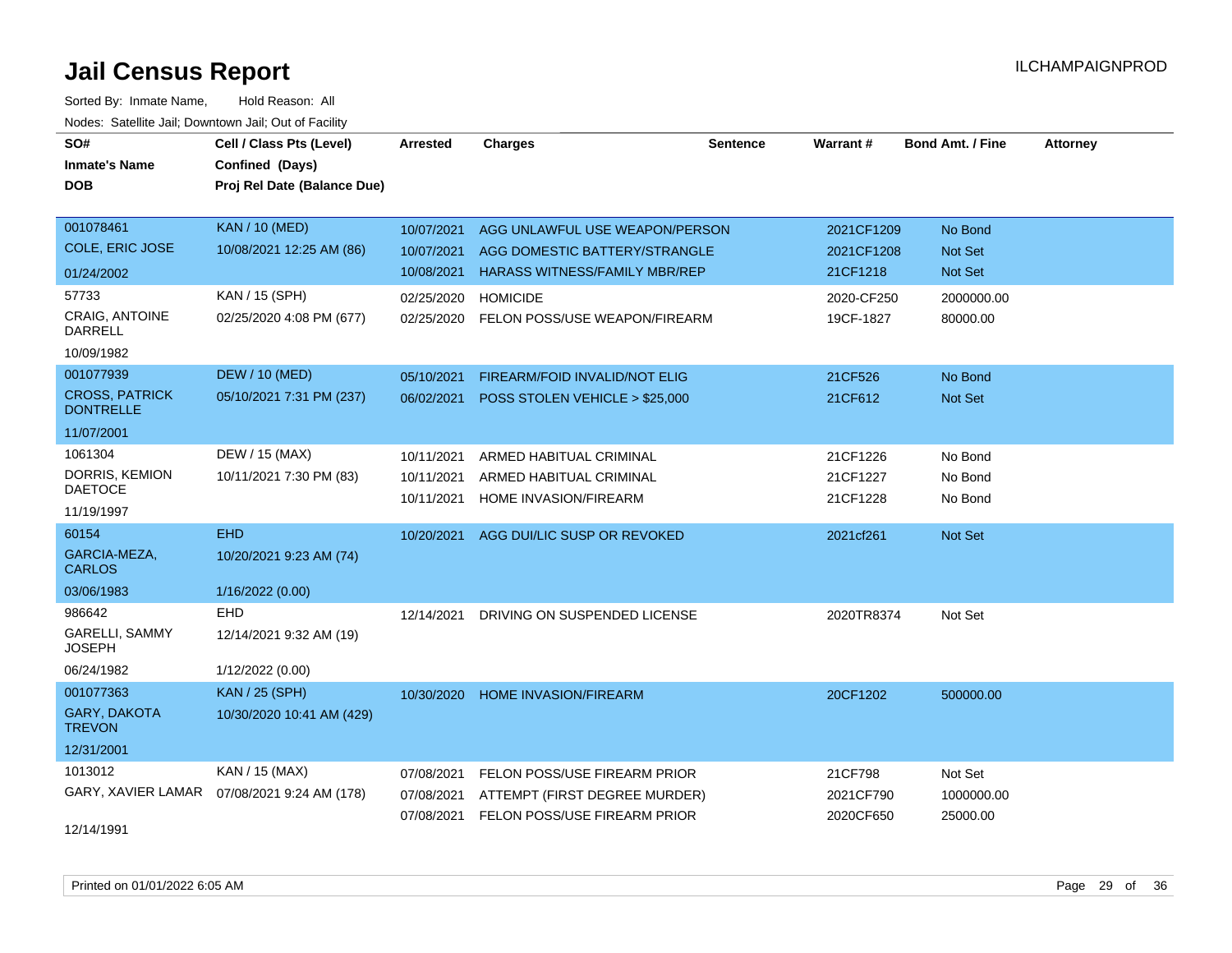| SO#<br><b>Inmate's Name</b><br><b>DOB</b>  | Cell / Class Pts (Level)<br>Confined (Days)<br>Proj Rel Date (Balance Due) | Arrested   | <b>Charges</b>                            | Sentence | Warrant#  | <b>Bond Amt. / Fine</b> | <b>Attorney</b> |
|--------------------------------------------|----------------------------------------------------------------------------|------------|-------------------------------------------|----------|-----------|-------------------------|-----------------|
|                                            |                                                                            |            |                                           |          |           |                         |                 |
| 1065946                                    | <b>KAN / 10 (MED)</b>                                                      | 09/04/2021 | AGG BATTERY/DISCHARGE FIREARM             |          | 21CF1057  | 750000.00               |                 |
| <b>GODBOLT, DESMOND</b><br><b>DEVONTAE</b> | 09/04/2021 1:17 AM (120)                                                   | 09/04/2021 | <b>RESIST/OBSTRUCTING A PEACE OFFICEF</b> |          | 21CM407   | Not Set                 |                 |
| 11/15/1997                                 |                                                                            |            |                                           |          |           |                         |                 |
| 1070118                                    | KAN / 15 (MAX)                                                             | 08/31/2021 | AGGRAVATED DOMESTIC BATTERY               |          | 21CF1049  | No Bond                 |                 |
| GRAHAM, CORTEZ<br>LAMON                    | 08/31/2021 9:32 PM (124)                                                   | 09/02/2021 | PROBATION VIOLATION                       |          | 21CF55    | Not Set                 |                 |
| 03/31/1976                                 |                                                                            |            |                                           |          |           |                         |                 |
| 1000641                                    | <b>KAN / 10 (MED)</b>                                                      | 09/14/2021 | ARMED HABITUAL CRIMINAL                   |          | 21CF1116  | No Bond                 |                 |
| <b>GRANT, CEDRIC</b><br><b>DYSHAWN</b>     | 09/14/2021 6:32 PM (110)                                                   |            |                                           |          |           |                         |                 |
| 01/03/1991                                 |                                                                            |            |                                           |          |           |                         |                 |
| 1076506                                    | KAN / 15 (MAX)                                                             | 09/17/2021 | AGG UUW/PERSON/CM THREAT VIOL             |          | 21CF1131  | Not Set                 |                 |
|                                            | GRAY, JAMARH EMERE 09/17/2021 10:41 AM (107)                               | 09/20/2021 | DOMESTIC BATTERY                          |          | 21CM430   | Not Set                 |                 |
| 06/21/2003                                 |                                                                            |            |                                           |          |           |                         |                 |
| 973845                                     | <b>EHD</b>                                                                 | 12/21/2021 | DRIVING ON SUSPENDED LICENSE              |          | 2021TR647 | Not Set                 |                 |
| <b>GRIFFITH, PRESTON</b><br><b>JOEL</b>    | 12/21/2021 10:42 AM (12)                                                   |            |                                           |          |           |                         |                 |
| 08/16/1982                                 | 1/19/2022 (0.00)                                                           |            |                                           |          |           |                         |                 |
| 1045186                                    | DEW / 15 (MAX)                                                             | 08/16/2021 | ARMED VIOLENCE/CATEGORY I                 |          | 21CF934   | 1000000.00              |                 |
| HOLBROOK, JOHNNIE                          | 08/16/2021 11:07 AM (139)                                                  | 08/16/2021 | FELON POSS/USE WEAPON/FIREARM             |          | 19CF968   | Not Set                 |                 |
| <b>MATHIS</b>                              |                                                                            | 08/16/2021 | AGG FLEEING POLICE/21 MPH OVER            |          | 21CF988   | Not Set                 |                 |
| 07/19/1996                                 |                                                                            | 08/16/2021 | FELON POSS/USE WEAPON/FIREARM             |          | 21CF989   | Not Set                 |                 |
| 001078146                                  | <b>DEW / 15 (MAX)</b>                                                      | 07/09/2021 | AGG BATTERY/DISCHARGE FIREARM             |          | 21CF795   | 1000000.00              |                 |
| <b>HUNT, TEIGAN</b><br><b>JAZAIREO</b>     | 07/09/2021 12:41 PM (177)                                                  | 07/09/2021 | ARMED ROBBERY/ARMED W/FIREARM             |          | 21CF806   | <b>Not Set</b>          |                 |
| 05/14/2003                                 |                                                                            |            |                                           |          |           |                         |                 |
| 989743                                     | DEW / 15 (ADS)                                                             | 04/13/2021 | AGG DISCHARGE FIREARM/VEH/SCH             |          | 21CF400   | Not Set                 |                 |
| JACKSON, STEVE<br>ALLEN                    | 04/13/2021 2:45 AM (264)                                                   | 04/13/2021 | AGGRAVATED DOMESTIC BATTERY               |          | 21CF399   | Not Set                 |                 |
| 06/04/1991                                 |                                                                            |            |                                           |          |           |                         |                 |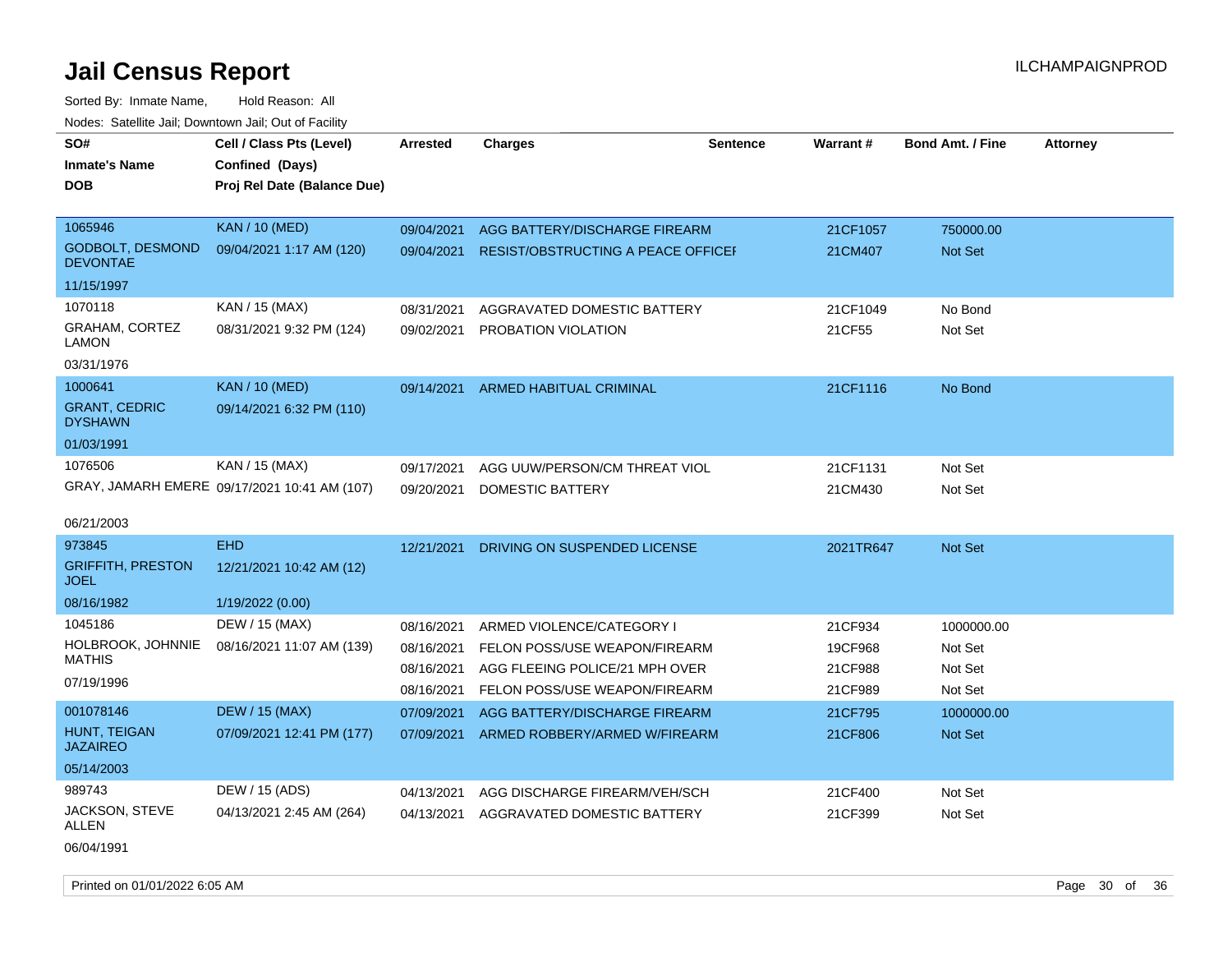| roacs. Catellite Jall, Downtown Jall, Out of Facility |                                                                            |                 |                                   |                 |                         |                         |                 |
|-------------------------------------------------------|----------------------------------------------------------------------------|-----------------|-----------------------------------|-----------------|-------------------------|-------------------------|-----------------|
| SO#<br><b>Inmate's Name</b><br><b>DOB</b>             | Cell / Class Pts (Level)<br>Confined (Days)<br>Proj Rel Date (Balance Due) | <b>Arrested</b> | <b>Charges</b>                    | <b>Sentence</b> | <b>Warrant#</b>         | <b>Bond Amt. / Fine</b> | <b>Attorney</b> |
|                                                       |                                                                            |                 |                                   |                 |                         |                         |                 |
| 50495                                                 | <b>EHD</b>                                                                 | 08/10/2021      | DRIVING RVK/SUSP DUI/SSS 10-14    |                 | 2020CF997               | Not Set                 |                 |
| <b>JENKINS, ARNOLD</b><br><b>FARRIS</b>               | 08/10/2021 9:08 AM (145)                                                   | 08/10/2021      | DRIVING RVK/SUSP DUI/SSS 10-14    |                 | 2019CF1363              | Not Set                 |                 |
| 04/19/1962                                            | 2/4/2022 (0.00)                                                            |                 |                                   |                 |                         |                         |                 |
| 001077709                                             | <b>EHD</b>                                                                 | 07/06/2021      | DRIVING RVK/SUSP DUI/SSS 4-9      |                 | 2021CF167               | Not Set                 |                 |
| JINKINS, DEWAYNE<br>ALLEN                             | 07/06/2021 9:00 AM (180)                                                   |                 |                                   |                 |                         |                         |                 |
| 01/02/1967                                            |                                                                            |                 |                                   |                 |                         |                         |                 |
| 1076450                                               | <b>DEW / 15 (MAX)</b>                                                      | 06/25/2020      | AGG DISCHARGE OF A FIREARM        |                 | 6y/0m/0d (DOI 2020CF703 | Not Set                 |                 |
| <b>JONES, CARLOS</b><br><b>ANTONIO</b>                | 06/25/2020 2:13 PM (556)                                                   | 11/02/2020      | <b>HOME INVASION/FIREARM</b>      | 11y (DOC)       | 20CF1204                | No Bond                 |                 |
| 11/18/2001                                            |                                                                            |                 |                                   |                 |                         |                         |                 |
| 998873                                                | <b>EHD</b>                                                                 | 10/12/2021      | DRIVING RVK/SUSP DUI/SSS 3RD      |                 | 2021CF235               | Not Set                 |                 |
| KINCAID, AMANDA<br><b>MICHELLE</b>                    | 10/12/2021 11:31 AM (82)                                                   |                 |                                   |                 |                         |                         |                 |
| 01/07/1990                                            | 1/9/2022 (0.00)                                                            |                 |                                   |                 |                         |                         |                 |
| 001078401                                             | <b>DEW / 10 (ADS)</b>                                                      | 09/19/2021      | <b>HRSMT/THREATEN PERSON/KILL</b> |                 | 2021CF561               | 50000.00                |                 |
| <b>KNIGHT, ERIC</b>                                   | 09/19/2021 7:32 PM (105)                                                   | 09/19/2021      | UNLAWFUL VEHICULAR INVASION       |                 | 21CF1134                | Not Set                 |                 |
| 07/11/1991                                            |                                                                            | 09/21/2021      | <b>BURGLARY</b>                   |                 | 21CF1139                | Not Set                 |                 |
| 1064445                                               | DEW / 15 (MAX)                                                             | 04/23/2021      | POSSESS 15<100 GRAMS COCAINE      |                 | 19CF1052                | 10000.00                |                 |
| LARUE, TERENCE                                        | 04/23/2021 11:18 AM (254)                                                  | 04/23/2021      | FELON POSS/USE FIREARM/PAROLE     |                 | 21CF899                 | Not Set                 |                 |
| TRAMEL                                                |                                                                            | 04/23/2021      | AGG DISCHARGE FIREARM/OCC VEH     |                 | 2021CF295               | 500000.00               |                 |
| 12/23/1998                                            |                                                                            |                 |                                   |                 |                         |                         |                 |
| 001078237                                             | <b>KAN / 15 (ADS)</b>                                                      | 08/03/2021      | AGG DISCHARGE FIREARM/OCC VEH     |                 | 21CF928                 | No Bond                 |                 |
| LAWS, TERON<br><b>RAMONTE</b>                         | 08/03/2021 6:29 PM (152)                                                   |                 |                                   |                 |                         |                         |                 |
| 04/03/2001                                            |                                                                            |                 |                                   |                 |                         |                         |                 |
| 001078470                                             | DEW / 15 (MAX)                                                             | 10/10/2021      | MURDER/INTENT TO KILL/INJURE      |                 | 21CF1221                | Not Set                 |                 |
| LEE, AMAHRION<br><b>JA'MERE</b>                       | 10/10/2021 1:23 PM (84)                                                    |                 |                                   |                 |                         |                         |                 |
| 11/05/2002                                            |                                                                            |                 |                                   |                 |                         |                         |                 |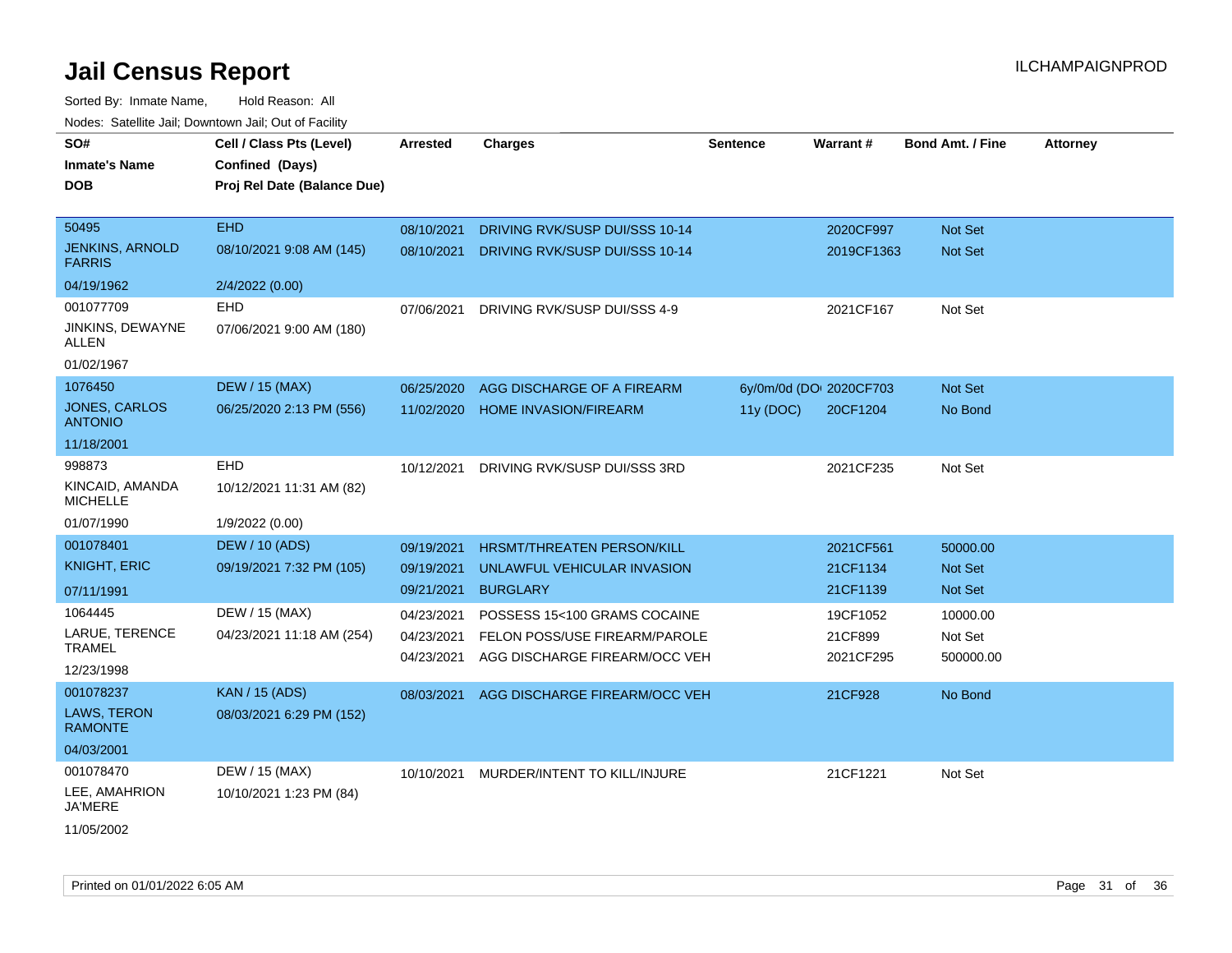Sorted By: Inmate Name, Hold Reason: All Nodes: Satellite Jail; Downtown Jail; Out of Facility

| SO#                                             | Cell / Class Pts (Level)                      | <b>Arrested</b> | <b>Charges</b>                           | <b>Sentence</b> | <b>Warrant#</b> | <b>Bond Amt. / Fine</b> | <b>Attorney</b> |
|-------------------------------------------------|-----------------------------------------------|-----------------|------------------------------------------|-----------------|-----------------|-------------------------|-----------------|
| <b>Inmate's Name</b>                            | Confined (Days)                               |                 |                                          |                 |                 |                         |                 |
| <b>DOB</b>                                      | Proj Rel Date (Balance Due)                   |                 |                                          |                 |                 |                         |                 |
|                                                 |                                               |                 |                                          |                 |                 |                         |                 |
| 56792                                           | <b>DEW / 10 (MED)</b>                         | 02/02/2021      | <b>ARMED HABITUAL CRIMINAL</b>           |                 | 2021CF141       | 500000.00               |                 |
| LILLARD, LAWRENCE<br><b>TYRONE</b>              | 02/02/2021 2:11 PM (334)                      | 02/22/2021      | DRIVING ON REVOKED LICENSE               |                 | 21TR426         | 5000.00                 |                 |
| 10/20/1982                                      |                                               |                 |                                          |                 |                 |                         |                 |
| 001078575                                       | <b>KAN / 10 (MED)</b>                         | 11/09/2021      | <b>GUNRUNNING</b>                        |                 | 21CF1330        | 750000.00               |                 |
| MCLAURIN, KEYON A                               | 11/09/2021 12:41 PM (54)                      |                 |                                          |                 |                 |                         |                 |
|                                                 |                                               |                 |                                          |                 |                 |                         |                 |
| 11/19/2002                                      |                                               |                 |                                          |                 |                 |                         |                 |
| 1011046                                         | <b>KAN / 15 (ADS)</b>                         |                 | 04/10/2021 ATTEMPT (FIRST DEGREE MURDER) |                 | 21CF392         | <b>Not Set</b>          |                 |
| <b>MILES, DARRION</b><br><b>ANTONIO KEVONTA</b> | 04/11/2021 12:46 AM (266)                     |                 |                                          |                 |                 |                         |                 |
| 03/18/1990                                      |                                               |                 |                                          |                 |                 |                         |                 |
| 001077278                                       | DEW / 15 (MAX)                                | 10/06/2020      | MURDER/INTENT TO KILL/INJURE             |                 | 2020CF146       | 2000000.00              |                 |
| MILLER, D'ANDRE                                 | 10/06/2020 12:49 PM (453)                     | 10/06/2020      | AGG FLEEING POLICE/21 MPH OVER           |                 | 2019CF1171      | 50000.00                |                 |
| 09/08/1986                                      |                                               |                 |                                          |                 |                 |                         |                 |
| 1026477                                         | <b>KAN / 15 (ADS)</b>                         | 09/21/2021      | AGG DISCHARGE FIREARM/OCC VEH            |                 | 21CF1138        | Not Set                 |                 |
| NEWBILL, DEVONTRE<br><b>LAMONT</b>              | 09/21/2021 2:27 AM (103)                      | 09/22/2021      | PROBATION VIOLATION                      |                 | 20CF577         | Not Set                 |                 |
| 11/22/1993                                      |                                               |                 |                                          |                 |                 |                         |                 |
| 1072907                                         | <b>KAN</b>                                    | 07/14/2021      | CRIMINAL DAMAGE <\$500/SCHOOL            |                 | 2021CF840       | 5000.00                 |                 |
|                                                 | NIKOLAEV, YEVGENIY 07/14/2021 10:10 PM (172)  |                 | 07/14/2021 ATTEMPT (FIRST DEGREE MURDER) |                 | 2021-CF-832     | 2000000.00              |                 |
|                                                 |                                               |                 |                                          |                 |                 |                         |                 |
| 10/06/1983                                      |                                               |                 |                                          |                 |                 |                         |                 |
| 001078558                                       | <b>DEW / 10 (MED)</b>                         | 11/03/2021      | UNLAWFUL USE OF A WEAPON                 |                 | 21CF1352        | <b>Not Set</b>          |                 |
| PARRISH, DOMINIC<br><b>WALTER</b>               | 11/03/2021 1:25 PM (60)                       |                 |                                          |                 |                 |                         |                 |
| 08/23/2001                                      |                                               |                 |                                          |                 |                 |                         |                 |
| 001078063                                       | DEW / 15 (MAX)                                | 06/15/2021      | <b>ROBBERY</b>                           |                 | 2021CF159       | 25000.00                |                 |
|                                                 | PERRY, ROBERT Junior 06/15/2021 4:37 PM (201) | 06/15/2021      | AGG CRIM SEX ASSAULT/WEAPON              |                 | 2021CF678       | 1000000.00              |                 |
|                                                 |                                               |                 |                                          |                 |                 |                         |                 |

12/21/1990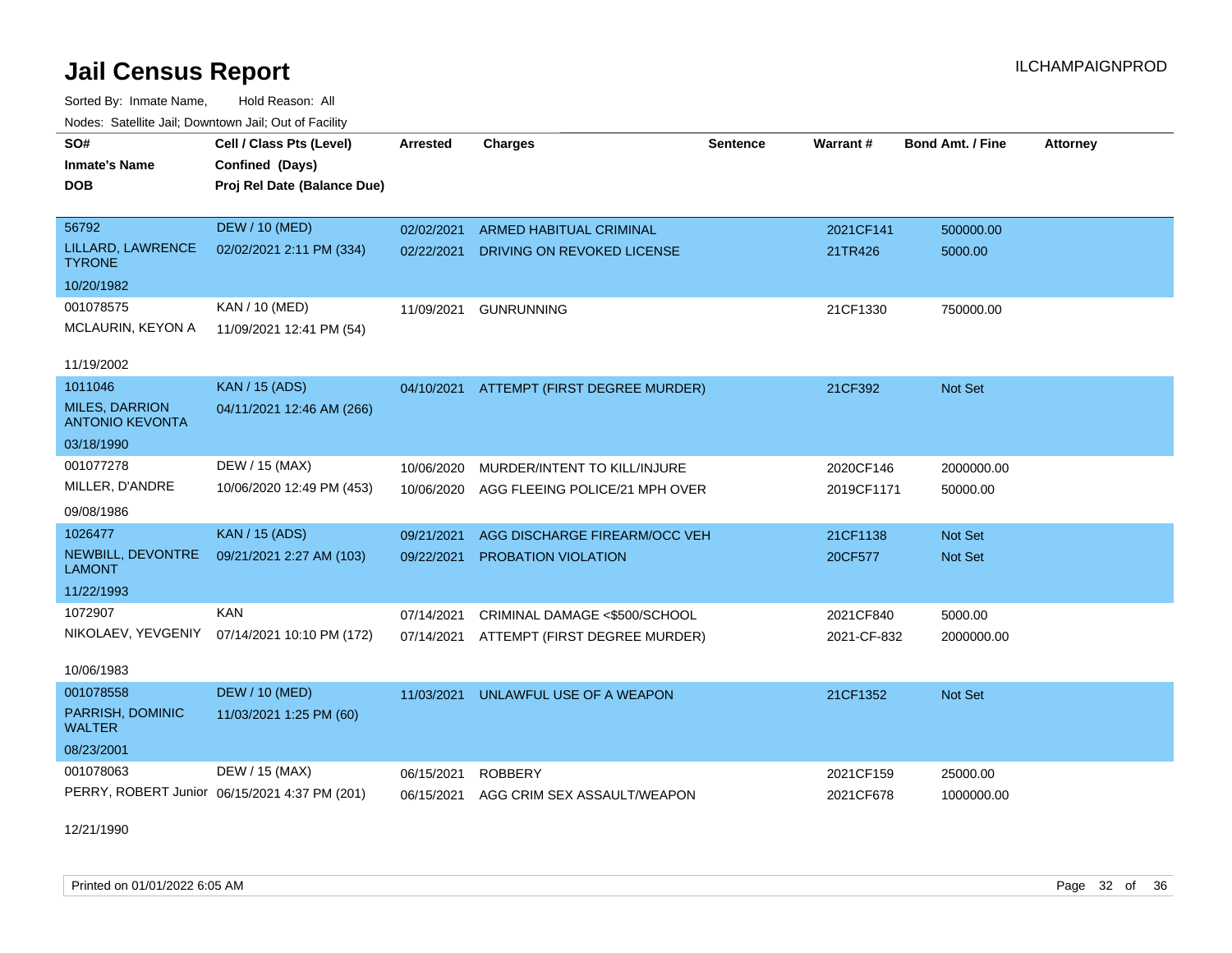Sorted By: Inmate Name, Hold Reason: All

| Nodes: Satellite Jail; Downtown Jail; Out of Facility |  |
|-------------------------------------------------------|--|
|                                                       |  |

| SO#                                     | Cell / Class Pts (Level)                    | <b>Arrested</b> | <b>Charges</b>                           | <b>Sentence</b> | Warrant#    | <b>Bond Amt. / Fine</b> | <b>Attorney</b> |
|-----------------------------------------|---------------------------------------------|-----------------|------------------------------------------|-----------------|-------------|-------------------------|-----------------|
| <b>Inmate's Name</b>                    | Confined (Days)                             |                 |                                          |                 |             |                         |                 |
| <b>DOB</b>                              | Proj Rel Date (Balance Due)                 |                 |                                          |                 |             |                         |                 |
|                                         |                                             |                 |                                          |                 |             |                         |                 |
| 001077614                               | <b>KAN / 15 (MAX)</b>                       |                 | 01/17/2021 ATTEMPT (FIRST DEGREE MURDER) |                 | 21CF66      | Not Set                 |                 |
| <b>DEVON</b>                            | ROBINSON, DONTRELL 01/17/2021 3:08 PM (350) |                 |                                          |                 |             |                         |                 |
| 09/22/2002                              |                                             |                 |                                          |                 |             |                         |                 |
| 1061216                                 | KAN / 10 (MED)                              | 06/22/2021      | HOME INVASION/FIREARM                    |                 | 21CF727     | Not Set                 |                 |
| RUNGE, ANDRE<br><b>MARSEAN</b>          | 06/22/2021 4:42 PM (194)                    |                 |                                          |                 |             |                         |                 |
| 12/05/1997                              |                                             |                 |                                          |                 |             |                         |                 |
| 650295                                  | <b>PIA / 50 (MAX)</b>                       | 04/22/2020      | <b>CRIMINAL SEXUAL ASSAULT</b>           |                 | 2020-CF407  | 750000.00               |                 |
| SANDAGE, JERALD                         | 04/22/2020 6:30 AM (620)                    | 04/22/2020      | <b>CRIMINAL SEXUAL ASSAULT</b>           |                 | 2020-CF408  | 750000.00               |                 |
| <b>EUGENE</b>                           |                                             | 04/22/2020      | <b>CRIMINAL SEXUAL ABUSE</b>             |                 | 2020-CF409  | 750000.00               |                 |
| 06/07/1971                              |                                             | 04/22/2020      | <b>CRIMINAL SEXUAL ASSAULT</b>           |                 | 2020-CF410  | 750000.00               |                 |
|                                         |                                             | 04/22/2020      | OFFICIAL MISCONDUCT                      |                 | 2019-CF1811 | 25000.00                |                 |
| 50614                                   | EHD                                         | 12/15/2021      | DRIVING RVK/SUSP DUI/SSS 3RD             |                 | 2021CF677   | Not Set                 |                 |
| SANFORD, AMBER<br><b>NICOLE</b>         | 12/15/2021 10:18 AM (18)                    |                 |                                          |                 |             |                         |                 |
| 12/07/1979                              | 1/12/2022 (0.00)                            |                 |                                          |                 |             |                         |                 |
| 1062194                                 | <b>DEW / 15 (MAX)</b>                       | 02/27/2020      | MURDER/OTHER FORCIBLE FELONY             |                 | 20CF-247    | 1000000.00              |                 |
| <b>SIMMONS, MICHAEL</b><br><b>JAMAL</b> | 02/27/2020 1:11 PM (675)                    | 09/23/2020      | AGG BATTERY/DISCHARGE FIREARM            |                 | 20CF1061    | Not Set                 |                 |
| 11/03/1997                              |                                             |                 |                                          |                 |             |                         |                 |
| 001078115                               | KAN / 15 (MAX)                              | 07/01/2021      | ARMED VIOLENCE/CATEGORY I                |                 | 21CF772     | Not Set                 |                 |
| SMITH, JAMES<br>NASHAUN, Junior         | 07/01/2021 2:44 PM (185)                    | 07/30/2021      | DRIVING ON SUSPENDED LICENSE             |                 | 21TR5804    | 1500.00                 |                 |
| 09/18/2000                              |                                             |                 |                                          |                 |             |                         |                 |
| 001077868                               | <b>DEW / 15 (MAX)</b>                       | 04/21/2021      | ARMED ROBBERY/ARMED W/FIREARM            |                 | 21CF445     | Not Set                 |                 |
| SPEARMENT,<br><b>KENTRELL</b>           | 04/21/2021 9:48 PM (256)                    | 08/19/2021      | FLEEING/ATTEMPT ELUDE OFFICER            |                 | 2021TR1053  | 1000.00                 |                 |
| 01/21/2002                              |                                             |                 |                                          |                 |             |                         |                 |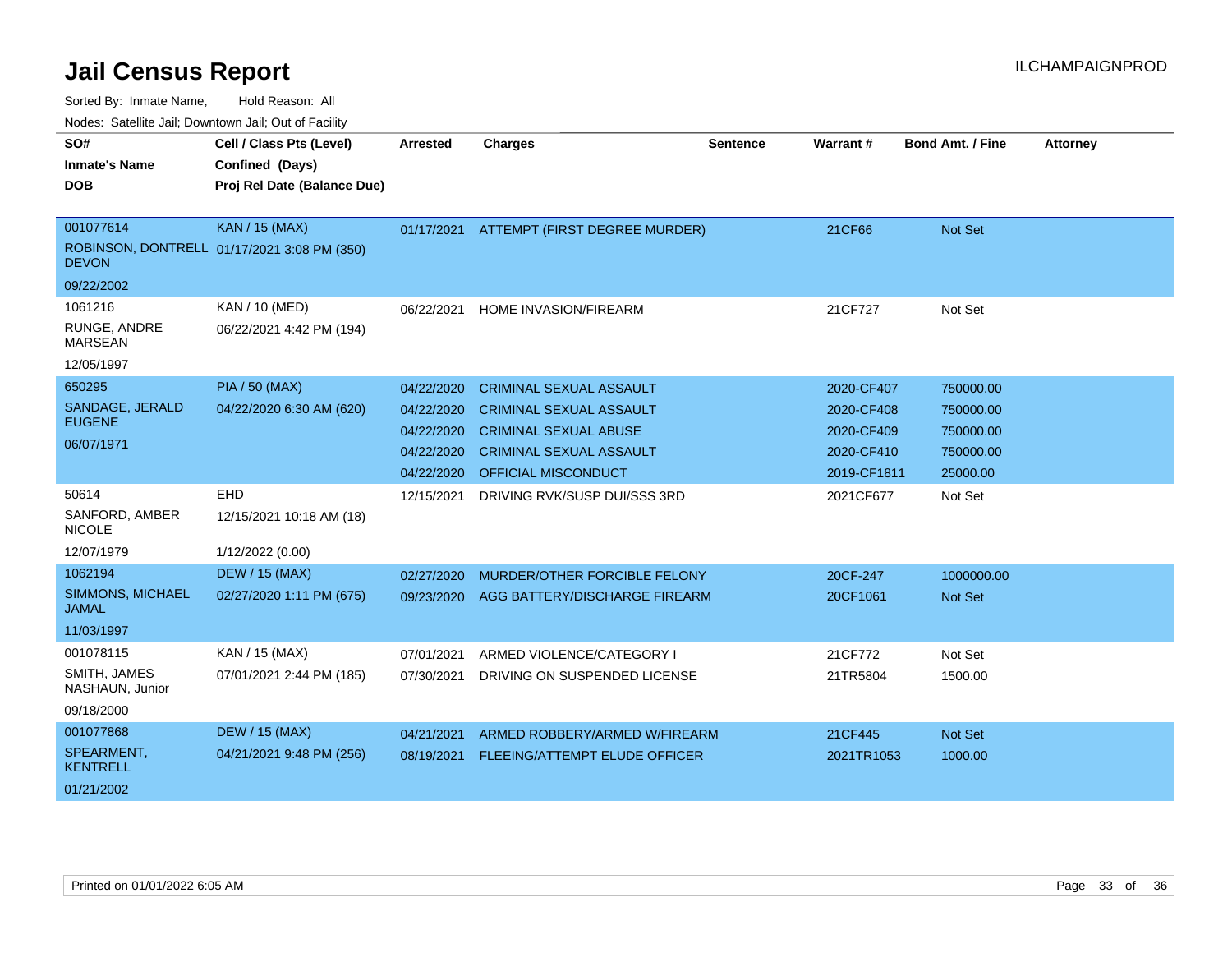| rouce. Calcinic Jan, Downtown Jan, Out or Facility |                                                                            |            |                                          |                 |                 |                         |                 |
|----------------------------------------------------|----------------------------------------------------------------------------|------------|------------------------------------------|-----------------|-----------------|-------------------------|-----------------|
| SO#<br><b>Inmate's Name</b><br><b>DOB</b>          | Cell / Class Pts (Level)<br>Confined (Days)<br>Proj Rel Date (Balance Due) | Arrested   | <b>Charges</b>                           | <b>Sentence</b> | <b>Warrant#</b> | <b>Bond Amt. / Fine</b> | <b>Attorney</b> |
|                                                    |                                                                            |            |                                          |                 |                 |                         |                 |
| 001077854                                          | <b>EHD</b>                                                                 | 09/15/2021 | DRIVING RVK/SUSP DUI/SSS 4-9             |                 | 2021CF306       | Not Set                 |                 |
| STUKINS, DANNY RAY                                 | 09/15/2021 10:17 AM (109)                                                  |            |                                          |                 |                 |                         |                 |
| 07/05/1985                                         | 3/13/2022 (0.00)                                                           |            |                                          |                 |                 |                         |                 |
| 1046632                                            | KAN / 15 (MAX)                                                             | 09/14/2021 | ARMED VIOLENCE/CATEGORY II               |                 | 21CF912         | 750000.00               |                 |
|                                                    | TATE, JAVON MARQUIS 09/14/2021 12:10 PM (110)                              |            |                                          |                 |                 |                         |                 |
| 08/10/1996                                         |                                                                            |            |                                          |                 |                 |                         |                 |
| 1033031                                            | <b>KAN / 15 (MAX)</b>                                                      |            | 08/19/2020 *AGG BATTERY W/FIREARM/PERSON |                 | 2020-CF923      | 500000.00               |                 |
| <b>TOMS, ANDREW</b><br><b>CHUCKY</b>               | 08/19/2020 5:59 PM (501)                                                   |            |                                          |                 |                 |                         |                 |
| 09/28/1978                                         |                                                                            |            |                                          |                 |                 |                         |                 |
| 27007                                              | KAN / 15 (MAX)                                                             | 09/19/2021 | DOMESTIC BATTERY/OTHER PRIOR             |                 | 21CF1133        | No Bond                 |                 |
| TUELL, ROBERT<br><b>STEPHEN</b>                    | 09/19/2021 9:51 AM (105)                                                   |            |                                          |                 |                 |                         |                 |
| 09/25/1967                                         |                                                                            |            |                                          |                 |                 |                         |                 |
| 001078263                                          | <b>KAN / 10 (ADS)</b>                                                      | 08/11/2021 | AGG FLEEING POLICE/21 MPH OVER           | 15m (DOC)       | 2020CF928       | 200000.00               |                 |
| <b>TURK, BRANDON</b><br><b>LARSHAWN</b>            | 08/11/2021 6:23 PM (144)                                                   |            |                                          |                 |                 |                         |                 |
| 10/18/1995                                         |                                                                            |            |                                          |                 |                 |                         |                 |
| 001078386                                          | KAN / 10 (MED)                                                             | 09/14/2021 | POSSESSION OF STOLEN FIREARM             |                 | 2021CF1099      | 250000.00               |                 |
| <b>TURNER, AMARIO</b>                              | 09/14/2021 11:42 PM (110)                                                  |            |                                          |                 |                 |                         |                 |
| 09/23/2002                                         |                                                                            |            |                                          |                 |                 |                         |                 |
| 1040925                                            | <b>KAN / 10 (MED)</b>                                                      | 10/05/2021 | AGG BATTERY/DISCHARGE FIREARM            |                 | 2021CF1105      | 1000000.00              |                 |
| <b>WEATHERALL,</b><br><b>JOHNNY EARL JAMES</b>     | 10/05/2021 4:17 PM (89)                                                    |            |                                          |                 |                 |                         |                 |
| 04/29/1994                                         |                                                                            |            |                                          |                 |                 |                         |                 |
| 1062558                                            | DEW / 10 (MED)                                                             |            | 10/02/2021 FELON POSS/USE WEAPON/FIREARM |                 | 21CF1185        | Not Set                 |                 |
| WELLS, JIAMANTE<br>AMORE                           | 10/02/2021 8:29 PM (92)                                                    |            |                                          |                 |                 |                         |                 |
| 09/02/1995                                         |                                                                            |            |                                          |                 |                 |                         |                 |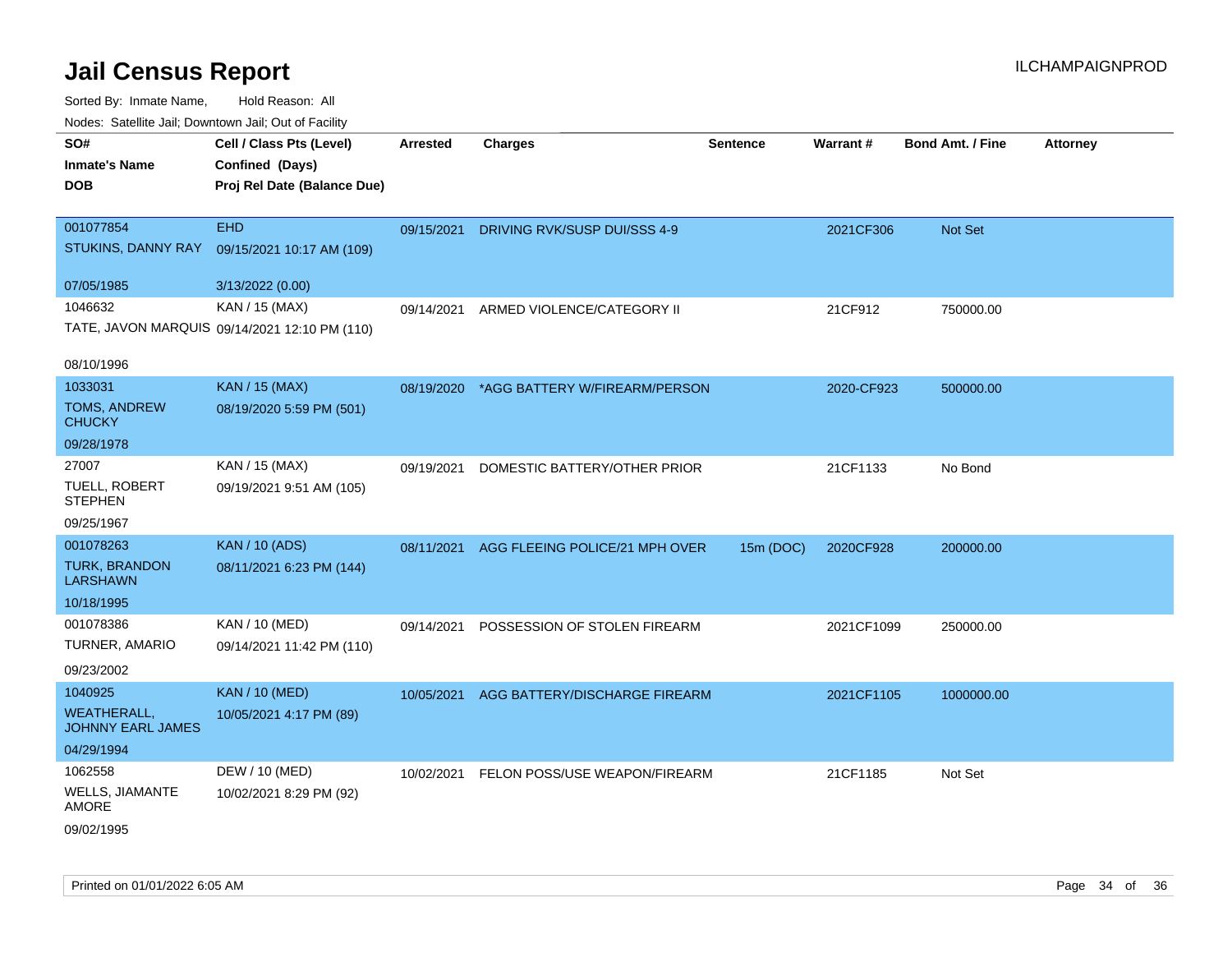| SO#                                        | Cell / Class Pts (Level)    | <b>Arrested</b> | <b>Charges</b>                     | <b>Sentence</b> | <b>Warrant#</b> | <b>Bond Amt. / Fine</b> | <b>Attorney</b> |
|--------------------------------------------|-----------------------------|-----------------|------------------------------------|-----------------|-----------------|-------------------------|-----------------|
| <b>Inmate's Name</b>                       | Confined (Days)             |                 |                                    |                 |                 |                         |                 |
| <b>DOB</b>                                 | Proj Rel Date (Balance Due) |                 |                                    |                 |                 |                         |                 |
|                                            |                             |                 |                                    |                 |                 |                         |                 |
| 1002033                                    | KAN / 15 (MAX)              | 09/08/2021      | DRIVING ON SUSPENDED LICENSE       |                 | 2019-TR-11944   | 5000.00                 |                 |
| <b>WEST, ANTONIO</b>                       | 09/08/2021 11:01 PM (116)   | 09/08/2021      | ARMED ROBBERY/ARMED W/FIREARM      |                 | 2020-CF-1406    | 500000.00               |                 |
| <b>DEONTA</b>                              |                             | 09/08/2021      | AGG UNLAWFUL USE OF WEAPON/VEH     |                 | 2021-CF-AWOW    | <b>Not Set</b>          |                 |
|                                            |                             | 09/08/2021      | <b>OBSTRCT JUSTICE/LEAVE STATE</b> |                 | 2021-CF-AWOW    | <b>Not Set</b>          |                 |
|                                            |                             | 09/08/2021      | ARMED VIOLENCE/CATEGORY I          |                 | 2021-CF-AWOW    | <b>Not Set</b>          |                 |
| 04/15/1992                                 |                             |                 |                                    |                 |                 |                         |                 |
| 1022068                                    | DEW / 15 (ADS)              | 10/10/2021      | FELON POSS/USE WEAPON/FIREARM      |                 | 21CF1212        | Not Set                 |                 |
| <b>WILKINS, MICHAEL</b><br>CARL            | 10/10/2021 5:07 AM (84)     |                 |                                    |                 |                 |                         |                 |
| 07/10/1992                                 |                             |                 |                                    |                 |                 |                         |                 |
| 001077508                                  | <b>DEW / 15 (ADS)</b>       | 12/10/2020      | MURDER/STRONG PROB KILL/INJURE     | 55y (DOC)       | 2020CF1293      | No Bond                 |                 |
| <b>WILLIAMS, CALVIN</b><br><b>TIMOTHY</b>  | 12/10/2020 8:55 PM (388)    |                 |                                    |                 |                 |                         |                 |
| 10/23/2002                                 |                             |                 |                                    |                 |                 |                         |                 |
| 539662                                     | KAN / 10 (MED)              | 08/14/2021      | AGGRAVATED BATTERY                 |                 | 21CF979         | No Bond                 |                 |
| WILLIAMS, JAVONTAE                         | 08/14/2021 1:28 AM (141)    | 08/14/2021      | AGGRAVATED DOMESTIC BATTERY        |                 | 2020CF1098      | 25000.00                |                 |
| <b>DEMAR</b>                               |                             | 08/14/2021      | DOM BTRY/CONTACT/1-2 PRECONV       |                 | 2021CF770       | 250000.00               |                 |
| 07/28/1991                                 |                             | 08/14/2021      | <b>CITY OV ARREST</b>              |                 | 2017OV893       | 1000.00                 |                 |
| 1037579                                    | <b>KAN / 10 (MED)</b>       | 08/17/2021      | FELON POSS/USE WEAPON/FIREARM      |                 | 2019CF73        | No Bond                 |                 |
| <b>WILLIAMS, STEVEN</b><br>PATRICK, Second | 08/17/2021 8:16 PM (138)    |                 |                                    |                 |                 |                         |                 |
| 11/25/1994                                 |                             |                 |                                    |                 |                 |                         |                 |
| 001078632                                  | <b>EHD</b>                  | 12/01/2021      | DRIVING ON SUSPENDED LICENSE       |                 | 2021TR1420      | Not Set                 |                 |
| WILSON, CIERRA<br>LYNAI                    | 12/01/2021 10:27 AM (32)    |                 |                                    |                 |                 |                         |                 |
| 03/24/1992                                 | 1/14/2022 (0.00)            |                 |                                    |                 |                 |                         |                 |
| 545746                                     | <b>KAN</b> / 15 (ADS)       | 08/07/2021      | FELON POSS/USE WEAPON/FIREARM      |                 | 21CF949         | Not Set                 |                 |
| <b>WOODS, MICHAEL</b>                      | 08/07/2021 8:40 AM (148)    | 08/07/2021      | <b>BURGLARY</b>                    |                 | 2020CF597       | 50000.00                |                 |
| <b>LACKENDRICK</b>                         |                             |                 | 08/07/2021 WARRANT OUT OF COUNTY   |                 | 2020TR9119      | 5000.00                 |                 |
| 10/06/1996                                 |                             |                 |                                    |                 |                 |                         |                 |